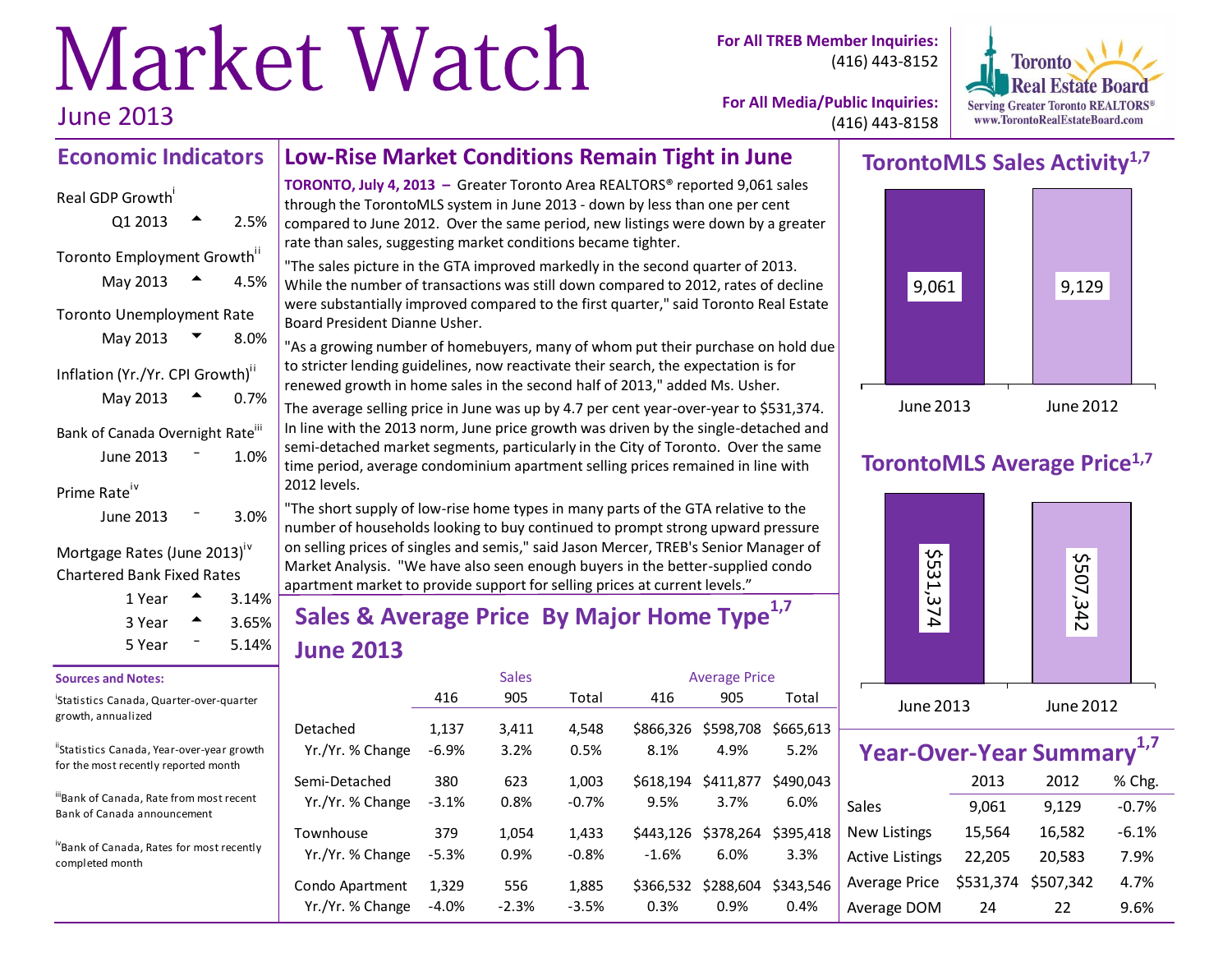# SALES BY PRICE RANGE AND HOUSE TYPE $^{1,7}$  and the set of the set of the set of the set of the set of the set of the set of the set of the set of the set of the set of the set of the set of the set of the set of the set o

| <b>Price Range</b>          | <b>Detached</b> | Semi-Detached  | Att/Row/Twnhouse | <b>Condo Townhouse</b> | <b>Condo Apt</b> | Link           | Co-op Apt    | <b>Det Condo</b> | <b>Co-ownership Apt</b> | Total     |
|-----------------------------|-----------------|----------------|------------------|------------------------|------------------|----------------|--------------|------------------|-------------------------|-----------|
| \$0 to \$99,999             | 3               | 0              | $\mathbf 0$      | 4                      | 13               | $\mathbf{0}$   |              | $\mathbf{0}$     |                         | 22        |
| \$100,000 to \$199,999      | 44              |                |                  | 45                     | 218              |                |              | $\Omega$         |                         | 320       |
| \$200,000 to \$299,999      | 255             | 65             | 83               | 220                    | 638              | 27             |              |                  |                         | 1,298     |
| \$300,000 to \$399,999      | 636             | 246            | 218              | 283                    | 568              | 33             |              |                  |                         | 1,991     |
| \$400,000 to \$499,999      | 812             | 347            | 213              | 118                    | 241              | 36             |              |                  |                         | 1,771     |
| \$500,000 to \$599,999      | 798             | 170            | 100              | 28                     | 112              | 40             |              |                  |                         | 1,252     |
| \$600,000 to \$699,999      | 615             | 63             | 51               | 26                     | 47               | 19             | $\Omega$     | $\Omega$         |                         | 821       |
| \$700,000 to \$799,999      | 414             | 40             | 11               | 5                      | 14               | $\overline{2}$ | $\Omega$     |                  |                         | 487       |
| \$800,000 to \$899,999      | 304             | 37             | 6                | 6                      | 8                | $\mathbf{0}$   | $\mathbf{0}$ | $\mathbf{0}$     |                         | 361       |
| \$900,000 to \$999,999      | 159             | $\overline{7}$ |                  | 0                      |                  |                | $\Omega$     | $\Omega$         |                         | 179       |
| \$1,000,000 to \$1,249,999  | 200             | 11             |                  | $\overline{2}$         |                  | $\mathbf{0}$   | $\mathbf{0}$ | $\mathbf{0}$     |                         | 223       |
| \$1,250,000 to \$1,499,999  | 118             | 3              |                  | $\Omega$               |                  | $\Omega$       | $\Omega$     | $\Omega$         |                         | 127       |
| \$1,500,000 to \$1,749,999  | 67              |                | $\Omega$         |                        |                  | $\Omega$       | $\Omega$     | $\Omega$         |                         | 74        |
| \$1,750,000 to \$1,999,999  | 44              |                | O                |                        |                  |                | O            |                  |                         | 47        |
| $$2,000,000+$               | 79              |                |                  |                        |                  |                | $\mathbf 0$  |                  |                         | 88        |
| <b>Total Sales</b>          | 4,548           | 1,003          | 694              | 739                    | 1,885            | 157            | 11           | 11               | 13                      | 9,061     |
| <b>Share of Total Sales</b> | 50.2%           | 11.1%          | 7.7%             | 8.2%                   | 20.8%            | 1.7%           | 0.1%         | 0.1%             | 0.1%                    |           |
| <b>Average Price</b>        | \$665,613       | \$490,043      | \$443,162        | \$350,582              | \$343,546        | \$451,730      | \$243,682    | \$440,682        | \$260,592               | \$531,374 |

# SALES BY PRICE RANGE AND HOUSE TYPE<sup>1,7</sup> And the set of the set of the set of the set of the set of the set of the set of the set of the set of the set of the set of the set of the set of the set of the set of the set of t

| <b>Price Range</b>          | <b>Detached</b> | Semi-Detached | Att/Row/Twnhouse   Condo Townhouse |           | <b>Condo Apt</b> | Link         | Co-op Apt | <b>Det Condo</b> | <b>Co-ownership Apt</b> | Total     |
|-----------------------------|-----------------|---------------|------------------------------------|-----------|------------------|--------------|-----------|------------------|-------------------------|-----------|
| \$0 to \$99,999             | 14              | $\mathbf{0}$  | 3                                  | 15        | 86               | $\mathbf{0}$ | 8         | $\mathbf{0}$     |                         | 128       |
| \$100,000 to \$199,999      | 226             | 48            | 10                                 | 259       | 1,264            |              | 23        |                  |                         | 1,837     |
| \$200,000 to \$299,999      | 1,351           | 327           | 468                                | 1,033     | 3,309            | 140          | 11        | 8                | 21                      | 6,668     |
| \$300,000 to \$399,999      | 3,115           | 1,334         | 1,269                              | 1,319     | 3,050            | 173          | 12        | 13               |                         | 10,292    |
| \$400,000 to \$499,999      | 4,251           | 1,779         | 1,113                              | 504       | 1,254            | 175          |           | 10               |                         | 9,095     |
| \$500,000 to \$599,999      | 4,102           | 806           | 491                                | 141       | 538              | 198          |           |                  |                         | 6,288     |
| \$600,000 to \$699,999      | 2,914           | 339           | 242                                | 81        | 239              | 67           |           | $\overline{2}$   |                         | 3,886     |
| \$700,000 to \$799,999      | 2,033           | 177           | 72                                 | 40        | 117              |              |           |                  |                         | 2,451     |
| \$800,000 to \$899,999      | 1,416           | 122           | 36                                 | 28        | 58               | $\Omega$     | O         | $\mathbf{0}$     |                         | 1,660     |
| \$900,000 to \$999,999      | 810             | 53            | 18                                 | 11        | 50               |              |           |                  |                         | 943       |
| \$1,000,000 to \$1,249,999  | 979             | 59            | 15                                 | 9         | 44               | $\Omega$     | 0         | $\Omega$         |                         | 1,106     |
| \$1,250,000 to \$1,499,999  | 629             | 20            |                                    | 0         | 25               |              |           |                  |                         | 681       |
| \$1,500,000 to \$1,749,999  | 356             | 16            |                                    |           | 10               | $\Omega$     |           |                  |                         | 385       |
| \$1,750,000 to \$1,999,999  | 185             |               |                                    |           |                  |              |           |                  |                         | 199       |
| $$2,000,000+$               | 403             | 12            |                                    |           | 21               | $\Omega$     |           |                  |                         | 439       |
| <b>Total Sales</b>          | 22,784          | 5,099         | 3,747                              | 3,444     | 10,070           | 763          | 72        | 41               | 38                      | 46,058    |
| <b>Share of Total Sales</b> | 49.5%           | 11.1%         | 8.1%                               | 7.5%      | 21.9%            | 1.7%         | 0.2%      | 0.1%             | 0.1%                    |           |
| <b>Average Price</b>        | \$657,530       | \$482,553     | \$433,361                          | \$345,942 | \$341,633        | \$438,349    | \$302,224 | \$414,527        | \$253,329               | \$522,820 |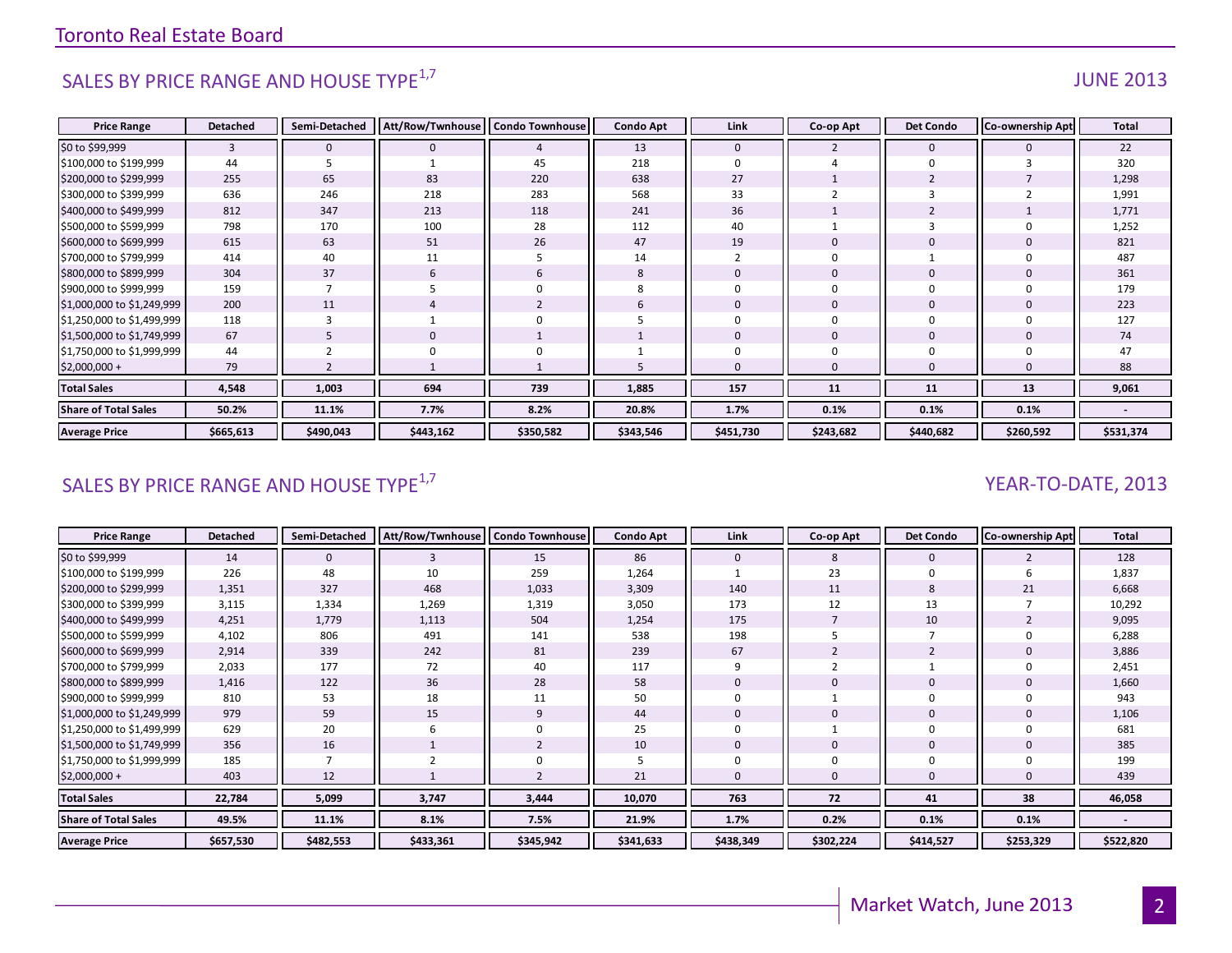#### **ALL HOME TYPES, JUNE 2013** ALL TREB AREAS

|                                  | <b>Number of Sales</b> | Dollar Volume <sup>1</sup> | Average Price <sup>1</sup> | Median Price <sup>1</sup> | New Listings <sup>2</sup> | SNLR (Trend) <sup>8</sup> | Active Listings <sup>3</sup> | Mos. Inv. (Trend) <sup>9</sup> | Avg. SP/LP <sup>4</sup> | Avg. DOM <sup>5</sup> |
|----------------------------------|------------------------|----------------------------|----------------------------|---------------------------|---------------------------|---------------------------|------------------------------|--------------------------------|-------------------------|-----------------------|
| <b>TREB Total</b>                | 9,061                  | \$4,814,776,551            | \$531,374                  | \$445,000                 | 15,564                    | 51.6%                     | 22,205                       | 2.8                            | 98%                     | 24                    |
| <b>Halton Region</b>             | 713                    | \$429,449,830              | \$602,314                  | \$485,000                 | 1,047                     | 56.4%                     | 1,589                        | 2.7                            | 97%                     | 28                    |
| Burlington                       | 124                    | \$64,770,850               | \$522,346                  | \$441,500                 | 183                       | 59.9%                     | 298                          | 2.8                            | 98%                     | 26                    |
| <b>Halton Hills</b>              | 90                     | \$39,948,166               | \$443,869                  | \$419,000                 | 144                       | 57.5%                     | 256                          | 2.8                            | 98%                     | 26                    |
| Milton                           | 219                    | \$104,555,134              | \$477,421                  | \$444,500                 | 312                       | 56.9%                     | 366                          | $2.0$                          | 98%                     | 22                    |
| Oakville                         | 280                    | \$220,175,680              | \$786,342                  | \$660,500                 | 408                       | 54.2%                     | 669                          | 3.1                            | 97%                     | 33                    |
| <b>Peel Region</b>               | 1,999                  | \$935,361,291              | \$467,915                  | \$424,500                 | 3,624                     | 49.5%                     | 4,976                        | 2.8                            | 97%                     | 24                    |
| Brampton                         | 837                    | \$361,210,595              | \$431,554                  | \$399,900                 | 1,559                     | 48.0%                     | 2,081                        | 2.7                            | 98%                     | 25                    |
| Caledon                          | 91                     | \$52,641,949               | \$578,483                  | \$529,000                 | 174                       | 48.6%                     | 321                          | 4.2                            | 97%                     | 35                    |
| Mississauga                      | 1,071                  | \$521,508,747              | \$486,936                  | \$439,000                 | 1,891                     | 50.8%                     | 2,574                        | 2.7                            | 98%                     | 23                    |
| <b>City of Toronto</b>           | 3,265                  | \$1,889,047,138            | \$578,575                  | \$455,000                 | 5,913                     | 49.4%                     | 8,572                        | 3.0                            | 99%                     | 23                    |
| TURN PAGE FOR CITY OF TORONTO    |                        |                            |                            |                           |                           |                           |                              |                                |                         |                       |
| <b>TABLES OR CLICK HERE:</b>     |                        |                            |                            |                           |                           |                           |                              |                                |                         |                       |
| <b>York Region</b>               | 1,699                  | \$1,059,501,097            | \$623,603                  | \$567,000                 | 3,037                     | 49.5%                     | 4,361                        | 3.0                            | 98%                     | 23                    |
| Aurora                           | 94                     | \$55,817,453               | \$593,803                  | \$537,150                 | 139                       | 55.0%                     | 235                          | 2.8                            | 98%                     | 22                    |
| E. Gwillimbury                   | 38                     | \$20,569,100               | \$541,292                  | \$481,750                 | 67                        | 53.6%                     | 119                          | 3.7                            | 98%                     | 32                    |
| Georgina                         | 85                     | \$28,403,783               | \$334,162                  | \$310,000                 | 113                       | 65.7%                     | 197                          | 2.9                            | 98%                     | 26                    |
| King                             | 38                     | \$35,504,699               | \$934,334                  | \$792,500                 | 65                        | 35.4%                     | 193                          | 7.9                            | 95%                     | 46                    |
| Markham                          | 487                    | \$319,812,846              | \$656,700                  | \$602,000                 | 886                       | 49.6%                     | 1,091                        | 2.7                            | 98%                     | 21                    |
| Newmarket                        | 134                    | \$67,694,516               | \$505,183                  | \$469,500                 | 187                       | 66.8%                     | 211                          | $1.7\,$                        | 99%                     | $20\,$                |
| Richmond Hill                    | 333                    | \$221,743,223              | \$665,896                  | \$611,000                 | 668                       | 44.5%                     | 959                          | 3.2                            | 97%                     | 24                    |
| Vaughan                          | 395                    | \$257,556,317              | \$652,041                  | \$593,000                 | 756                       | 46.8%                     | 1,093                        | $3.1\,$                        | 98%                     | 21                    |
| Whitchurch-Stouffville           | 95                     | \$52,399,160               | \$551,570                  | \$500,000                 | 156                       | 46.8%                     | 263                          | 3.8                            | 97%                     | 30                    |
| <b>Durham Region</b>             | 1,093                  | \$394,920,030              | \$361,318                  | \$330,000                 | 1,505                     | 64.1%                     | 1,782                        | 2.0                            | 98%                     | 22                    |
| Ajax                             | 191                    | \$76,513,351               | \$400,593                  | \$367,000                 | 276                       | 63.3%                     | 263                          | 1.6                            | 99%                     | 19                    |
| <b>Brock</b>                     | 23                     | \$5,813,300                | \$252,752                  | \$232,000                 | 37                        | 45.5%                     | 123                          | 7.4                            | 95%                     | 63                    |
| Clarington                       | 185                    | \$59,174,014               | \$319,860                  | \$300,000                 | 255                       | 67.4%                     | 263                          | 1.9                            | 99%                     | 22                    |
| Oshawa                           | 287                    | \$82,723,720               | \$288,236                  | \$263,000                 | 339                       | 68.5%                     | 326                          | 1.6                            | 98%                     | 21                    |
| Pickering                        | 133                    | \$59,938,305               | \$450,664                  | \$407,000                 | 203                       | 62.0%                     | 237                          | 1.9                            | 98%                     | 22                    |
| Scugog                           | 36                     | \$14,630,600               | \$406,406                  | \$367,000                 | $50\,$                    | 55.9%                     | 117                          | 4.1                            | 97%                     | 41                    |
| Uxbridge                         | 42                     | \$20,371,200               | \$485,029                  | \$445,450                 | 66                        | 54.1%                     | 149                          | 4.3                            | 97%                     | 38                    |
| Whitby                           | 196                    | \$75,755,540               | \$386,508                  | \$359,500                 | 279                       | 64.4%                     | 304                          | 1.6                            | 99%                     | 17                    |
| <b>Dufferin County</b>           | 62                     | \$21,831,915               | \$352,128                  | \$325,950                 | 97                        | 64.6%                     | 180                          | $2.6$                          | 98%                     | 34                    |
| Orangeville                      | 62                     | \$21,831,915               | \$352,128                  | \$325,950                 | 97                        | 64.6%                     | 180                          | 2.6                            | 98%                     | 34                    |
| <b>Simcoe County</b>             | 230                    | \$84,665,250               | \$368,110                  | \$335,250                 | 341                       | 56.2%                     | 745                          | 3.9                            | 98%                     | 41                    |
| Adjala-Tosorontio                | 14                     | \$6,225,100                | \$444,650                  | \$422,450                 | 35                        | 50.0%                     | 85                           | 6.3                            | 98%                     | 64                    |
| <b>Bradford West Gwillimbury</b> | 59                     | \$26,827,199               | \$454,698                  | \$400,000                 | 92                        | 53.5%                     | 157                          | 3.0                            | 98%                     | 28                    |
| Essa                             | 35                     | \$10,251,300               | \$292,894                  | \$273,000                 | 43                        | 60.2%                     | 102                          | 3.9                            | 97%                     | 40                    |
| Innisfil                         | 63                     | \$21,276,052               | \$337,715                  | \$312,500                 | 92                        | 55.6%                     | 217                          | 4.4                            | 97%                     | 50                    |
| New Tecumseth                    | 59                     | \$20,085,599               | \$340,434                  | \$320,000                 | 79                        | 60.2%                     | 184                          | 3.6                            | 98%                     | 41                    |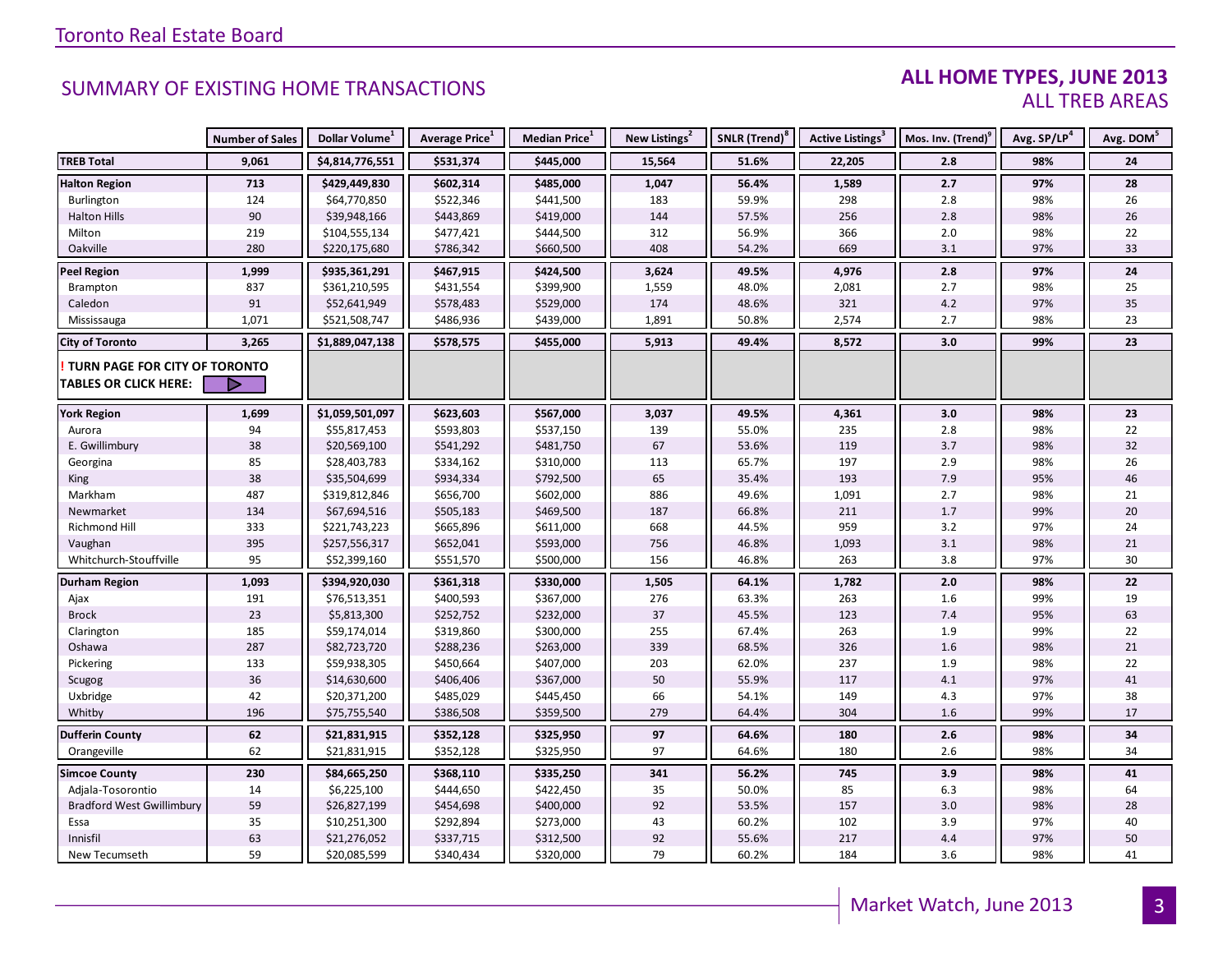#### **ALL HOME TYPES, JUNE 2013** CITY OF TORONTO MUNICIPAL BREAKDOWN

|                              | <b>Number of Sales</b> | Dollar Volume <sup>1</sup> | <b>Average Price</b> <sup>1</sup> | Median Price <sup>1</sup> | New Listings <sup>2</sup> | SNLR (Trend) <sup>8</sup> | Active Listings <sup>3</sup> | Mos. Inv. (Trend) <sup>9</sup> | Avg. SP/LP <sup>4</sup> | Avg. DOM <sup>5</sup> |
|------------------------------|------------------------|----------------------------|-----------------------------------|---------------------------|---------------------------|---------------------------|------------------------------|--------------------------------|-------------------------|-----------------------|
| <b>TREB Total</b>            | 9,061                  | \$4,814,776,551            | \$531,374                         | \$445,000                 | 15,564                    | 51.6%                     | 22,205                       | 2.8                            | 98%                     | 24                    |
| <b>City of Toronto Total</b> | 3,265                  | \$1,889,047,138            | \$578,575                         | \$455,000                 | 5,913                     | 49.4%                     | 8,572                        | 3.0                            | 99%                     | 23                    |
| <b>Toronto West</b>          | 846                    | \$448,861,089              | \$530,569                         | \$451,500                 | 1,518                     | 52.0%                     | 2,173                        | 2.9                            | 100%                    | 24                    |
| Toronto W01                  | 63                     | \$45,835,834               | \$727,553                         | \$735,000                 | 90                        | 54.5%                     | 111                          | 2.6                            | 102%                    | 18                    |
| Toronto W02                  | 101                    | \$64,230,895               | \$635,949                         | \$631,000                 | 136                       | 65.2%                     | 110                          | 1.5                            | 105%                    | 12                    |
| Toronto W03                  | 69                     | \$31,675,250               | \$459,062                         | \$430,000                 | 97                        | 60.6%                     | 107                          | 2.0                            | 101%                    | 18                    |
| Toronto W04                  | 76                     | \$29,654,445               | \$390,190                         | \$391,750                 | 129                       | 55.7%                     | 189                          | 2.8                            | 98%                     | 22                    |
| Toronto W05                  | 102                    | \$36,906,836               | \$361,832                         | \$381,000                 | 216                       | 53.9%                     | 337                          | 3.1                            | 97%                     | 27                    |
| Toronto W06                  | 105                    | \$50,769,154               | \$483,516                         | \$440,000                 | 266                       | 37.4%                     | 488                          | 4.7                            | 99%                     | 37                    |
| Toronto W07                  | 37                     | \$30,109,800               | \$813,778                         | \$675,000                 | 56                        | 65.1%                     | 45                           | 1.4                            | 101%                    | 20                    |
| Toronto W08                  | 161                    | \$110,105,746              | \$683,887                         | \$523,000                 | 272                       | 51.2%                     | 421                          | 2.9                            | 98%                     | 26                    |
| Toronto W09                  | 49                     | \$22,100,989               | \$451,041                         | \$446,000                 | 80                        | 56.5%                     | 112                          | 2.7                            | 99%                     | 26                    |
| Toronto W10                  | 83                     | \$27,472,140               | \$330,990                         | \$380,000                 | 176                       | 51.2%                     | 253                          | 3.0                            | 98%                     | 28                    |
| <b>Toronto Central</b>       | 1,455                  | \$986,494,519              | \$678,003                         | \$465,000                 | 2,853                     | 44.4%                     | 4,643                        | 3.5                            | 98%                     | 25                    |
| Toronto C01                  | 386                    | \$175,318,998              | \$454,194                         | \$400,000                 | 858                       | 39.8%                     | 1,435                        | 4.2                            | 99%                     | 25                    |
| Toronto C02                  | $71\,$                 | \$79,283,061               | \$1,116,663                       | \$799,000                 | 134                       | 40.9%                     | 293                          | 4.5                            | 98%                     | 26                    |
| Toronto C03                  | 49                     | \$57,218,944               | \$1,167,734                       | \$819,000                 | 69                        | 54.6%                     | 115                          | 2.6                            | 99%                     | 14                    |
| Toronto C04                  | 102                    | \$120,181,207              | \$1,178,247                       | \$1,116,000               | 165                       | 49.4%                     | 242                          | 2.8                            | 98%                     | 22                    |
| Toronto C06                  | 39                     | \$22,126,800               | \$567,354                         | \$474,000                 | 73                        | 44.4%                     | 126                          | 3.6                            | 98%                     | 30                    |
| Toronto C07                  | 98                     | \$59,638,276               | \$608,554                         | \$468,150                 | 233                       | 42.4%                     | 364                          | 3.8                            | 98%                     | 29                    |
| Toronto C08                  | 160                    | \$73,848,511               | \$461,553                         | \$389,000                 | 289                       | 46.9%                     | 445                          | 3.1                            | 99%                     | 29                    |
| Toronto C09                  | 26                     | \$35,213,390               | \$1,354,361                       | \$1,350,000               | 40                        | 52.9%                     | 79                           | 3.1                            | 97%                     | 25                    |
| Toronto C10                  | 70                     | \$47,415,087               | \$677,358                         | \$538,500                 | 93                        | 54.5%                     | 125                          | $2.2\,$                        | 100%                    | 24                    |
| Toronto C11                  | 46                     | \$32,400,318               | \$704,355                         | \$419,000                 | 66                        | 58.0%                     | 78                           | 2.3                            | 98%                     | 25                    |
| Toronto C12                  | 36                     | \$70,380,228               | \$1,955,006                       | \$1,310,000               | 85                        | 35.5%                     | 190                          | 5.7                            | 92%                     | 29                    |
| Toronto C13                  | 93                     | \$59,102,333               | \$635,509                         | \$482,000                 | 140                       | 56.6%                     | 155                          | 2.3                            | 101%                    | 24                    |
| Toronto C14                  | 154                    | \$90,872,039               | \$590,078                         | \$415,000                 | 367                       | 40.4%                     | 630                          | 3.9                            | 98%                     | 28                    |
| Toronto C15                  | 125                    | \$63,495,327               | \$507,963                         | \$386,000                 | 241                       | 47.0%                     | 366                          | 3.2                            | 99%                     | 22                    |
| Toronto East                 | 964                    | \$453,691,530              | \$470,634                         | \$450,000                 | 1,542                     | 56.6%                     | 1,756                        | $2.2$                          | 100%                    | 20                    |
| Toronto E01                  | 106                    | \$63,311,419               | \$597,278                         | \$560,950                 | 154                       | 55.9%                     | 147                          | 1.7                            | 102%                    | 15                    |
| Toronto E02                  | 80                     | \$55,016,569               | \$687,707                         | \$622,882                 | 133                       | 59.4%                     | 123                          | $1.5$                          | 101%                    | 13                    |
| Toronto E03                  | 103                    | \$57,092,485               | \$554,296                         | \$539,000                 | 143                       | 60.5%                     | 114                          | 1.6                            | 102%                    | 16                    |
| Toronto E04                  | 100                    | \$36,222,504               | \$362,225                         | \$395,000                 | 188                       | 56.4%                     | 223                          | 2.3                            | 100%                    | 22                    |
| Toronto E05                  | 119                    | \$53,246,079               | \$447,446                         | \$385,000                 | 134                       | 60.4%                     | 157                          | 1.9                            | 99%                     | 21                    |
| <b>Toronto E06</b>           | 36                     | \$19,389,300               | \$538,592                         | \$493,000                 | 73                        | 55.0%                     | 77                           | 1.8                            | 99%                     | 13                    |
| Toronto E07                  | 92                     | \$37,317,688               | \$405,627                         | \$421,500                 | 182                       | 50.4%                     | 225                          | 2.9                            | 100%                    | 20                    |
| Toronto E08                  | 62                     | \$26,097,800               | \$420,932                         | \$431,250                 | 114                       | 53.3%                     | 143                          | 2.8                            | 99%                     | 28                    |
| Toronto E09                  | 107                    | \$39,584,287               | \$369,947                         | \$380,000                 | 190                       | 57.6%                     | 232                          | 2.5                            | 99%                     | 23                    |
| Toronto E10                  | $70\,$                 | \$33,947,099               | \$484,959                         | \$461,800                 | 120                       | 52.5%                     | 157                          | 2.6                            | 100%                    | 19                    |
| Toronto E11                  | 89                     | \$32,466,300               | \$364,790                         | \$370,000                 | 111                       | 59.2%                     | 158                          | 2.4                            | 99%                     | 23                    |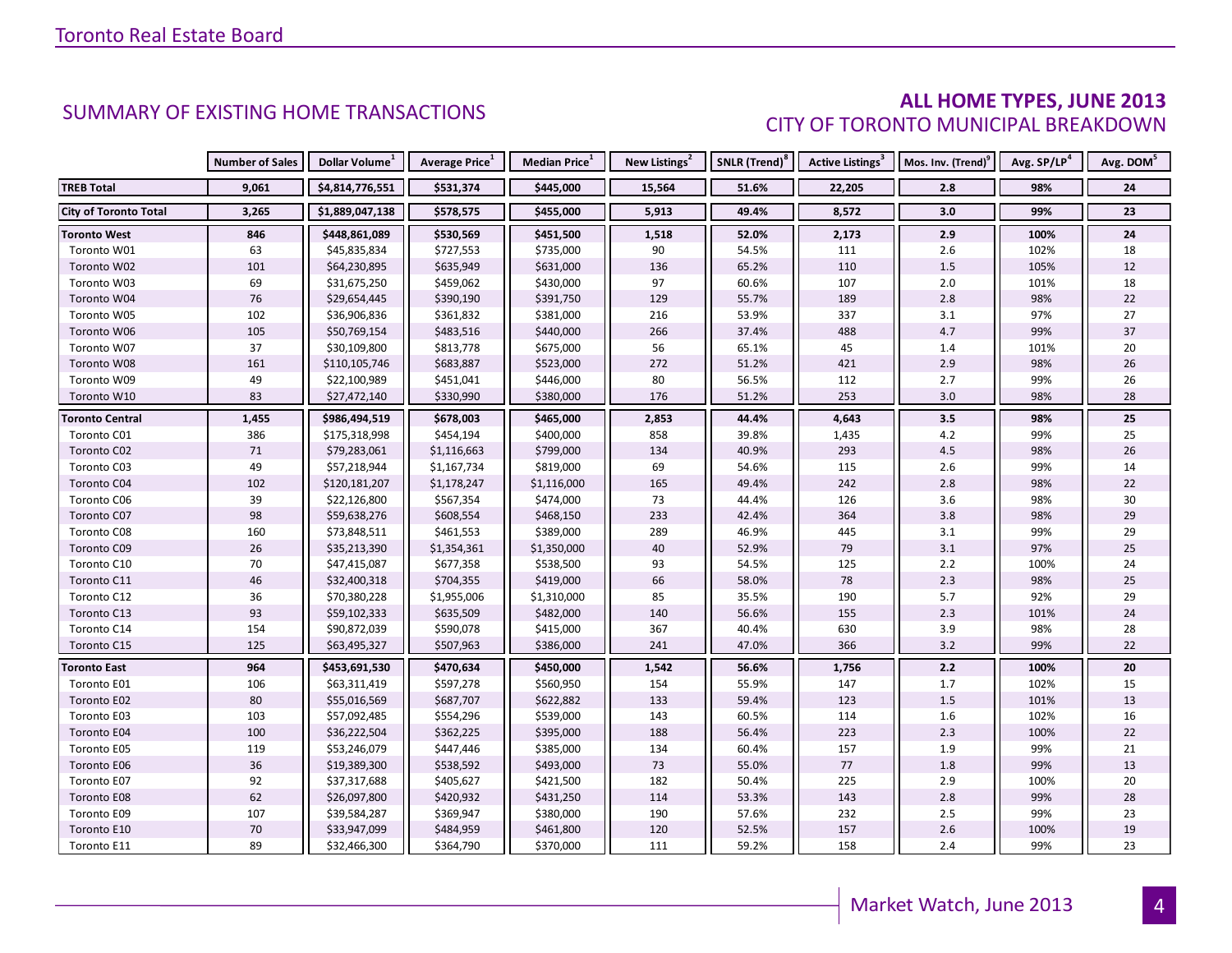#### **ALL HOME TYPES, YEAR-TO-DATE 2013** ALL TREB AREAS

|                                  | <b>Number of Sales</b> | Dollar Volume <sup>1</sup> | Average Price <sup>1</sup> | <b>Median Price</b> <sup>1</sup> | New Listings <sup>2</sup> | Avg. SP/LP <sup>4</sup> | Avg. DOM <sup>5</sup> |
|----------------------------------|------------------------|----------------------------|----------------------------|----------------------------------|---------------------------|-------------------------|-----------------------|
| <b>TREB Total</b>                | 46,058                 | \$24,080,024,557           | \$522,820                  | \$440,000                        | 89,062                    | 98%                     | 25                    |
| <b>Halton Region</b>             | 3,576                  | \$2,102,829,927            | \$588,040                  | \$490,000                        | 6,242                     | 98%                     | 28                    |
| Burlington                       | 581                    | \$299,487,705              | \$515,469                  | \$448,000                        | 985                       | 98%                     | 30                    |
| <b>Halton Hills</b>              | 500                    | \$231,963,240              | \$463,926                  | \$432,500                        | 899                       | 98%                     | 30                    |
| Milton                           | 1,118                  | \$522,412,442              | \$467,274                  | \$437,750                        | 1,855                     | 99%                     | 22                    |
| Oakville                         | 1,377                  | \$1,048,966,540            | \$761,777                  | \$632,526                        | 2,503                     | 97%                     | 31                    |
| <b>Peel Region</b>               | 9,882                  | \$4,561,082,144            | \$461,555                  | \$418,000                        | 20,011                    | 98%                     | 25                    |
| <b>Brampton</b>                  | 4,186                  | \$1,767,361,976            | \$422,208                  | \$397,250                        | 8,689                     | 98%                     | 26                    |
| Caledon                          | 466                    | \$273,542,819              | \$587,002                  | \$525,000                        | 1,003                     | 97%                     | 33                    |
| Mississauga                      | 5,230                  | \$2,520,177,349            | \$481,869                  | \$430,000                        | 10,319                    | 98%                     | 24                    |
| <b>City of Toronto</b>           | 17,059                 | \$9,719,412,416            | \$569,753                  | \$449,900                        | 34,070                    | 99%                     | 25                    |
| TURN PAGE FOR CITY OF TORONTO    |                        |                            |                            |                                  |                           |                         |                       |
| <b>TABLES OR CLICK HERE:</b>     |                        |                            |                            |                                  |                           |                         |                       |
| <b>York Region</b>               | 8,499                  | \$5,201,904,550            | \$612,061                  | \$556,000                        | 17,115                    | 98%                     | 25                    |
| Aurora                           | 467                    | \$267,307,759              | \$572,393                  | \$523,000                        | 870                       | 98%                     | 22                    |
| E. Gwillimbury                   | 179                    | \$92,202,909               | \$515,100                  | \$455,000                        | 328                       | 97%                     | 32                    |
| Georgina                         | 436                    | \$140,408,384              | \$322,038                  | \$315,000                        | 671                       | 98%                     | 31                    |
| <b>King</b>                      | 139                    | \$121,607,164              | \$874,872                  | \$756,000                        | 408                       | 95%                     | 44                    |
| Markham                          | 2,342                  | \$1,463,338,150            | \$624,824                  | \$573,000                        | 4,597                     | 98%                     | 23                    |
| Newmarket                        | 763                    | \$374,862,701              | \$491,301                  | \$465,000                        | 1,156                     | 99%                     | 21                    |
| Richmond Hill                    | 1,687                  | \$1,156,979,402            | \$685,821                  | \$622,000                        | 3,767                     | 98%                     | 25                    |
| Vaughan                          | 2,074                  | \$1,345,842,607            | \$648,912                  | \$597,800                        | 4,452                     | 98%                     | 25                    |
| Whitchurch-Stouffville           | 412                    | \$239,355,474              | \$580,960                  | \$503,750                        | 866                       | 97%                     | 33                    |
| Durham Region                    | 5,553                  | \$1,964,767,644            | \$353,821                  | \$329,900                        | 8,953                     | 98%                     | 22                    |
| Ajax                             | 959                    | \$372,132,176              | \$388,042                  | \$365,000                        | 1,570                     | 99%                     | 19                    |
| <b>Brock</b>                     | 97                     | \$25,879,605               | \$266,800                  | \$225,000                        | 232                       | 95%                     | 66                    |
| Clarington                       | 894                    | \$276,413,127              | \$309,187                  | \$289,990                        | 1,394                     | 98%                     | 21                    |
| Oshawa                           | 1,416                  | \$400,446,965              | \$282,802                  | \$268,000                        | 2,095                     | 98%                     | 21                    |
| Pickering                        | 677                    | \$284,234,126              | \$419,844                  | \$387,550                        | 1,170                     | 99%                     | 22                    |
| Scugog                           | 161                    | \$63,618,500               | \$395,146                  | \$365,000                        | 309                       | 98%                     | 43                    |
| Uxbridge                         | 179                    | \$87,384,513               | \$488,182                  | \$440,000                        | 354                       | 97%                     | 38                    |
| Whitby                           | 1,170                  | \$454,658,632              | \$388,597                  | \$365,000                        | 1,829                     | 99%                     | 17                    |
| <b>Dufferin County</b>           | 347                    | \$120,710,088              | \$347,868                  | \$330,000                        | 600                       | 98%                     | 36                    |
| Orangeville                      | 347                    | \$120,710,088              | \$347,868                  | \$330,000                        | 600                       | 98%                     | 36                    |
| <b>Simcoe County</b>             | 1,142                  | \$409,317,788              | \$358,422                  | \$332,500                        | 2,071                     | 98%                     | 41                    |
| Adjala-Tosorontio                | 80                     | \$34,530,388               | \$431,630                  | \$409,000                        | 174                       | 98%                     | 57                    |
| <b>Bradford West Gwillimbury</b> | 330                    | \$137,511,610              | \$416,702                  | \$389,450                        | 595                       | 98%                     | 30                    |
| Essa                             | 167                    | \$49,230,590               | \$294,794                  | \$263,000                        | 274                       | 98%                     | 43                    |
| Innisfil                         | 260                    | \$88,400,206               | \$340,001                  | \$315,000                        | 529                       | 97%                     | 47                    |
| New Tecumseth                    | 305                    | \$99,644,994               | \$326,705                  | \$306,900                        | 499                       | 98%                     | 43                    |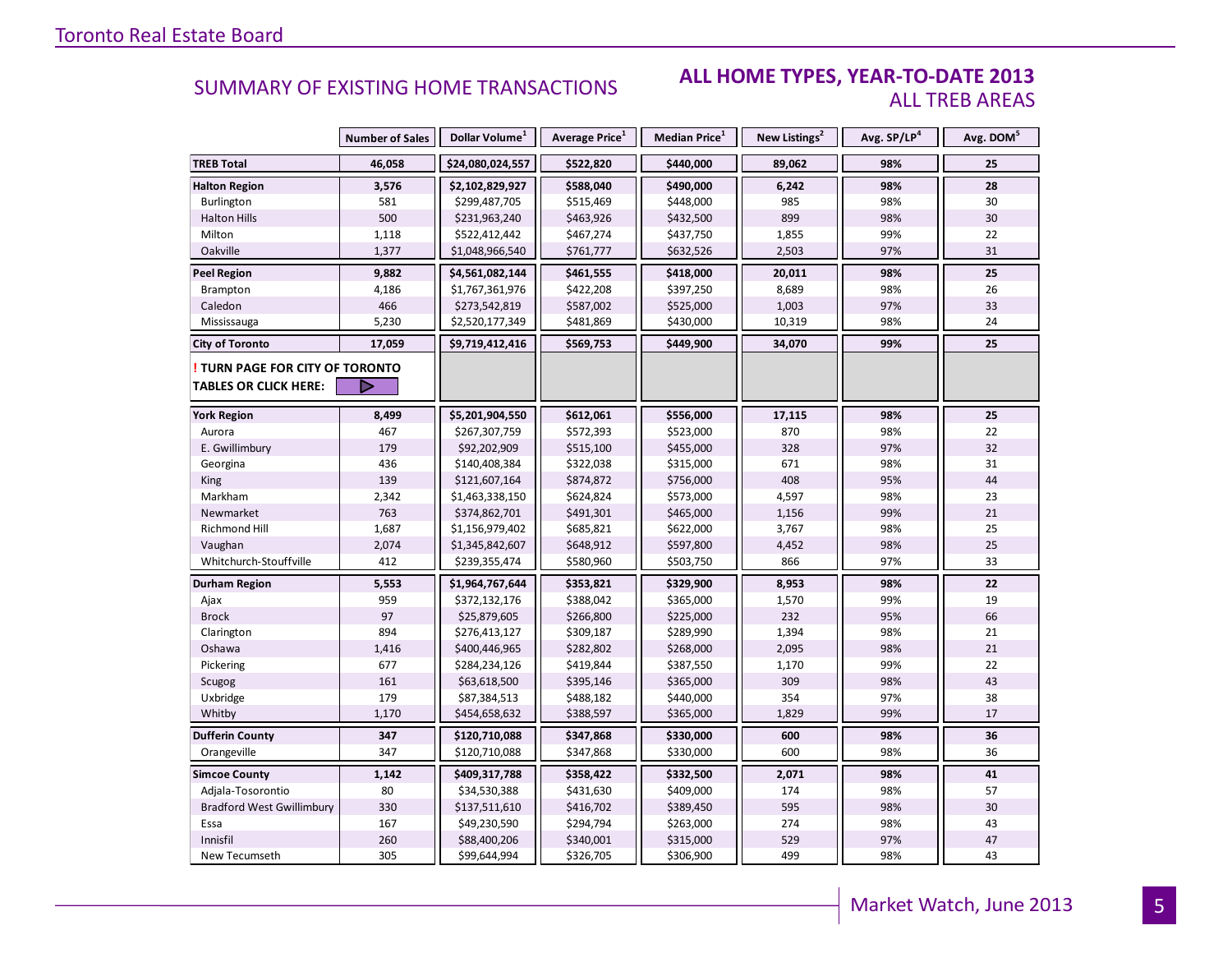#### **ALL HOME TYPES, YEAR-TO-DATE 2013** CITY OF TORONTO MUNICIPAL BREAKDOWN SUMMARY OF EXISTING HOME TRANSACTIONS

|                              | <b>Number of Sales</b> | Dollar Volume <sup>1</sup> | Average Price <sup>1</sup> | Median Price <sup>1</sup> | New Listings <sup>2</sup> | Avg. SP/LP <sup>4</sup> | Avg. DOM <sup>5</sup> |
|------------------------------|------------------------|----------------------------|----------------------------|---------------------------|---------------------------|-------------------------|-----------------------|
| <b>TREB Total</b>            | 46,058                 | \$24,080,024,557           | \$522,820                  | \$440,000                 | 89,062                    | 98%                     | 25                    |
| <b>City of Toronto Total</b> | 17,059                 | \$9,719,412,416            | \$569,753                  | \$449,900                 | 34,070                    | 99%                     | 25                    |
| Toronto West                 | 4,353                  | \$2,161,232,929            | \$496,493                  | \$432,500                 | 8,422                     | 100%                    | 26                    |
| Toronto W01                  | 258                    | \$171,789,047              | \$665,849                  | \$645,500                 | 479                       | 102%                    | 22                    |
| Toronto W02                  | 493                    | \$302,564,207              | \$613,721                  | \$579,000                 | 726                       | 103%                    | 17                    |
| Toronto W03                  | 372                    | \$160,418,013              | \$431,231                  | \$425,000                 | 594                       | 101%                    | 21                    |
| Toronto W04                  | 384                    | \$150,874,370              | \$392,902                  | \$390,000                 | 712                       | 99%                     | 28                    |
| Toronto W05                  | 524                    | \$189,999,795              | \$362,595                  | \$384,750                 | 1,033                     | 97%                     | 31                    |
| Toronto W06                  | 600                    | \$276,417,304              | \$460,696                  | \$425,000                 | 1,676                     | 99%                     | 32                    |
| Toronto W07                  | 182                    | \$139,569,008              | \$766,863                  | \$694,000                 | 283                       | 101%                    | 18                    |
| Toronto W08                  | 838                    | \$522,788,173              | \$623,852                  | \$512,250                 | 1,620                     | 99%                     | 26                    |
| Toronto W09                  | 261                    | \$110,207,089              | \$422,249                  | \$430,000                 | 441                       | 99%                     | 28                    |
| Toronto W10                  | 441                    | \$136,605,923              | \$309,764                  | \$315,000                 | 858                       | 98%                     | 29                    |
| <b>Toronto Central</b>       | 7,713                  | \$5,251,976,288            | \$680,925                  | \$473,500                 | 17,056                    | 99%                     | 27                    |
| Toronto C01                  | 1,982                  | \$922,257,245              | \$465,316                  | \$395,500                 | 4,947                     | 99%                     | 29                    |
| Toronto C02                  | 364                    | \$385,989,286              | \$1,060,410                | \$856,000                 | 907                       | 98%                     | 26                    |
| Toronto C03                  | 281                    | \$294,114,995              | \$1,046,673                | \$751,000                 | 515                       | 99%                     | 21                    |
| Toronto C04                  | 563                    | \$635,802,340              | \$1,129,311                | \$1,051,000               | 1,103                     | 99%                     | 22                    |
| Toronto C06                  | 180                    | \$108,431,401              | \$602,397                  | \$627,700                 | 426                       | 98%                     | 29                    |
| Toronto C07                  | 548                    | \$329,479,912              | \$601,241                  | \$450,400                 | 1,263                     | 99%                     | 31                    |
| Toronto C08                  | 801                    | \$370,769,450              | \$462,883                  | \$399,000                 | 1,651                     | 99%                     | 28                    |
| Toronto C09                  | 156                    | \$193,569,478              | \$1,240,830                | \$915,000                 | 300                       | 99%                     | 27                    |
| Toronto C10                  | 350                    | \$229,990,764              | \$657,116                  | \$556,500                 | 642                       | 101%                    | 20                    |
| Toronto C11                  | 280                    | \$200,675,416              | \$716,698                  | \$451,500                 | 431                       | 100%                    | 27                    |
| Toronto C12                  | 207                    | \$378,657,390              | \$1,829,263                | \$1,585,000               | 560                       | 96%                     | 28                    |
| Toronto C13                  | 431                    | \$280,172,680              | \$650,053                  | \$495,000                 | 731                       | 100%                    | 24                    |
| Toronto C14                  | 878                    | \$539,008,585              | \$613,905                  | \$431,000                 | 2,099                     | 97%                     | 30                    |
| Toronto C15                  | 692                    | \$383,057,346              | \$553,551                  | \$438,950                 | 1,481                     | 98%                     | 26                    |
| <b>Toronto East</b>          | 4,993                  | \$2,306,203,199            | \$461,887                  | \$440,000                 | 8,592                     | 100%                    | 21                    |
| Toronto E01                  | 511                    | \$304,439,346              | \$595,772                  | \$570,000                 | 910                       | 103%                    | 16                    |
| Toronto E02                  | 430                    | \$293,499,138              | \$682,556                  | \$622,750                 | 737                       | 101%                    | 12                    |
| Toronto E03                  | 543                    | \$306,251,877              | \$564,000                  | \$535,000                 | 886                       | 102%                    | 17                    |
| Toronto E04                  | 565                    | \$205,991,057              | \$364,586                  | \$398,000                 | 1,002                     | 99%                     | 24                    |
| Toronto E05                  | 526                    | \$221,794,195              | \$421,662                  | \$360,900                 | 803                       | 99%                     | 22                    |
| <b>Toronto E06</b>           | 223                    | \$123,276,796              | \$552,811                  | \$490,000                 | 396                       | 99%                     | 16                    |
| Toronto E07                  | 474                    | \$194,212,262              | \$409,731                  | \$414,950                 | 849                       | 100%                    | 27                    |
| <b>Toronto E08</b>           | 313                    | \$131,877,762              | \$421,335                  | \$420,000                 | 586                       | 99%                     | 25                    |
| Toronto E09                  | 609                    | \$208,047,796              | \$341,622                  | \$335,000                 | 1,057                     | 99%                     | 24                    |
| Toronto E10                  | 335                    | \$154,896,248              | \$462,377                  | \$451,000                 | 631                       | 99%                     | 22                    |
| Toronto E11                  | 464                    | \$161,916,722              | \$348,958                  | \$329,250                 | 735                       | 98%                     | 26                    |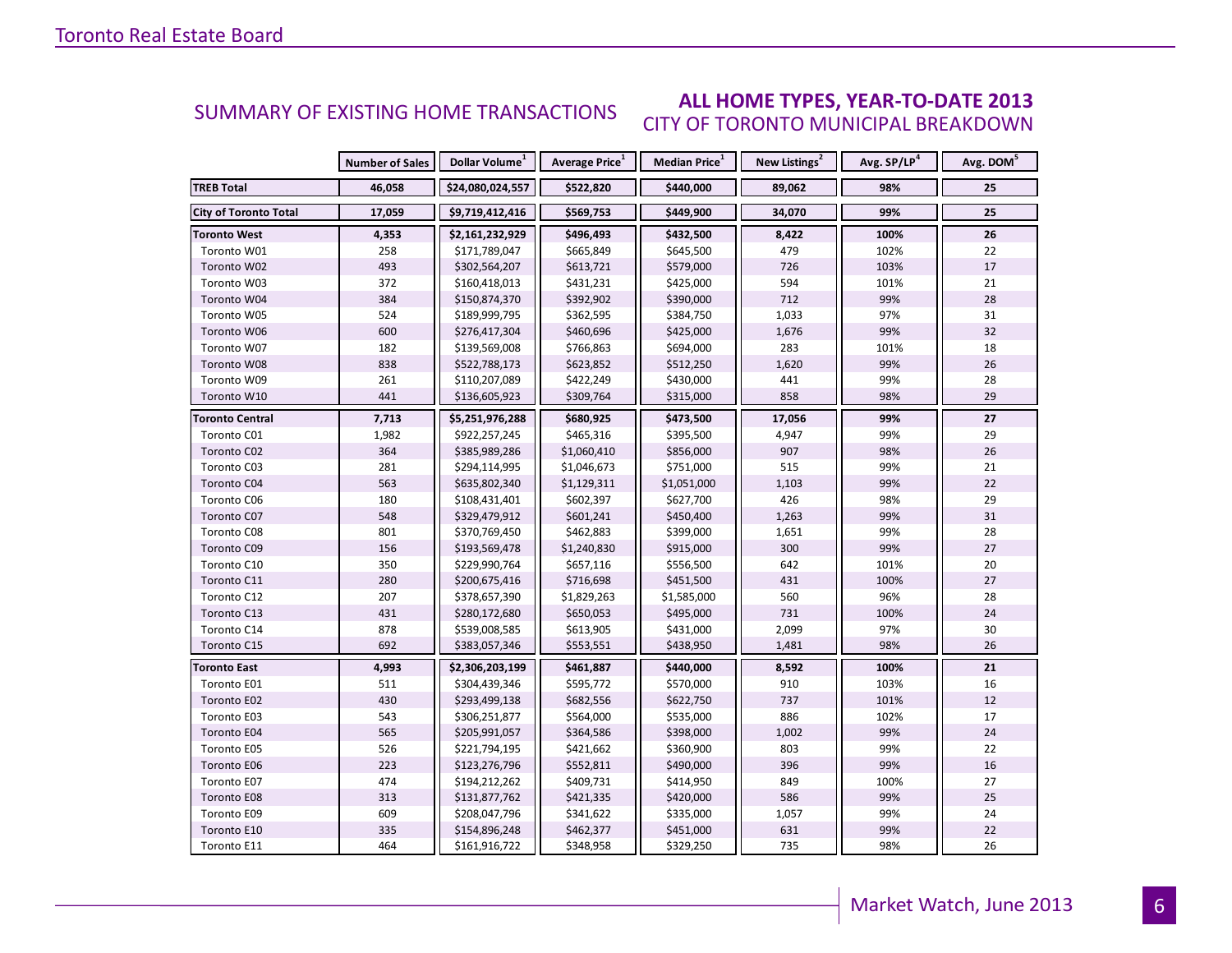#### DETACHED HOUSES, JUNE 2013 ALL TREB AREAS

|                                  | Sales <sup>1</sup> | Dollar Volume <sup>1</sup> | Average Price <sup>1</sup> | Median Price <sup>1</sup> | New Listings <sup>2</sup> | Active Listings <sup>3</sup> | Avg. SP/LP <sup>4</sup> | Avg. DOM <sup>5</sup> |
|----------------------------------|--------------------|----------------------------|----------------------------|---------------------------|---------------------------|------------------------------|-------------------------|-----------------------|
| <b>TREB Total</b>                | 4,548              | \$3,027,207,541            | \$665,613                  | \$562,373                 | 7,727                     | 10,932                       | 98%                     | 24                    |
| <b>Halton Region</b>             | 431                | \$314,858,854              | \$730,531                  | \$610,000                 | 672                       | 1,083                        | 97%                     | 29                    |
| Burlington                       | 67                 | \$44,725,200               | \$667,540                  | \$579,000                 | 97                        | 184                          | 97%                     | 29                    |
| <b>Halton Hills</b>              | 69                 | \$33,080,266               | \$479,424                  | \$455,000                 | 123                       | 227                          | 97%                     | 27                    |
| Milton                           | 112                | \$63,783,902               | \$569,499                  | \$520,000                 | 179                       | 232                          | 98%                     | 23                    |
| Oakville                         | 183                | \$173,269,486              | \$946,828                  | \$735,000                 | 273                       | 440                          | 97%                     | 34                    |
| <b>Peel Region</b>               | 954                | \$572,419,910              | \$600,021                  | \$540,300                 | 1,788                     | 2,523                        | 97%                     | 25                    |
| Brampton                         | 475                | \$240,802,795              | \$506,953                  | \$467,000                 | 939                       | 1,281                        | 97%                     | 25                    |
| Caledon                          | 76                 | \$46,776,149               | \$615,476                  | \$549,000                 | 144                       | 287                          | 96%                     | 38                    |
| Mississauga                      | 403                | \$284,840,966              | \$706,801                  | \$630,500                 | 705                       | 955                          | 97%                     | 22                    |
| <b>City of Toronto</b>           | 1,137              | \$985,013,015              | \$866,326                  | \$675,000                 | 1,946                     | 2,361                        | 99%                     | 18                    |
| TURN PAGE FOR CITY OF TORONTO    |                    |                            |                            |                           |                           |                              |                         |                       |
| <b>TABLES OR CLICK HERE:</b>     |                    |                            |                            |                           |                           |                              |                         |                       |
| <b>York Region</b>               | 1,019              | \$755,788,755              | \$741,697                  | \$682,000                 | 1,857                     | 2,756                        | 97%                     | 24                    |
| Aurora                           | 68                 | \$45,130,076               | \$663,678                  | \$590,750                 | 91                        | 146                          | 98%                     | 25                    |
| E. Gwillimbury                   | 33                 | \$18,589,900               | \$563,330                  | \$525,000                 | 60                        | 115                          | 98%                     | 36                    |
| Georgina                         | 74                 | \$25,044,683               | \$338,442                  | \$308,500                 | 102                       | 187                          | 98%                     | 28                    |
| <b>King</b>                      | 35                 | \$33,379,700               | \$953,706                  | \$840,000                 | 58                        | 164                          | 95%                     | 48                    |
| Markham                          | 262                | \$214,256,557              | \$817,773                  | \$747,750                 | 456                       | 538                          | 98%                     | 20                    |
| Newmarket                        | 82                 | \$47,753,504               | \$582,360                  | \$545,250                 | 127                       | 160                          | 98%                     | 22                    |
| <b>Richmond Hill</b>             | 185                | \$156,183,687              | \$844,236                  | \$770,000                 | 415                       | 594                          | 97%                     | 22                    |
| Vaughan                          | 213                | \$174,249,479              | \$818,073                  | \$750,000                 | 423                       | 627                          | 98%                     | 20                    |
| Whitchurch-Stouffville           | 67                 | \$41,201,169               | \$614,943                  | \$545,000                 | 125                       | 225                          | 97%                     | 33                    |
| <b>Durham Region</b>             | 783                | \$312,419,242              | \$399,003                  | \$367,000                 | 1,115                     | 1,427                        | 98%                     | 24                    |
| Ajax                             | 132                | \$58,053,101               | \$439,796                  | \$405,500                 | 197                       | 196                          | 98%                     | 19                    |
| <b>Brock</b>                     | 22                 | \$5,638,300                | \$256,286                  | \$237,500                 | 34                        | 117                          | 95%                     | 63                    |
| Clarington                       | 133                | \$46,752,574               | \$351,523                  | \$327,000                 | 194                       | 214                          | 99%                     | 23                    |
| Oshawa                           | 212                | \$67,018,110               | \$316,123                  | \$295,750                 | 252                       | 250                          | 98%                     | 23                    |
| Pickering                        | 81                 | \$44,882,317               | \$554,103                  | \$473,700                 | 136                       | 170                          | 98%                     | 19                    |
| Scugog                           | 35                 | \$14,390,600               | \$411,160                  | \$370,000                 | 47                        | 115                          | 97%                     | 42                    |
| Uxbridge                         | 35                 | \$18,245,800               | \$521,309                  | \$475,000                 | 53                        | 131                          | 97%                     | 39                    |
| Whitby                           | 133                | \$57,438,440               | \$431,868                  | \$400,000                 | 202                       | 234                          | 99%                     | 18                    |
| <b>Dufferin County</b>           | 44                 | \$16,936,615               | \$384,923                  | \$348,250                 | 67                        | 139                          | 98%                     | 36                    |
| Orangeville                      | 44                 | \$16,936,615               | \$384,923                  | \$348,250                 | 67                        | 139                          | 98%                     | 36                    |
| <b>Simcoe County</b>             | 180                | \$69,771,150               | \$387,618                  | \$355,000                 | 282                       | 643                          | 98%                     | 44                    |
| Adjala-Tosorontio                | 14                 | \$6,225,100                | \$444,650                  | \$422,450                 | 35                        | 85                           | 98%                     | 64                    |
| <b>Bradford West Gwillimbury</b> | 41                 | \$20,755,499               | \$506,232                  | \$450,000                 | 70                        | 134                          | 98%                     | 29                    |
| Essa                             | 23                 | \$7,187,800                | \$312,513                  | \$280,000                 | 36                        | 90                           | 97%                     | 46                    |
| Innisfil                         | 58                 | \$19,998,552               | \$344,803                  | \$313,750                 | 87                        | 213                          | 97%                     | 53                    |
| New Tecumseth                    | 44                 | \$15,604,199               | \$354,641                  | \$327,750                 | 54                        | 121                          | 98%                     | 39                    |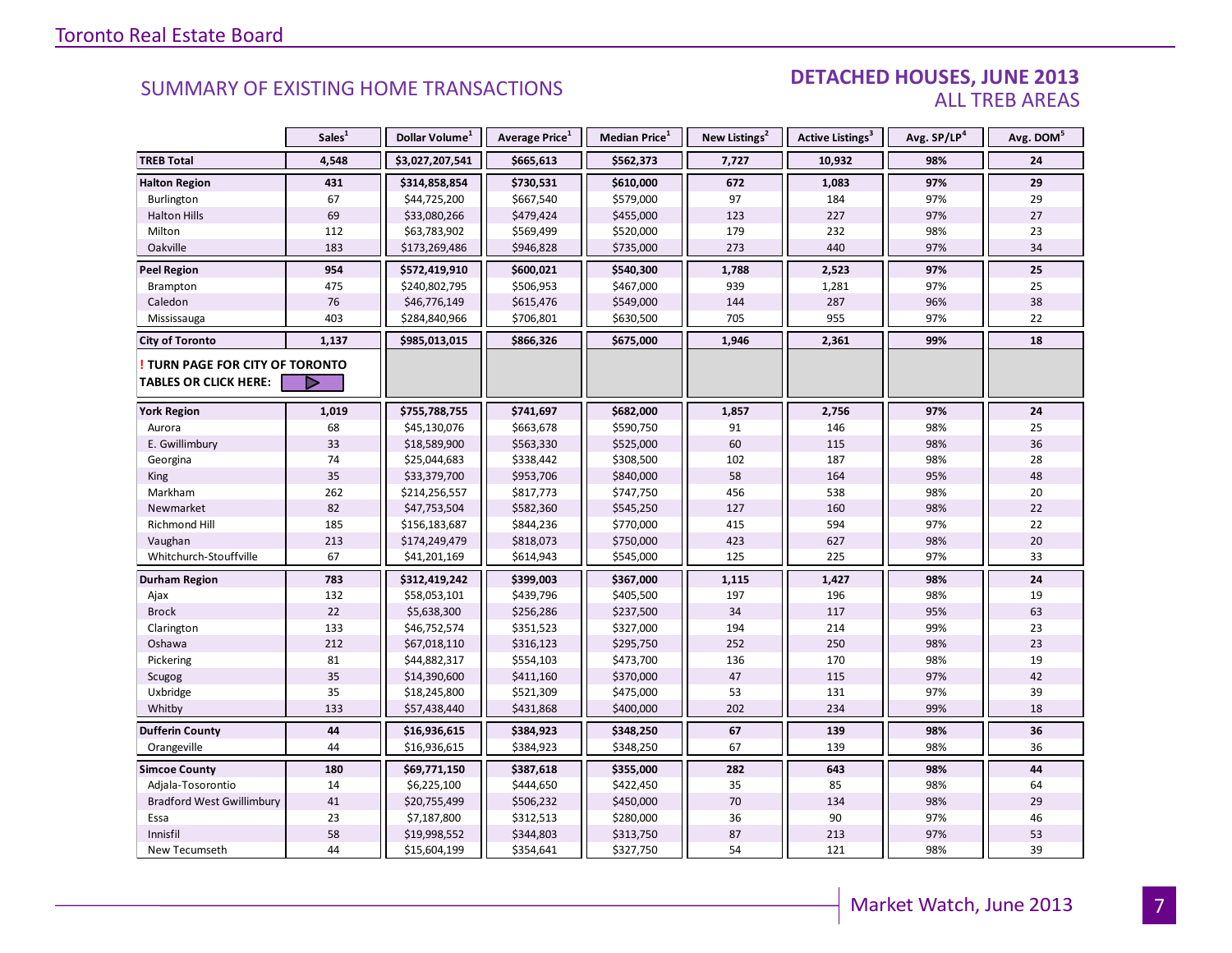### DETACHED HOUSES, JUNE 2013 CITY OF TORONTO MUNICIPAL BREAKDOWN

<span id="page-7-0"></span>

|                              | Sales <sup>1</sup> | Dollar Volume <sup>1</sup> | Average Price <sup>1</sup> | Median Price <sup>1</sup> | New Listings <sup>2</sup> | <b>Active Listings<sup>3</sup></b> | Avg. SP/LP <sup>4</sup> | Avg. DOM <sup>5</sup> |
|------------------------------|--------------------|----------------------------|----------------------------|---------------------------|---------------------------|------------------------------------|-------------------------|-----------------------|
| <b>TREB Total</b>            | 4,548              | \$3,027,207,541            | \$665,613                  | \$562,373                 | 7,727                     | 10,932                             | 98%                     | 24                    |
| <b>City of Toronto Total</b> | 1,137              | \$985,013,015              | \$866,326                  | \$675,000                 | 1,946                     | 2,361                              | 99%                     | 18                    |
| Toronto West                 | 368                | \$268,623,535              | \$729,955                  | \$611,500                 | 608                       | 691                                | 100%                    | 19                    |
| Toronto W01                  | 23                 | \$24,876,913               | \$1,081,605                | \$905,000                 | 34                        | 29                                 | 101%                    | 11                    |
| Toronto W02                  | 40                 | \$31,729,881               | \$793,247                  | \$797,000                 | 52                        | 38                                 | 104%                    | 12                    |
| Toronto W03                  | 40                 | \$19,846,250               | \$496,156                  | \$481,000                 | 55                        | 58                                 | 102%                    | 13                    |
| Toronto W04                  | 38                 | \$20,581,795               | \$541,626                  | \$528,500                 | 61                        | 78                                 | 98%                     | 18                    |
| Toronto W05                  | 22                 | \$12,961,275               | \$589,149                  | \$539,500                 | 46                        | 76                                 | 96%                     | 34                    |
| Toronto W06                  | 35                 | \$18,594,547               | \$531,273                  | \$493,000                 | 64                        | 59                                 | 101%                    | 16                    |
| Toronto W07                  | 26                 | \$24,136,900               | \$928,342                  | \$793,050                 | 40                        | 25                                 | 102%                    | 17                    |
| Toronto W08                  | 78                 | \$81,658,746               | \$1,046,907                | \$833,000                 | 141                       | 199                                | 98%                     | 22                    |
| Toronto W09                  | 27                 | \$16,300,988               | \$603,740                  | \$585,000                 | 38                        | 48                                 | 99%                     | 20                    |
| Toronto W10                  | 39                 | \$17,936,240               | \$459,904                  | \$442,500                 | 77                        | 81                                 | 98%                     | 23                    |
| <b>Toronto Central</b>       | 344                | \$465,639,919              | \$1,353,604                | \$1,122,500               | 639                       | 982                                | 98%                     | 20                    |
| Toronto C01                  | 6                  | \$4,352,800                | \$725,467                  | \$746,400                 | 20                        | 18                                 | 105%                    | 12                    |
| Toronto C02                  | 17                 | \$25,092,393               | \$1,476,023                | \$1,400,000               | 26                        | 40                                 | 99%                     | 18                    |
| Toronto C03                  | 27                 | \$44,920,500               | \$1,663,722                | \$1,160,000               | 40                        | 78                                 | 98%                     | 14                    |
| Toronto C04                  | 73                 | \$103,061,205              | \$1,411,797                | \$1,259,000               | 116                       | 173                                | 98%                     | 19                    |
| Toronto C06                  | 18                 | \$15,414,500               | \$856,361                  | \$746,000                 | 42                        | 55                                 | 98%                     | 17                    |
| Toronto C07                  | 38                 | \$37,541,488               | \$987,934                  | \$856,000                 | 82                        | 133                                | 98%                     | 21                    |
| Toronto C08                  | $\overline{3}$     | \$4,275,000                | \$1,425,000                | \$1,500,000               | 5                         | 5                                  | 99%                     | 88                    |
| Toronto C09                  | 13                 | \$21,747,390               | \$1,672,876                | \$1,501,000               | 15                        | 37                                 | 98%                     | 27                    |
| Toronto C10                  | 22                 | \$24,710,500               | \$1,123,205                | \$1,007,000               | 27                        | 23                                 | 101%                    | 12                    |
| Toronto C11                  | 15                 | \$22,505,318               | \$1,500,355                | \$1,530,000               | 16                        | 17                                 | 97%                     | 21                    |
| Toronto C12                  | $22\,$             | \$60,641,028               | \$2,756,410                | \$2,230,000               | 59                        | 135                                | 91%                     | 31                    |
| Toronto C13                  | 33                 | \$35,131,797               | \$1,064,600                | \$865,000                 | 56                        | 46                                 | 102%                    | 13                    |
| Toronto C14                  | 31                 | \$41,044,500               | \$1,324,016                | \$1,202,000               | 82                        | 150                                | 97%                     | 26                    |
| Toronto C15                  | 26                 | \$25,201,500               | \$969,288                  | \$885,000                 | 53                        | 72                                 | 99%                     | 19                    |
| <b>Toronto East</b>          | 425                | \$250,749,561              | \$589,999                  | \$525,000                 | 699                       | 688                                | 100%                    | 16                    |
| Toronto E01                  | 21                 | \$16,135,000               | \$768,333                  | \$685,000                 | 32                        | 29                                 | 100%                    | 23                    |
| Toronto E02                  | $27\,$             | \$23,395,300               | \$866,493                  | \$837,000                 | 44                        | 50                                 | 99%                     | $16\,$                |
| Toronto E03                  | 64                 | \$40,936,355               | \$639,631                  | \$581,500                 | 93                        | 71                                 | 102%                    | 14                    |
| Toronto E04                  | 43                 | \$20,349,828               | \$473,252                  | \$458,000                 | 92                        | 84                                 | 101%                    | 12                    |
| Toronto E05                  | 44                 | \$28,732,980               | \$653,022                  | \$658,250                 | 55                        | 55                                 | 99%                     | 15                    |
| Toronto E06                  | 30 <sup>°</sup>    | \$16,302,300               | \$543,410                  | \$480,000                 | 63                        | 65                                 | 99%                     | 14                    |
| Toronto E07                  | 29                 | \$16,660,800               | \$574,510                  | \$538,000                 | 52                        | 55                                 | 101%                    | 19                    |
| Toronto E08                  | 32                 | \$18,725,500               | \$585,172                  | \$516,500                 | 65                        | 69                                 | 99%                     | 18                    |
| Toronto E09                  | 54                 | \$26,393,799               | \$488,774                  | \$467,750                 | 78                        | 60                                 | 100%                    | 16                    |
| Toronto E10                  | 47                 | \$25,908,699               | \$551,249                  | \$550,000                 | 81                        | 99                                 | 99%                     | 19                    |
| Toronto E11                  | 34                 | \$17,209,000               | \$506,147                  | \$496,000                 | 44                        | 51                                 | 100%                    | 20                    |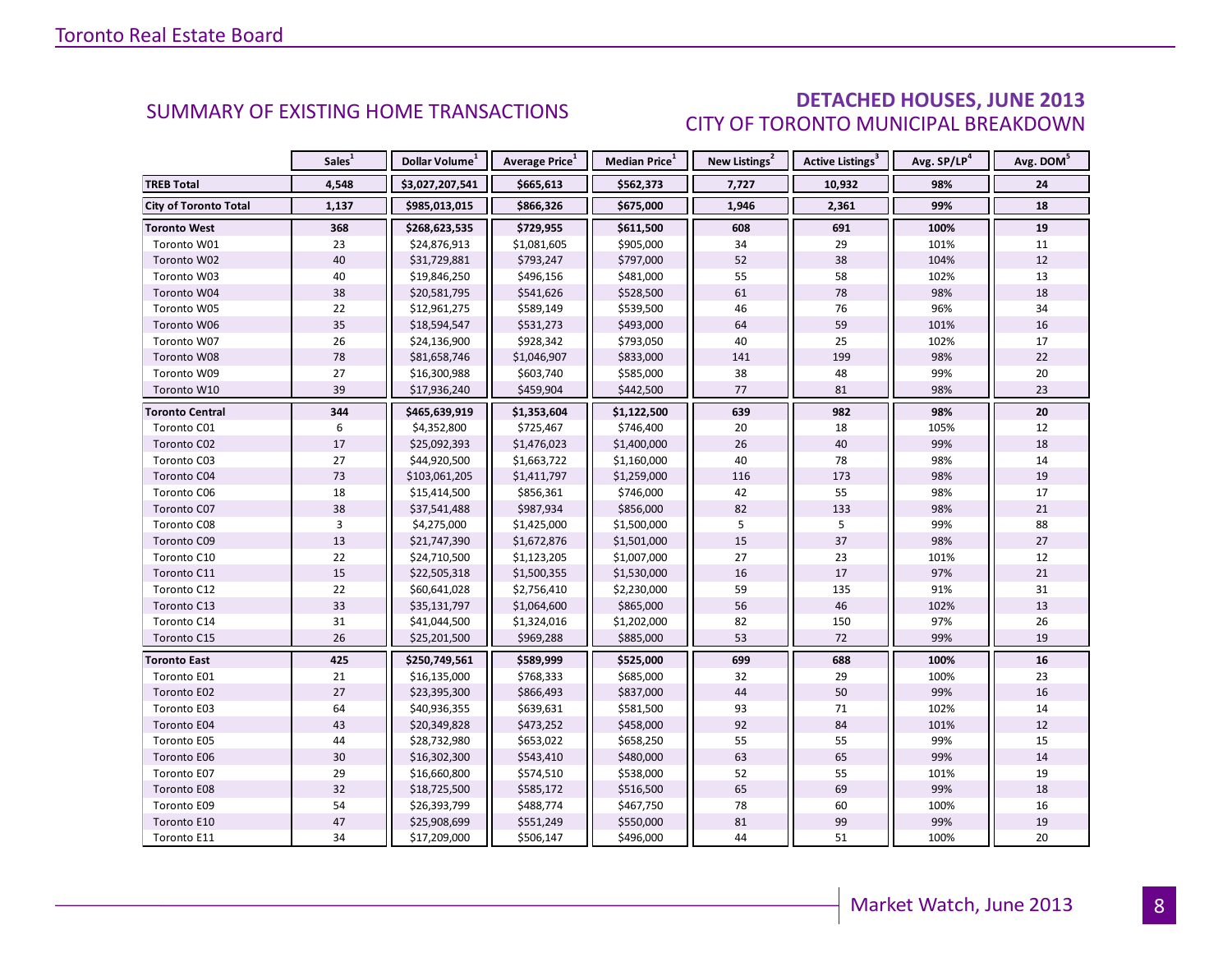#### SEMI-DETACHED HOUSES, JUNE 2013 ALL TREB AREAS

|                                  | Sales <sup>1</sup> | Dollar Volume <sup>1</sup> | Average Price <sup>1</sup> | Median Price <sup>1</sup> | New Listings <sup>2</sup> | Active Listings <sup>3</sup> | Avg. SP/LP <sup>4</sup> | Avg. DOM <sup>5</sup> |
|----------------------------------|--------------------|----------------------------|----------------------------|---------------------------|---------------------------|------------------------------|-------------------------|-----------------------|
| <b>TREB Total</b>                | 1,003              | \$491,512,932              | \$490,043                  | \$445,100                 | 1,492                     | 1,356                        | 101%                    | 17                    |
| <b>Halton Region</b>             | 46                 | \$20,189,200               | \$438,896                  | \$419,950                 | 72                        | 64                           | 99%                     | 22                    |
| Burlington                       | $\overline{4}$     | \$1,659,500                | \$414,875                  | \$383,500                 | 13                        | 10                           | 98%                     | 17                    |
| <b>Halton Hills</b>              | $\overline{3}$     | \$1,064,500                | \$354,833                  | \$350,000                 | $6\phantom{a}$            | $\overline{4}$               | 100%                    | 19                    |
| Milton                           | 33                 | \$13,869,700               | \$420,294                  | \$419,900                 | 38                        | 29                           | 99%                     | 22                    |
| Oakville                         | $6\,$              | \$3,595,500                | \$599,250                  | \$501,750                 | 15                        | 21                           | 101%                    | 25                    |
| <b>Peel Region</b>               | 352                | \$144,268,948              | \$409,855                  | \$405,500                 | 566                       | 564                          | 98%                     | 19                    |
| Brampton                         | 175                | \$64,873,799               | \$370,707                  | \$367,000                 | 292                       | 324                          | 98%                     | 21                    |
| Caledon                          | 10                 | \$4,010,800                | \$401,080                  | \$396,500                 | 15                        | 12                           | 99%                     | 20                    |
| Mississauga                      | 167                | \$75,384,349               | \$451,403                  | \$453,000                 | 259                       | 228                          | 99%                     | 16                    |
| <b>City of Toronto</b>           | 380                | \$234,913,563              | \$618,194                  | \$550,000                 | 539                       | 432                          | 103%                    | 14                    |
| TURN PAGE FOR CITY OF TORONTO    |                    |                            |                            |                           |                           |                              |                         |                       |
| <b>TABLES OR CLICK HERE:</b>     |                    |                            |                            |                           |                           |                              |                         |                       |
| <b>York Region</b>               | 141                | \$69,082,211               | \$489,945                  | \$488,011                 | 218                       | 213                          | 99%                     | 16                    |
| Aurora                           | 6                  | \$2,662,600                | \$443,767                  | \$436,500                 | 12                        | $\overline{7}$               | 100%                    | 6                     |
| E. Gwillimbury                   | $\overline{2}$     | \$883,700                  | \$441,850                  | \$441,850                 | $\overline{4}$            | $\overline{2}$               | 101%                    | 11                    |
| Georgina                         | 3                  | \$949,800                  | \$316,600                  | \$319,900                 | 6                         | 4                            | 99%                     | 14                    |
| <b>King</b>                      |                    |                            |                            |                           |                           | $\overline{2}$               |                         |                       |
| Markham                          | 44                 | \$22,414,799               | \$509,427                  | \$499,000                 | 61                        | 51                           | 99%                     | 17                    |
| Newmarket                        | 20                 | \$8,026,312                | \$401,316                  | \$425,000                 | 24                        | 23                           | 99%                     | 11                    |
| Richmond Hill                    | 14                 | \$7,607,400                | \$543,386                  | \$556,000                 | 31                        | 34                           | 98%                     | 19                    |
| Vaughan                          | 43                 | \$22,840,600               | \$531,177                  | \$525,000                 | 70                        | 80                           | 99%                     | 18                    |
| Whitchurch-Stouffville           | 9                  | \$3,697,000                | \$410,778                  | \$420,000                 | 10                        | 10                           | 98%                     | 19                    |
| <b>Durham Region</b>             | 65                 | \$17,475,110               | \$268,848                  | \$236,000                 | 77                        | 60                           | 99%                     | 15                    |
| Ajax                             | 12                 | \$4,137,400                | \$344,783                  | \$350,250                 | 18                        | 15                           | 98%                     | 19                    |
| <b>Brock</b>                     |                    |                            |                            |                           |                           |                              |                         |                       |
| Clarington                       | 3                  | \$568,900                  | \$189,633                  | \$227,900                 | $\overline{2}$            | 4                            | 95%                     | 40                    |
| Oshawa                           | 35                 | \$7,693,510                | \$219,815                  | \$222,000                 | 37                        | 25                           | 100%                    | 13                    |
| Pickering                        | 8                  | \$3,009,400                | \$376,175                  | \$380,250                 | 13                        | 10                           | 99%                     | 13                    |
| Scugog                           | $\mathbf 1$        | \$240,000                  | \$240,000                  | \$240,000                 | $\overline{3}$            | $\overline{2}$               | 98%                     | 5                     |
| Uxbridge                         | $\mathbf{1}$       | \$333,000                  | \$333,000                  | \$333,000                 |                           |                              | 101%                    | 26                    |
| Whitby                           | $\overline{5}$     | \$1,492,900                | \$298,580                  | \$307,900                 | $\overline{4}$            | $\overline{4}$               | 99%                     | 13                    |
| <b>Dufferin County</b>           | $\overline{7}$     | \$1,902,400                | \$271,771                  | \$266,900                 | 10                        | 10                           | 98%                     | 26                    |
| Orangeville                      | $\overline{7}$     | \$1,902,400                | \$271,771                  | \$266,900                 | 10                        | 10                           | 98%                     | 26                    |
| <b>Simcoe County</b>             | 12                 | \$3,681,500                | \$306,792                  | \$292,500                 | 10                        | 13                           | 98%                     | 26                    |
| Adjala-Tosorontio                |                    |                            |                            |                           |                           |                              |                         |                       |
| <b>Bradford West Gwillimbury</b> | $\overline{7}$     | \$2,401,500                | \$343,071                  | \$335,500                 | 10                        | 9                            | 98%                     | 24                    |
| Essa                             | 3                  | \$826,000                  | \$275,333                  | \$276,000                 |                           | $\overline{2}$               | 98%                     | 26                    |
| Innisfil                         |                    |                            |                            |                           |                           |                              |                         |                       |
| New Tecumseth                    | $\overline{2}$     | \$454,000                  | \$227,000                  | \$227,000                 |                           | $\overline{2}$               | 97%                     | 30                    |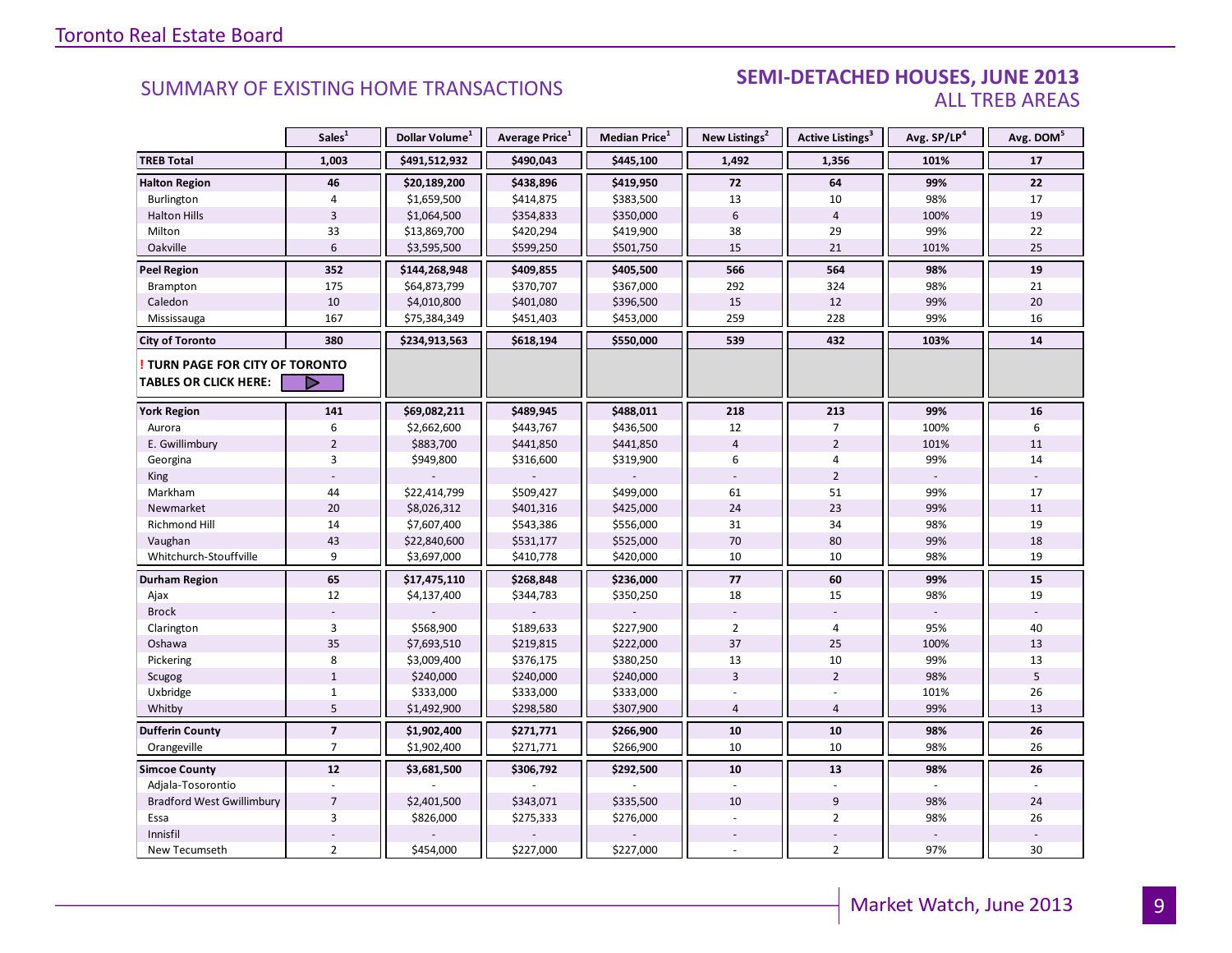### SEMI-DETACHED HOUSES, JUNE 2013 CITY OF TORONTO MUNICIPAL BREAKDOWN

<span id="page-9-0"></span>

|                              | Sales <sup>1</sup> | Dollar Volume <sup>1</sup> | Average Price <sup>1</sup> | Median Price <sup>1</sup> | New Listings <sup>2</sup> | Active Listings <sup>3</sup> | Avg. SP/LP <sup>4</sup> | Avg. DOM <sup>5</sup> |
|------------------------------|--------------------|----------------------------|----------------------------|---------------------------|---------------------------|------------------------------|-------------------------|-----------------------|
| <b>TREB Total</b>            | 1,003              | \$491,512,932              | \$490,043                  | \$445,100                 | 1,492                     | 1,356                        | 101%                    | 17                    |
| <b>City of Toronto Total</b> | 380                | \$234,913,563              | \$618,194                  | \$550,000                 | 539                       | 432                          | 103%                    | 14                    |
| <b>Toronto West</b>          | 119                | \$63,828,577               | \$536,375                  | \$479,800                 | 184                       | 173                          | 103%                    | 18                    |
| Toronto W01                  | 14                 | \$11,358,115               | \$811,294                  | \$816,554                 | 9                         | 5                            | 107%                    | 12                    |
| Toronto W02                  | 30                 | \$18,830,214               | \$627,674                  | \$631,900                 | 43                        | 21                           | 110%                    | 10                    |
| Toronto W03                  | 22                 | \$9,896,500                | \$449,841                  | \$436,250                 | 28                        | 30                           | 100%                    | 25                    |
| Toronto W04                  | $\boldsymbol{6}$   | \$2,127,500                | \$354,583                  | \$380,500                 | 8                         | 12                           | 98%                     | 16                    |
| Toronto W05                  | 31                 | \$13,344,211               | \$430,458                  | \$420,000                 | 75                        | 87                           | 98%                     | 18                    |
| Toronto W06                  | 8                  | \$4,820,037                | \$602,505                  | \$606,519                 | $\boldsymbol{8}$          | 8                            | 100%                    | 55                    |
| Toronto W07                  |                    |                            |                            |                           | $\mathbf{1}$              | $\mathbf{1}$                 |                         |                       |
| Toronto W08                  | $\overline{2}$     | \$996,000                  | \$498,000                  | \$498,000                 | $\overline{2}$            | $1\,$                        | 100%                    | 5                     |
| Toronto W09                  | $\overline{2}$     | \$822,000                  | \$411,000                  | \$411,000                 | $\overline{2}$            |                              | 99%                     | 11                    |
| Toronto W10                  | $\overline{4}$     | \$1,634,000                | \$408,500                  | \$388,000                 | 8                         | 8                            | 99%                     | 6                     |
| <b>Toronto Central</b>       | 106                | \$83,827,390               | \$790,824                  | \$703,750                 | 144                       | 127                          | 103%                    | 14                    |
| Toronto C01                  | 20                 | \$15,164,870               | \$758,244                  | \$693,250                 | 29                        | 25                           | 104%                    | 17                    |
| Toronto C02                  | 19                 | \$23,140,500               | \$1,217,921                | \$1,080,000               | 18                        | 23                           | 101%                    | 21                    |
| Toronto C03                  | 16                 | \$10,068,944               | \$629,309                  | \$572,509                 | 17                        | 13                           | 103%                    | 8                     |
| Toronto C04                  | $\overline{7}$     | \$5,899,000                | \$842,714                  | \$870,000                 | 5                         | $\overline{2}$               | 104%                    | 9                     |
| Toronto C06                  |                    |                            |                            |                           |                           |                              |                         |                       |
| Toronto C07                  | $\overline{4}$     | \$2,130,800                | \$532,700                  | \$513,900                 | 6                         | $\overline{7}$               | 103%                    | 8                     |
| Toronto C08                  | $\overline{7}$     | \$5,551,389                | \$793,056                  | \$812,500                 | 9                         | 8                            | 105%                    | 22                    |
| Toronto C09                  | $\overline{2}$     | \$3,445,000                | \$1,722,500                | \$1,722,500               | $\overline{3}$            | $\overline{3}$               | 103%                    | 21                    |
| Toronto C10                  | $\overline{3}$     | \$2,393,987                | \$797,996                  | \$720,987                 | 11                        | 12                           | 106%                    | 5                     |
| Toronto C11                  | 6                  | \$4,334,000                | \$722,333                  | \$755,000                 | 5                         | $\overline{2}$               | 104%                    | 15                    |
| Toronto C12                  |                    |                            |                            |                           |                           |                              |                         |                       |
| Toronto C13                  | 13                 | \$6,819,900                | \$524,608                  | \$470,000                 | 16                        | $\overline{7}$               | 100%                    | 12                    |
| Toronto C14                  |                    |                            |                            |                           |                           |                              |                         |                       |
| Toronto C15                  | 9                  | \$4,879,000                | \$542,111                  | \$535,000                 | 25                        | 25                           | 103%                    | 8                     |
| <b>Toronto East</b>          | 155                | \$87,257,596               | \$562,952                  | \$542,000                 | 211                       | 132                          | 103%                    | 11                    |
| Toronto E01                  | 48                 | \$30,045,095               | \$625,939                  | \$612,650                 | 66                        | 40                           | 104%                    | 10                    |
| Toronto E02                  | 37                 | \$23,969,481               | \$647,824                  | \$622,500                 | 55                        | 32                           | 103%                    | 10                    |
| Toronto E03                  | 22                 | \$12,005,130               | \$545,688                  | \$550,160                 | 31                        | 17                           | 106%                    | 13                    |
| Toronto E04                  | $\bf 8$            | \$3,606,490                | \$450,811                  | \$415,000                 | 12                        | 12                           | 101%                    | 14                    |
| Toronto E05                  | $\overline{7}$     | \$3,322,600                | \$474,657                  | \$485,000                 | 8                         | $\overline{4}$               | 102%                    | 14                    |
| Toronto E06                  | $\overline{4}$     | \$2,375,000                | \$593,750                  | \$526,500                 | $\overline{3}$            | $\overline{3}$               | 101%                    | 11                    |
| Toronto E07                  | 10                 | \$4,631,300                | \$463,130                  | \$454,750                 | 14                        | $\overline{7}$               | 101%                    | $\overline{7}$        |
| Toronto E08                  | $\mathbf{1}$       | \$457,500                  | \$457,500                  | \$457,500                 | $\overline{4}$            | $\overline{4}$               | 95%                     | 11                    |
| Toronto E09                  | $\overline{2}$     | \$733,000                  | \$366,500                  | \$366,500                 | 3                         | $\mathbf{1}$                 | 99%                     | 17                    |
| Toronto E10                  | $\boldsymbol{6}$   | \$2,247,000                | \$374,500                  | \$364,500                 | $\overline{4}$            | $\overline{4}$               | 102%                    | 13                    |
| Toronto E11                  | 10                 | \$3,865,000                | \$386,500                  | \$381,000                 | 11                        | 8                            | 100%                    | 12                    |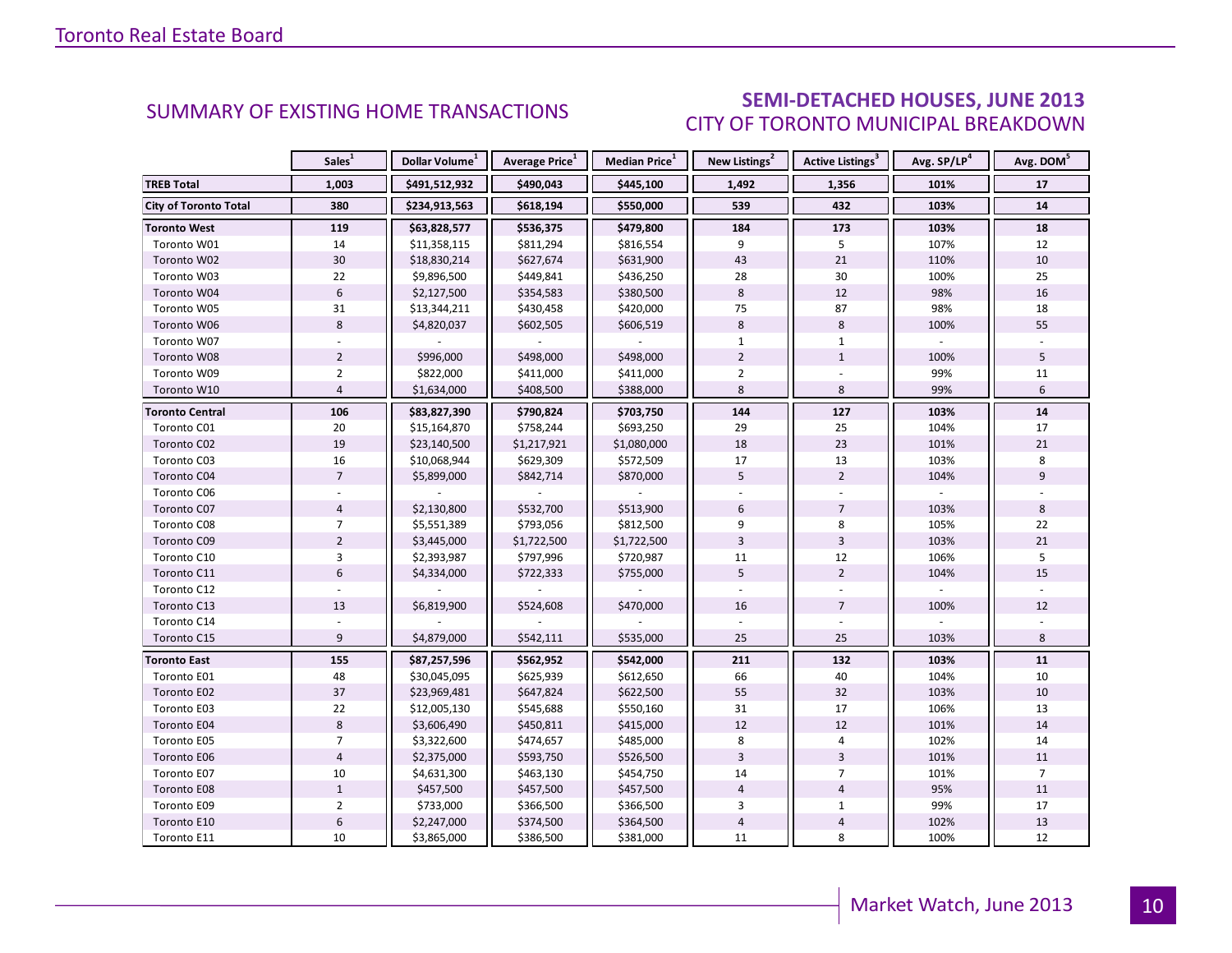#### SUMMARY OF EXISTING HOME TRANSACTIONS **CONDOMINIUM TOWNHOUSES, JUNE 2013** ALL TREB AREAS

|                                                               | Sales <sup>1</sup>      | Dollar Volume <sup>1</sup> | Average Price <sup>1</sup> | Median Price <sup>1</sup> | New Listings <sup>2</sup> | Active Listings <sup>3</sup> | Avg. SP/LP <sup>4</sup> | Avg. DOM <sup>5</sup> |
|---------------------------------------------------------------|-------------------------|----------------------------|----------------------------|---------------------------|---------------------------|------------------------------|-------------------------|-----------------------|
| <b>TREB Total</b>                                             | 739                     | \$259,079,788              | \$350,582                  | \$330,000                 | 1,073                     | 1,403                        | 99%                     | 24                    |
| <b>Halton Region</b>                                          | 63                      | \$21,553,850               | \$342,125                  | \$309,000                 | 75                        | 104                          | 98%                     | 32                    |
| Burlington                                                    | 25                      | \$8,422,050                | \$336,882                  | \$327,500                 | 26                        | 33                           | 99%                     | 23                    |
| <b>Halton Hills</b>                                           | $\overline{9}$          | \$2,741,400                | \$304,600                  | \$251,000                 | $\overline{7}$            | 12                           | 99%                     | 31                    |
| Milton                                                        | 8                       | \$2,346,000                | \$293,250                  | \$294,500                 | 14                        | 12                           | 98%                     | 26                    |
| Oakville                                                      | 21                      | \$8,044,400                | \$383,067                  | \$318,500                 | 28                        | 47                           | 98%                     | 45                    |
| <b>Peel Region</b>                                            | 266                     | \$88,523,469               | \$332,795                  | \$320,750                 | 405                       | 490                          | 98%                     | 25                    |
| Brampton                                                      | 65                      | \$16,961,600               | \$260,948                  | \$252,500                 | 104                       | 133                          | 98%                     | 31                    |
| Caledon                                                       |                         |                            |                            |                           | $\mathbf{1}$              | $\mathbf{1}$                 |                         |                       |
| Mississauga                                                   | 201                     | \$71,561,869               | \$356,029                  | \$347,900                 | 300                       | 356                          | 98%                     | 23                    |
| <b>City of Toronto</b>                                        | 264                     | \$103,208,869              | \$390,943                  | \$359,000                 | 356                       | 502                          | 99%                     | 23                    |
| <b>TURN PAGE FOR CITY OF TORONTO</b><br>TABLES OR CLICK HERE: |                         |                            |                            |                           |                           |                              |                         |                       |
| <b>York Region</b>                                            | 64                      | \$27,286,300               | \$426,348                  | \$411,900                 | 153                       | 207                          | 99%                     | 20                    |
| Aurora                                                        | 4                       | \$1,852,500                | \$463,125                  | \$361,800                 | 8                         | 22                           | 97%                     | 17                    |
| E. Gwillimbury                                                |                         |                            |                            |                           |                           |                              | $\blacksquare$          |                       |
| Georgina                                                      |                         |                            |                            |                           | $\overline{2}$            | $\overline{2}$               |                         |                       |
| King                                                          |                         |                            |                            |                           |                           |                              |                         |                       |
| Markham                                                       | 20                      | \$8,739,900                | \$436,995                  | \$414,400                 | 70                        | 94                           | 98%                     | 18                    |
| Newmarket                                                     | 5                       | \$1,602,000                | \$320,400                  | \$316,000                 | 10                        | 10                           | 101%                    | 23                    |
| <b>Richmond Hill</b>                                          | 15                      | \$6,144,000                | \$409,600                  | \$416,000                 | 24                        | 33                           | 99%                     | 21                    |
| Vaughan                                                       | 19                      | \$8,692,900                | \$457,521                  | \$430,000                 | 38                        | 45                           | 99%                     | 20                    |
| Whitchurch-Stouffville                                        | $\mathbf{1}$            | \$255,000                  | \$255,000                  | \$255,000                 | $\mathbf{1}$              | $\mathbf{1}$                 | 98%                     | 37                    |
| Durham Region                                                 | 76                      | \$17,026,300               | \$224,030                  | \$235,250                 | 75                        | 78                           | 99%                     | 22                    |
| Ajax                                                          | 11                      | \$2,795,050                | \$254,095                  | \$248,000                 | 8                         | 10                           | 100%                    | 23                    |
| <b>Brock</b>                                                  | $\mathbf{1}$            | \$175,000                  | \$175,000                  | \$175,000                 | $\overline{2}$            | 5                            | 92%                     | 59                    |
| Clarington                                                    | 6                       | \$1,415,400                | \$235,900                  | \$240,000                 | 6                         | 5                            | 99%                     | 22                    |
| Oshawa                                                        | 25                      | \$4,047,600                | \$161,904                  | \$145,000                 | 24                        | 19                           | 98%                     | 17                    |
| Pickering                                                     | 21                      | \$5,605,850                | \$266,945                  | \$256,000                 | 20                        | 23                           | 98%                     | 30                    |
| Scugog                                                        |                         |                            |                            |                           |                           |                              |                         |                       |
| Uxbridge                                                      | $\mathbf{1}$            | \$339,900                  | \$339,900                  | \$339,900                 | 5                         | 6                            | 100%                    | 14                    |
| Whitby                                                        | $11\,$                  | \$2,647,500                | \$240,682                  | \$235,500                 | 10                        | 10                           | 98%                     | 15                    |
| <b>Dufferin County</b>                                        | $\overline{\mathbf{3}}$ | \$716,000                  | \$238,667                  | \$237,500                 | $\mathbf{3}$              | 12                           | 98%                     | 43                    |
| Orangeville                                                   | 3                       | \$716,000                  | \$238,667                  | \$237,500                 | 3                         | 12                           | 98%                     | 43                    |
| <b>Simcoe County</b>                                          | $\overline{3}$          | \$765,000                  | \$255,000                  | \$246,000                 | 6                         | 10                           | 98%                     | 38                    |
| Adjala-Tosorontio                                             |                         |                            |                            |                           |                           |                              |                         |                       |
| <b>Bradford West Gwillimbury</b>                              | $\mathbf{1}$            | \$246,000                  | \$246,000                  | \$246,000                 | $\overline{3}$            | $\overline{3}$               | 99%                     | 13                    |
| Essa                                                          |                         |                            |                            |                           |                           |                              |                         |                       |
| Innisfil                                                      |                         |                            |                            |                           |                           |                              |                         |                       |
| New Tecumseth                                                 | $\overline{2}$          | \$519,000                  | \$259,500                  | \$259,500                 | 3                         | $\overline{7}$               | 98%                     | 51                    |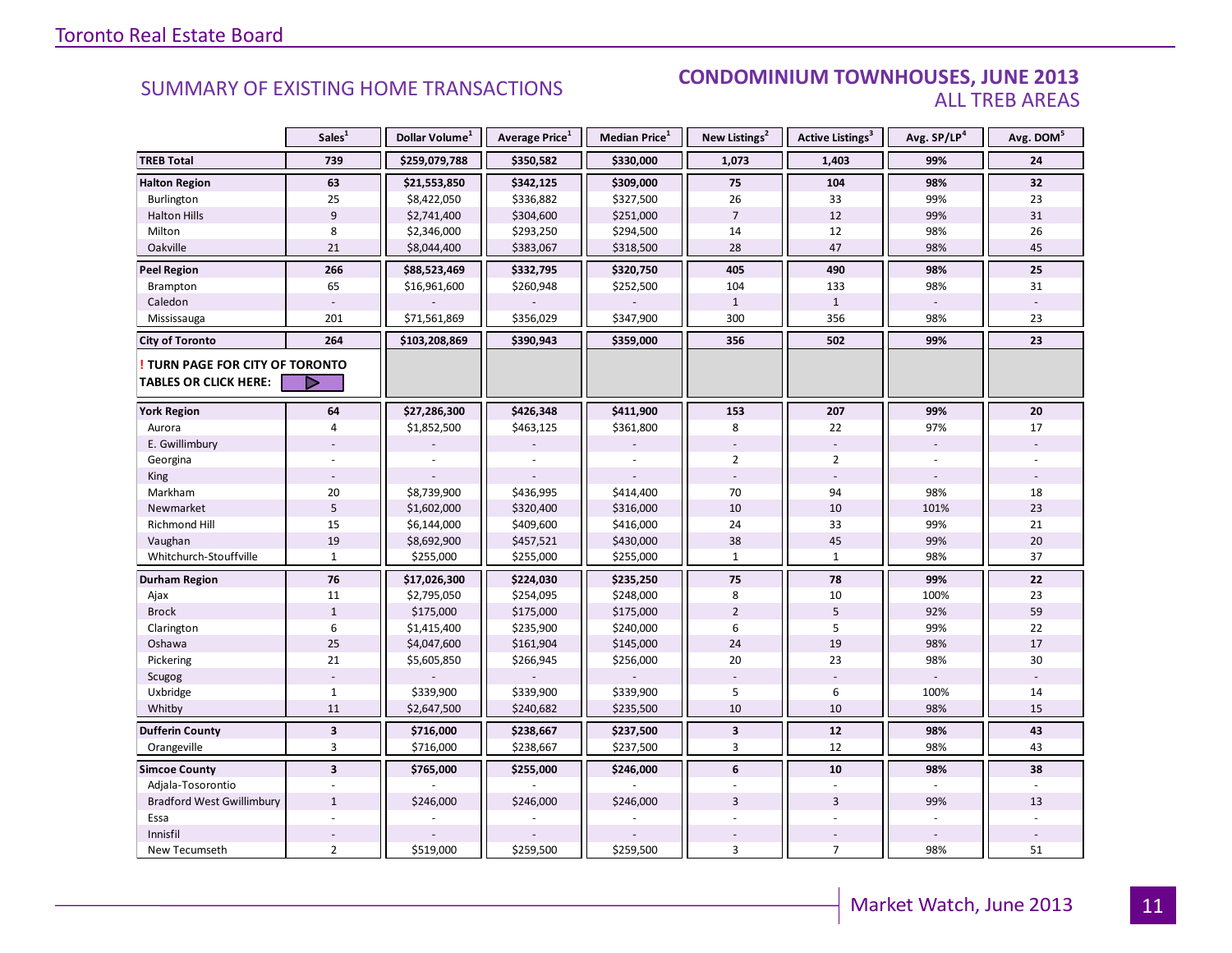#### **INDUSTRIAL LEASE CONTROL**<br>Industrial Lease Control Control Control Control Control Control Control Control Control Control Control Contr<br>Industrial Control Control Control Control Control Control Control Control Control C CITY OF TORONTO MUNICIPAL BREAKDOWN **SUMMARY OF EXISTING HOME TRANSACTIONS CONDOMINIUM TOWNHOUSES, JUNE 2013**

<span id="page-11-0"></span>

|                              | Sales <sup>1</sup> | Dollar Volume <sup>1</sup> | Average Price <sup>1</sup> | Median Price <sup>1</sup> | New Listings <sup>2</sup> | Active Listings <sup>3</sup> | Avg. SP/LP <sup>4</sup> | Avg. DOM <sup>5</sup> |
|------------------------------|--------------------|----------------------------|----------------------------|---------------------------|---------------------------|------------------------------|-------------------------|-----------------------|
| <b>TREB Total</b>            | 739                | \$259,079,788              | \$350,582                  | \$330,000                 | 1,073                     | 1,403                        | 99%                     | 24                    |
| <b>City of Toronto Total</b> | 264                | \$103,208,869              | \$390,943                  | \$359,000                 | 356                       | 502                          | 99%                     | 23                    |
| <b>Toronto West</b>          | 63                 | \$20,154,150               | \$319,907                  | \$288,000                 | 110                       | 159                          | 98%                     | 25                    |
| Toronto W01                  | 3                  | \$1,219,000                | \$406,333                  | \$372,000                 | 6                         | 8                            | 98%                     | 12                    |
| Toronto W02                  | 9                  | \$3,835,000                | \$426,111                  | \$423,000                 | $\overline{7}$            | 5                            | 99%                     | 14                    |
| Toronto W03                  | $\mathbf{1}$       | \$330,000                  | \$330,000                  | \$330,000                 | 5                         | 5                            | 97%                     | 15                    |
| Toronto W04                  | $\overline{7}$     | \$1,887,500                | \$269,643                  | \$265,000                 | 12                        | 24                           | 99%                     | 28                    |
| Toronto W05                  | 22                 | \$5,809,050                | \$264,048                  | \$259,250                 | 38                        | 52                           | 97%                     | 28                    |
| Toronto W06                  | $\overline{4}$     | \$1,812,300                | \$453,075                  | \$411,200                 | 13                        | 19                           | 99%                     | 27                    |
| Toronto W07                  | $\sim$             |                            |                            |                           | $\overline{2}$            | 3                            |                         |                       |
| Toronto W08                  | 6                  | \$1,947,900                | \$324,650                  | \$299,950                 | 12                        | 20                           | 98%                     | 24                    |
| Toronto W09                  | 3                  | \$1,418,500                | \$472,833                  | \$368,000                 | 3                         | 3                            | 100%                    | 28                    |
| Toronto W10                  | 8                  | \$1,894,900                | \$236,863                  | \$270,250                 | 12                        | 20                           | 98%                     | 31                    |
| <b>Toronto Central</b>       | 110                | \$53,501,831               | \$486,380                  | \$412,250                 | 122                       | 181                          | 99%                     | 21                    |
| Toronto C01                  | 32                 | \$14,124,805               | \$441,400                  | \$419,000                 | 38                        | 41                           | 99%                     | 19                    |
| Toronto C02                  | $\overline{4}$     | \$2,560,000                | \$640,000                  | \$668,000                 | $\overline{3}$            | 9                            | 100%                    | 22                    |
| Toronto C03                  |                    |                            |                            |                           | $\mathbf{1}$              | 4                            |                         |                       |
| Toronto C04                  | $\mathbf{1}$       | \$1,132,000                | \$1,132,000                | \$1,132,000               | $\overline{2}$            | 5                            | 98%                     | $\mathbf{1}$          |
| Toronto C06                  |                    |                            |                            |                           | 3                         | $\overline{4}$               |                         |                       |
| Toronto C07                  | 8                  | \$3,293,200                | \$411,650                  | \$418,250                 | $\overline{7}$            | $\overline{7}$               | 100%                    | 25                    |
| Toronto C08                  | 10                 | \$4,941,500                | \$494,150                  | \$450,750                 | 4                         | 13                           | 98%                     | 23                    |
| Toronto C09                  | $\mathbf{1}$       | \$2,000,000                | \$2,000,000                | \$2,000,000               | $\overline{2}$            | $\overline{3}$               | 87%                     | 33                    |
| Toronto C10                  | 3                  | \$1,442,000                | \$480,667                  | \$406,000                 | 3                         | 8                            | 103%                    | 18                    |
| Toronto C11                  | $\overline{2}$     | \$317,500                  | \$158,750                  | \$158,750                 | $\overline{2}$            | 5                            | 93%                     | 38                    |
| Toronto C12                  | 5                  | \$4,141,500                | \$828,300                  | \$690,000                 | 3                         | 14                           | 98%                     | 31                    |
| Toronto C13                  | $\overline{4}$     | \$1,651,000                | \$412,750                  | \$364,750                 | 5                         | 5                            | 99%                     | 17                    |
| Toronto C14                  | 9                  | \$5,665,338                | \$629,482                  | \$661,800                 | 13                        | 26                           | 98%                     | 28                    |
| Toronto C15                  | 31                 | \$12,232,988               | \$394,613                  | \$385,000                 | 36                        | 37                           | 100%                    | 17                    |
| <b>Toronto East</b>          | 91                 | \$29,552,888               | \$324,757                  | \$320,000                 | 124                       | 162                          | 100%                    | 25                    |
| Toronto E01                  | $\overline{7}$     | \$3,194,500                | \$456,357                  | \$418,000                 | 6                         | 9                            | 101%                    | 23                    |
| Toronto E02                  | 5                  | \$2,358,788                | \$471,758                  | \$457,000                 | 5                         | $\boldsymbol{6}$             | 102%                    | 20                    |
| Toronto E03                  |                    |                            |                            |                           | $\overline{2}$            | 3                            |                         |                       |
| Toronto E04                  | 13                 | \$4,517,800                | \$347,523                  | \$345,000                 | 17                        | 24                           | 99%                     | 32                    |
| Toronto E05                  | 21                 | \$7,129,700                | \$339,510                  | \$331,500                 | 20                        | 21                           | 101%                    | 19                    |
| Toronto E06                  |                    |                            |                            |                           |                           |                              |                         |                       |
| Toronto E07                  | $10\,$             | \$3,625,100                | \$362,510                  | \$344,900                 | 18                        | 19                           | 99%                     | 16                    |
| Toronto E08                  | $\overline{7}$     | \$1,867,900                | \$266,843                  | \$283,900                 | 9                         | 13                           | 100%                    | 35                    |
| Toronto E09                  | 5                  | \$1,138,100                | \$227,620                  | \$214,000                 | 8                         | 13                           | 100%                    | 41                    |
| Toronto E10                  | $\boldsymbol{6}$   | \$1,526,500                | \$254,417                  | \$260,000                 | 13                        | 19                           | 98%                     | 28                    |
| Toronto E11                  | 17                 | \$4,194,500                | \$246,735                  | \$269,000                 | 26                        | 35                           | 100%                    | 25                    |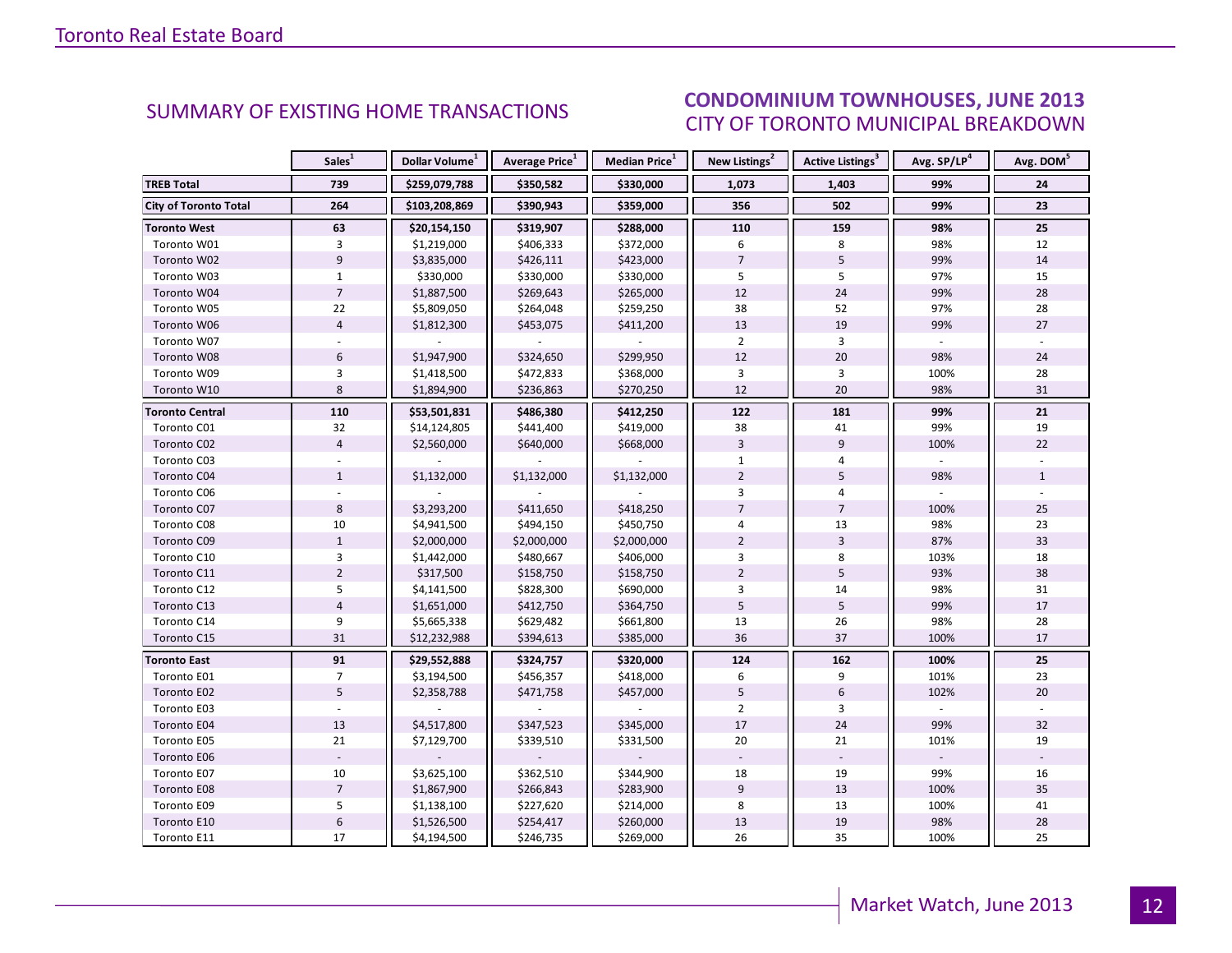#### **Industrial Leasing SUMMARY OF EXISTING HOME TRANSACTIONS CONDOMINIUM APARTMENT, JUNE 2013** ALL TREB AREAS

|                                  | Sales <sup>1</sup> | Dollar Volume <sup>1</sup> | Average Price <sup>1</sup> | Median Price <sup>1</sup> | New Listings <sup>2</sup> | Active Listings <sup>3</sup> | Avg. SP/LP <sup>4</sup> | Avg. DOM <sup>5</sup> |
|----------------------------------|--------------------|----------------------------|----------------------------|---------------------------|---------------------------|------------------------------|-------------------------|-----------------------|
| <b>TREB Total</b>                | 1,885              | \$647,584,336              | \$343,546                  | \$310,000                 | 3,991                     | 7,177                        | 98%                     | 31                    |
| <b>Halton Region</b>             | 38                 | \$12,270,033               | \$322,896                  | \$305,000                 | 72                        | 164                          | 98%                     | 33                    |
| <b>Burlington</b>                | 15                 | \$4,873,000                | \$324,867                  | \$268,000                 | 29                        | 44                           | 98%                     | 26                    |
| <b>Halton Hills</b>              | $\overline{2}$     | \$560,000                  | \$280,000                  | \$280,000                 | $\mathbf{1}$              | $\mathbf{1}$                 | 100%                    | 11                    |
| Milton                           | 6                  | \$1,824,500                | \$304,083                  | \$320,000                 | 9                         | 18                           | 98%                     | 37                    |
| Oakville                         | 15                 | \$5,012,533                | \$334,169                  | \$339,900                 | 33                        | 101                          | 98%                     | 40                    |
| <b>Peel Region</b>               | 289                | \$75,605,075               | \$261,609                  | \$245,000                 | 609                       | 1,109                        | 97%                     | 32                    |
| Brampton                         | 37                 | \$7,847,800                | \$212,103                  | \$211,300                 | 79                        | 166                          | 97%                     | 35                    |
| Caledon                          | $\mathbf{1}$       | \$420,000                  | \$420,000                  | \$420,000                 | $\overline{2}$            | $\overline{3}$               | 100%                    | 20                    |
| Mississauga                      | 251                | \$67,337,275               | \$268,276                  | \$252,000                 | 528                       | 940                          | 97%                     | 31                    |
| <b>City of Toronto</b>           | 1,329              | \$487,120,625              | \$366,532                  | \$330,000                 | 2,849                     | 5,041                        | 98%                     | 30                    |
| TURN PAGE FOR CITY OF TORONTO    |                    |                            |                            |                           |                           |                              |                         |                       |
| TABLES OR CLICK HERE:            | D                  |                            |                            |                           |                           |                              |                         |                       |
| <b>York Region</b>               | 187                | \$62,300,365               | \$333,157                  | \$310,000                 | 382                       | 744                          | 97%                     | 33                    |
| Aurora                           | 6                  | \$1,826,500                | \$304,417                  | \$286,250                 | 4                         | 34                           | 98%                     | 26                    |
| E. Gwillimbury                   | $\mathbf{1}$       | \$219,500                  | \$219,500                  | \$219,500                 | $\mathbf{1}$              | $\mathbf 1$                  | 102%                    | 14                    |
| Georgina                         |                    |                            |                            |                           | $\mathbf{1}$              | $\overline{2}$               |                         |                       |
| <b>King</b>                      | $\mathbf{1}$       | \$775,000                  | \$775,000                  | \$775,000                 | $\overline{3}$            | 20                           | 93%                     | 43                    |
| Markham                          | 61                 | \$20,803,715               | \$341,045                  | \$304,300                 | 132                       | 241                          | 97%                     | 36                    |
| Newmarket                        | $6\phantom{1}$     | \$1,557,000                | \$259,500                  | \$251,000                 | $\overline{3}$            | $\overline{3}$               | 97%                     | 26                    |
| <b>Richmond Hill</b>             | 51                 | \$15,915,600               | \$312,071                  | \$305,000                 | 94                        | 176                          | 97%                     | 32                    |
| Vaughan                          | 60                 | \$20,751,050               | \$345,851                  | \$331,500                 | 142                       | 253                          | 97%                     | 30                    |
| Whitchurch-Stouffville           | $\mathbf{1}$       | \$452,000                  | \$452,000                  | \$452,000                 | $\overline{2}$            | 14                           | 96%                     | 164                   |
| <b>Durham Region</b>             | 39                 | \$9,525,338                | \$244,239                  | \$215,000                 | 68                        | 97                           | 98%                     | 26                    |
| Ajax                             | 5                  | \$1,729,400                | \$345,880                  | \$219,900                 | $\overline{7}$            | 9                            | 98%                     | 28                    |
| <b>Brock</b>                     |                    |                            |                            |                           | $\mathbf{1}$              | $\mathbf{1}$                 |                         |                       |
| Clarington                       | 10                 | \$1,773,300                | \$177,330                  | \$174,900                 | 14                        | 17                           | 97%                     | 31                    |
| Oshawa                           | $\mathbf{1}$       | \$300,000                  | \$300,000                  | \$300,000                 | 8                         | 20                           | 100%                    | 19                    |
| Pickering                        | 15                 | \$3,930,238                | \$262,016                  | \$238,000                 | 22                        | 22                           | 98%                     | 23                    |
| Scugog                           |                    |                            |                            |                           |                           |                              |                         |                       |
| Uxbridge                         | $\overline{2}$     | \$395,500                  | \$197,750                  | \$197,750                 | 6                         | 10                           | 98%                     | 54                    |
| Whitby                           | 6                  | \$1,396,900                | \$232,817                  | \$227,000                 | 10                        | 18                           | 98%                     | 18                    |
| <b>Dufferin County</b>           | $\overline{2}$     | \$545,900                  | \$272,950                  | \$272,950                 | 8                         | 8                            | 96%                     | 22                    |
| Orangeville                      | $\overline{2}$     | \$545,900                  | \$272,950                  | \$272,950                 | 8                         | 8                            | 96%                     | 22                    |
| <b>Simcoe County</b>             | $\mathbf{1}$       | \$217,000                  | \$217,000                  | \$217,000                 | $\mathbf{3}$              | 14                           | 95%                     | $\overline{2}$        |
| Adjala-Tosorontio                |                    |                            |                            |                           |                           |                              |                         |                       |
| <b>Bradford West Gwillimbury</b> | $\mathbf{1}$       | \$217,000                  | \$217,000                  | \$217,000                 | $\overline{2}$            | $\overline{2}$               | 95%                     | $\overline{2}$        |
| Essa                             |                    |                            |                            |                           |                           |                              |                         |                       |
| Innisfil                         |                    |                            |                            |                           |                           |                              |                         |                       |
| New Tecumseth                    |                    |                            |                            |                           | $\mathbf{1}$              | 12                           |                         |                       |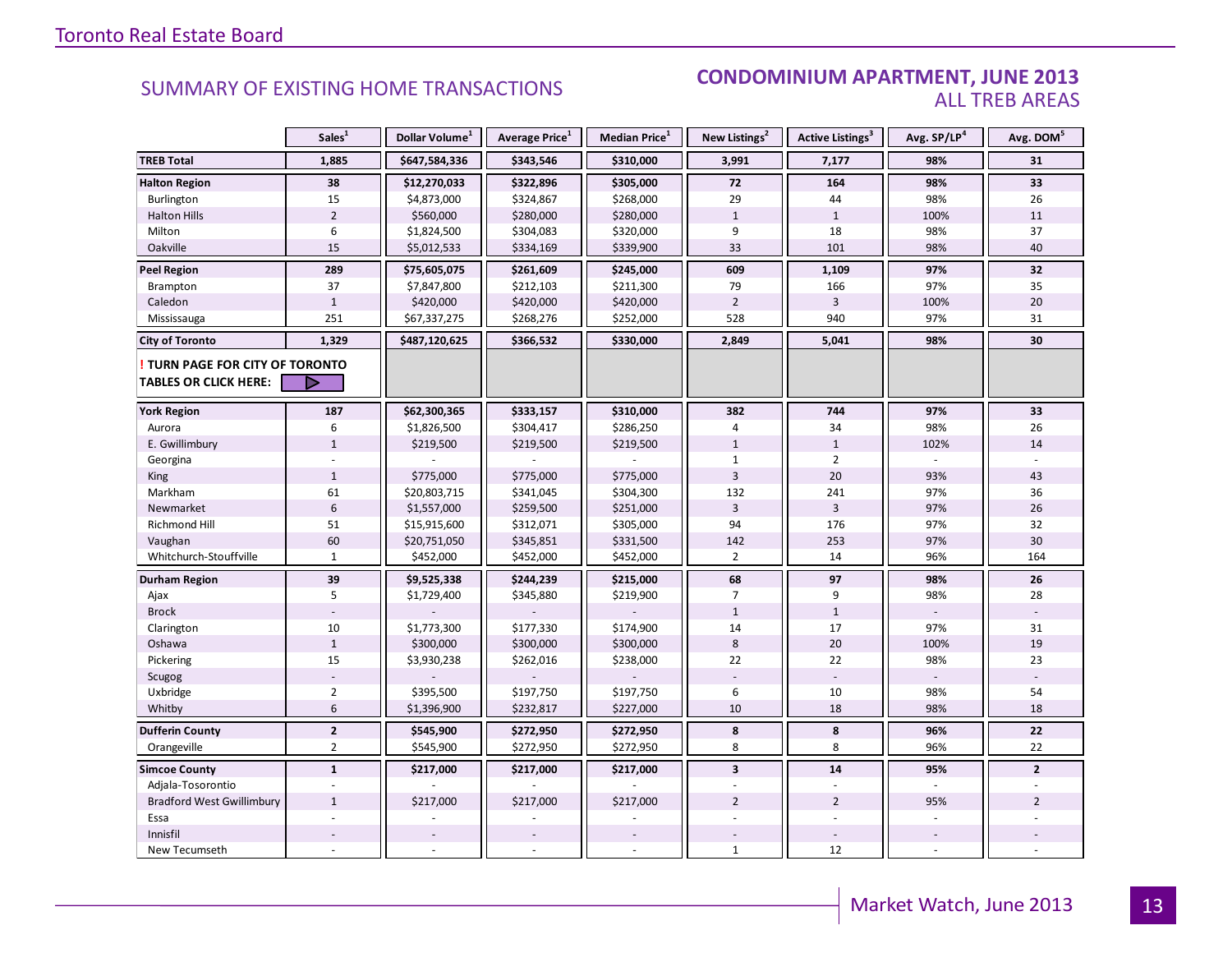### CONDOMINIUM APARTMENT, JUNE 2013 CITY OF TORONTO MUNICIPAL BREAKDOWN

<span id="page-13-0"></span>

|                              | Sales <sup>1</sup> | Dollar Volume <sup>1</sup> | Average Price <sup>1</sup> | Median Price <sup>1</sup> | New Listings <sup>2</sup> | Active Listings <sup>3</sup> | Avg. SP/LP <sup>4</sup> | Avg. DOM <sup>5</sup> |
|------------------------------|--------------------|----------------------------|----------------------------|---------------------------|---------------------------|------------------------------|-------------------------|-----------------------|
| <b>TREB Total</b>            | 1,885              | \$647,584,336              | \$343,546                  | \$310,000                 | 3,991                     | 7,177                        | 98%                     | 31                    |
| <b>City of Toronto Total</b> | 1,329              | \$487,120,625              | \$366,532                  | \$330,000                 | 2,849                     | 5,041                        | 98%                     | 30                    |
| Toronto West                 | 262                | \$79,451,327               | \$303,249                  | \$274,950                 | 560                       | 1,099                        | 97%                     | 34                    |
| Toronto W01                  | 22                 | \$7,898,806                | \$359,037                  | \$347,750                 | 40                        | 69                           | 98%                     | 31                    |
| Toronto W02                  | 17                 | \$6,736,900                | \$396,288                  | \$343,000                 | 29                        | 45                           | 100%                    | 17                    |
| Toronto W03                  | 5                  | \$1,303,000                | \$260,600                  | \$245,000                 | 5                         | 10                           | 96%                     | 24                    |
| Toronto W04                  | 22                 | \$3,840,150                | \$174,552                  | \$166,250                 | 44                        | $70\,$                       | 96%                     | 29                    |
| Toronto W05                  | 21                 | \$3,210,800                | \$152,895                  | \$144,500                 | 53                        | 115                          | 95%                     | 26                    |
| Toronto W06                  | 53                 | \$22,574,570               | \$425,935                  | \$345,000                 | 160                       | 385                          | 97%                     | 51                    |
| Toronto W07                  | 5                  | \$2,082,500                | \$416,500                  | \$392,000                 | 6                         | 10                           | 96%                     | 35                    |
| Toronto W08                  | $71\,$             | \$23,504,100               | \$331,044                  | \$310,000                 | 112                       | 196                          | 98%                     | 31                    |
| Toronto W09                  | 17                 | \$3,559,501                | \$209,382                  | \$237,000                 | 35                        | 58                           | 97%                     | 36                    |
| Toronto W10                  | 29                 | \$4,741,000                | \$163,483                  | \$172,000                 | 76                        | 141                          | 97%                     | 37                    |
| <b>Toronto Central</b>       | 836                | \$350,636,625              | \$419,422                  | \$364,500                 | 1,861                     | 3,244                        | 98%                     | 29                    |
| Toronto C01                  | 308                | \$128,730,023              | \$417,955                  | \$373,000                 | 748                       | 1,329                        | 98%                     | 28                    |
| Toronto C02                  | 27                 | \$26,531,668               | \$982,654                  | \$525,000                 | 68                        | 200                          | 96%                     | 36                    |
| Toronto C03                  | $\overline{4}$     | \$1,804,500                | \$451,125                  | \$458,750                 | 10                        | 17                           | 98%                     | 19                    |
| Toronto C04                  | 16                 | \$7,904,202                | \$494,013                  | \$422,500                 | 33                        | 48                           | 98%                     | 33                    |
| Toronto C06                  | $20\,$             | \$6,147,300                | \$307,365                  | \$294,000                 | 26                        | 66                           | 97%                     | 42                    |
| Toronto C07                  | 45                 | \$15,251,288               | \$338,918                  | \$318,000                 | 136                       | 213                          | 97%                     | 36                    |
| Toronto C08                  | 131                | \$53,597,568               | \$409,142                  | \$372,800                 | 262                       | 409                          | 98%                     | 28                    |
| Toronto C09                  | 9                  | \$7,518,000                | \$835,333                  | \$601,000                 | 13                        | 24                           | 93%                     | 24                    |
| Toronto C10                  | 41                 | \$18,576,600               | \$453,088                  | \$425,000                 | 48                        | 79                           | 98%                     | 31                    |
| Toronto C11                  | 22                 | \$4,683,600                | \$212,891                  | \$186,000                 | 43                        | 53                           | 98%                     | 30                    |
| Toronto C12                  | 9                  | \$5,597,700                | \$621,967                  | \$544,500                 | 23                        | 40                           | 99%                     | 23                    |
| Toronto C13                  | 38                 | \$12,959,936               | \$341,051                  | \$312,200                 | 61                        | 95                           | 98%                     | 35                    |
| Toronto C14                  | 110                | \$41,544,201               | \$377,675                  | \$354,500                 | 266                       | 439                          | 98%                     | 28                    |
| Toronto C15                  | 56                 | \$19,790,039               | \$353,394                  | \$303,500                 | 124                       | 232                          | 97%                     | 27                    |
| <b>Toronto East</b>          | 231                | \$57,032,673               | \$246,895                  | \$230,000                 | 428                       | 698                          | 98%                     | 29                    |
| Toronto E01                  | 22                 | \$8,845,100                | \$402,050                  | \$388,500                 | 39                        | 61                           | 101%                    | 15                    |
| Toronto E02                  | $6\phantom{1}$     | \$2,228,000                | \$371,333                  | \$358,500                 | 23                        | 29                           | 99%                     | 15                    |
| Toronto E03                  | 14                 | \$2,939,000                | \$209,929                  | \$148,250                 | 12                        | 18                           | 97%                     | 25                    |
| Toronto E04                  | 32                 | \$5,885,386                | \$183,918                  | \$165,500                 | 58                        | 92                           | 97%                     | 31                    |
| Toronto E05                  | 41                 | \$11,012,799               | \$268,605                  | \$265,000                 | 47                        | 73                           | 97%                     | 27                    |
| Toronto E06                  | $\overline{2}$     | \$712,000                  | \$356,000                  | \$356,000                 | $6\,$                     | $\,8\,$                      | 102%                    | $6\phantom{a}$        |
| Toronto E07                  | 33                 | \$8,121,800                | \$246,115                  | \$243,000                 | 85                        | 135                          | 98%                     | 29                    |
| Toronto E08                  | 19                 | \$3,680,900                | \$193,732                  | \$183,500                 | 31                        | 52                           | 98%                     | 42                    |
| Toronto E09                  | 44                 | \$10,527,388               | \$239,259                  | \$241,400                 | 97                        | 153                          | 98%                     | 31                    |
| Toronto E10                  | $\mathbf 1$        | \$227,000                  | \$227,000                  | \$227,000                 | $\boldsymbol{9}$          | 19                           | 99%                     | 34                    |
| Toronto E11                  | 17                 | \$2,853,300                | \$167,841                  | \$164,000                 | 21                        | 58                           | 96%                     | 40                    |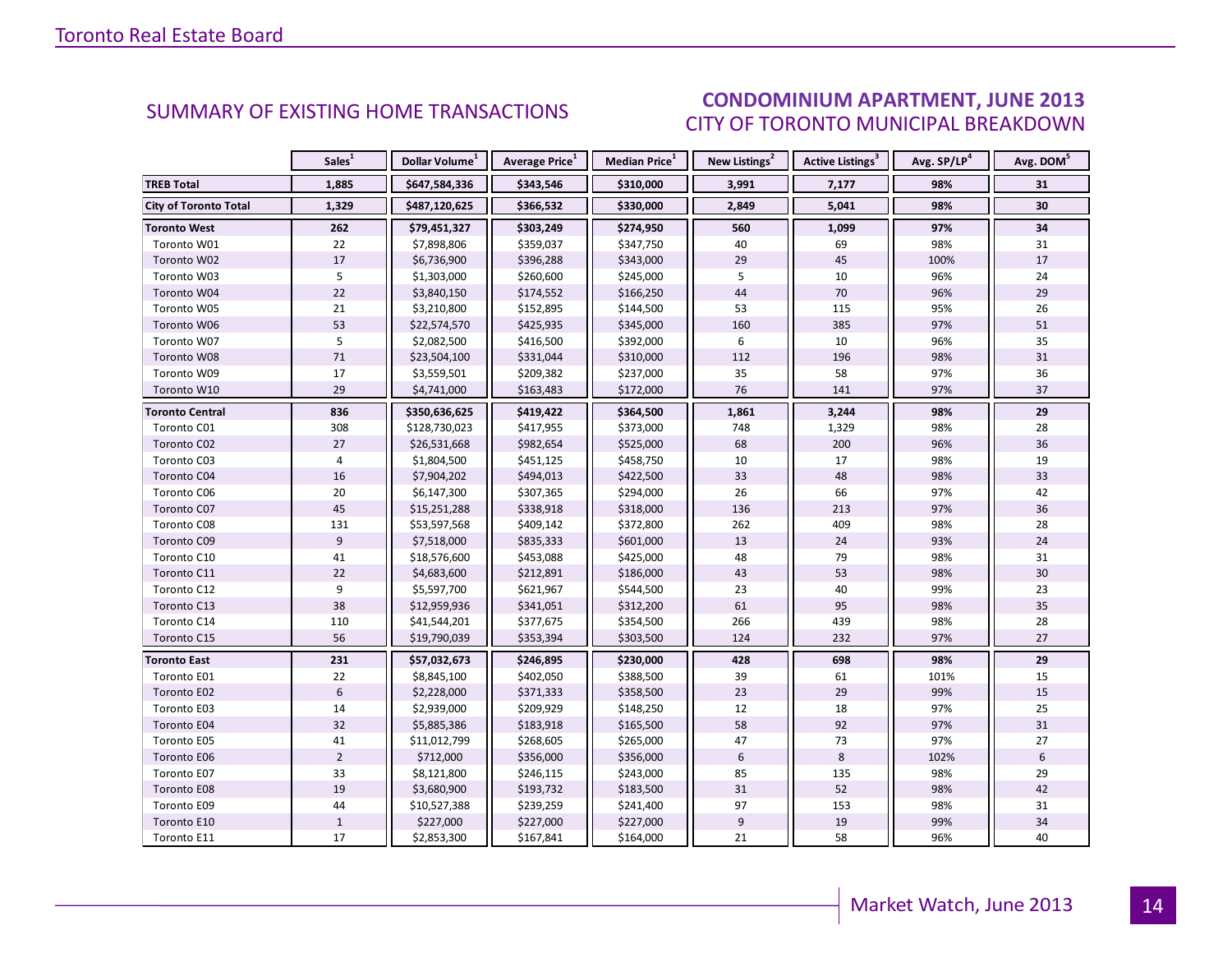#### LINK, JUNE 2013 ALL TREB AREAS

|                                  | Sales <sup>1</sup> | Dollar Volume <sup>1</sup> | Average Price <sup>1</sup> | Median Price <sup>1</sup> | New Listings <sup>2</sup> | Active Listings <sup>3</sup> | Avg. SP/LP <sup>4</sup> | Avg. DOM <sup>5</sup> |
|----------------------------------|--------------------|----------------------------|----------------------------|---------------------------|---------------------------|------------------------------|-------------------------|-----------------------|
| <b>TREB Total</b>                | 157                | \$70,921,626               | \$451,730                  | \$459,000                 | 197                       | 165                          | 99%                     | 21                    |
| <b>Halton Region</b>             | $\overline{9}$     | \$3,768,400                | \$418,711                  | \$422,500                 | 13                        | 16                           | 98%                     | ${\bf 24}$            |
| Burlington                       | $\mathbf{1}$       | \$394,000                  | \$394,000                  | \$394,000                 | $\overline{2}$            | 4                            | 95%                     | 49                    |
| <b>Halton Hills</b>              | $\mathbf{1}$       | \$328,000                  | \$328,000                  | \$328,000                 | $\overline{2}$            | $\overline{2}$               | 101%                    | $\overline{3}$        |
| Milton                           | $\overline{3}$     | \$1,231,400                | \$410,467                  | \$395,000                 | 5                         | 6                            | 99%                     | 23                    |
| Oakville                         | $\overline{4}$     | \$1,815,000                | \$453,750                  | \$447,500                 | $\overline{4}$            | $\overline{4}$               | 97%                     | 24                    |
| Peel Region                      | $\overline{9}$     | \$3,797,500                | \$421,944                  | \$440,000                 | 17                        | 23                           | 97%                     | 24                    |
| Brampton                         | 5                  | \$1,926,500                | \$385,300                  | \$385,000                 | $\overline{4}$            | 6                            | 97%                     | 31                    |
| Caledon                          |                    |                            |                            |                           | $\mathbf{1}$              | $\overline{2}$               |                         |                       |
| Mississauga                      | $\overline{4}$     | \$1,871,000                | \$467,750                  | \$462,500                 | 12                        | 15                           | 97%                     | 16                    |
| <b>City of Toronto</b>           | 16                 | \$7,987,100                | \$499,194                  | \$486,500                 | 19                        | 12                           | 99%                     | 19                    |
| TURN PAGE FOR CITY OF TORONTO    |                    |                            |                            |                           |                           |                              |                         |                       |
| <b>TABLES OR CLICK HERE:</b>     | D                  |                            |                            |                           |                           |                              |                         |                       |
| <b>York Region</b>               | 72                 | \$39,899,076               | \$554,154                  | \$554,750                 | 94                        | 72                           | 99%                     | 21                    |
| Aurora                           | $\mathbf{1}$       | \$551,000                  | \$551,000                  | \$551,000                 | 4                         | $\sqrt{4}$                   | 106%                    | $\overline{7}$        |
| E. Gwillimbury                   |                    |                            |                            |                           |                           |                              |                         |                       |
| Georgina                         | $\mathbf{1}$       | \$334,000                  | \$334,000                  | \$334,000                 |                           |                              | 99%                     | 19                    |
| King                             |                    |                            |                            |                           |                           |                              |                         |                       |
| Markham                          | 52                 | \$29,279,800               | \$563,073                  | \$561,000                 | 71                        | 47                           | 100%                    | 17                    |
| Newmarket                        |                    |                            |                            |                           |                           |                              |                         |                       |
| Richmond Hill                    | $10\,$             | \$5,465,388                | \$546,539                  | \$546,750                 | 8                         | 10                           | 98%                     | 32                    |
| Vaughan                          | $\bf 8$            | \$4,268,888                | \$533,611                  | \$497,500                 | $10\,$                    | 10                           | 99%                     | 32                    |
| Whitchurch-Stouffville           |                    |                            |                            |                           | $\mathbf{1}$              | $\mathbf{1}$                 |                         |                       |
| Durham Region                    | 36                 | \$10,915,550               | \$303,210                  | \$297,000                 | 42                        | 23                           | 98%                     | 18                    |
| Ajax                             | 5                  | \$1,789,500                | \$357,900                  | \$368,500                 | $\overline{7}$            | 3                            | 98%                     | 10                    |
| <b>Brock</b>                     |                    |                            |                            |                           |                           |                              |                         |                       |
| Clarington                       | 14                 | \$3,874,650                | \$276,761                  | \$281,500                 | $20\,$                    | 8                            | 99%                     | $14\,$                |
| Oshawa                           | $\sqrt{5}$         | \$1,251,500                | \$250,300                  | \$249,500                 | $6\,$                     | 5                            | 98%                     | 18                    |
| Pickering                        | $\overline{2}$     | \$609,000                  | \$304,500                  | \$304,500                 | $\overline{a}$            | $\mathbf{1}$                 | 95%                     | 83                    |
| Scugog                           |                    |                            |                            |                           |                           |                              |                         |                       |
| Uxbridge                         |                    |                            |                            |                           |                           |                              |                         |                       |
| Whitby                           | 10                 | \$3,390,900                | \$339,090                  | \$344,000                 | 9                         | 6                            | 98%                     | 15                    |
| <b>Dufferin County</b>           | $\blacksquare$     |                            |                            |                           | $\mathbf{1}$              | $\mathbf{1}$                 | $\blacksquare$          | $\blacksquare$        |
| Orangeville                      |                    |                            |                            |                           | $\mathbf{1}$              | $\mathbf{1}$                 |                         |                       |
| <b>Simcoe County</b>             | 15                 | \$4,554,000                | \$303,600                  | \$292,500                 | 11                        | 18                           | 98%                     | 30                    |
| Adjala-Tosorontio                |                    |                            |                            |                           |                           |                              |                         |                       |
| <b>Bradford West Gwillimbury</b> | 5                  | \$1,819,500                | \$363,900                  | \$366,000                 | $\overline{7}$            | 8                            | 99%                     | 25                    |
| Essa                             | $\overline{7}$     | \$1,807,500                | \$258,214                  | \$250,000                 |                           | $\overline{2}$               | 98%                     | 34                    |
| Innisfil                         | $\overline{2}$     | \$647,000                  | \$323,500                  | \$323,500                 | $\overline{2}$            | $\mathbf{3}$                 | 98%                     | 40                    |
| New Tecumseth                    | $\mathbf{1}$       | \$280,000                  | \$280,000                  | \$280,000                 | $\overline{2}$            | 5                            | 100%                    | 9                     |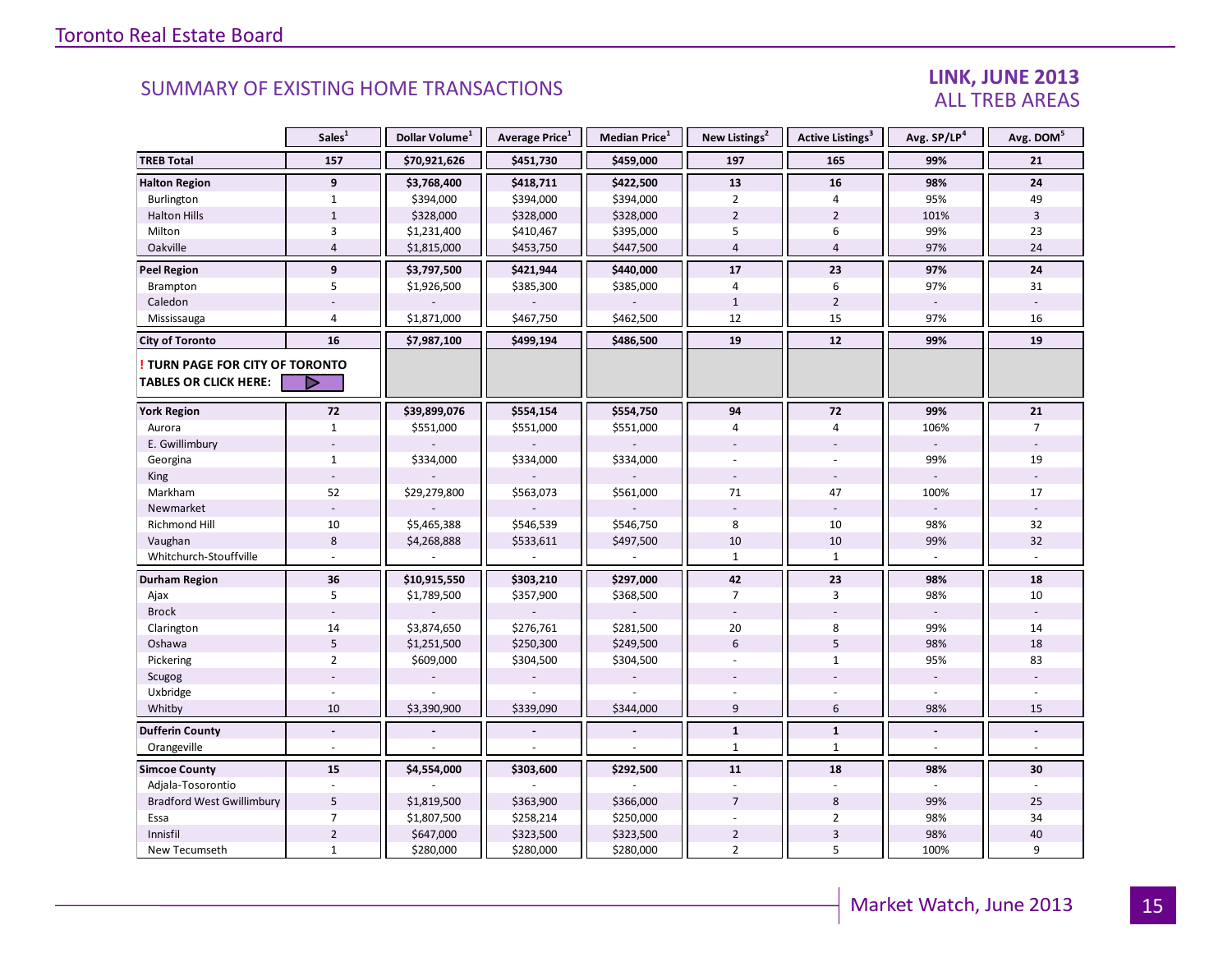### LINK, JUNE 2013 CITY OF TORONTO MUNICIPAL BREAKDOWN

<span id="page-15-0"></span>

|                        | Sales <sup>1</sup>       | Dollar Volume <sup>1</sup> | Average Price <sup>1</sup> | Median Price <sup>1</sup> | New Listings <sup>2</sup> | Active Listings <sup>3</sup> | Avg. SP/LP <sup>4</sup>  | Avg. DOM <sup>5</sup> |
|------------------------|--------------------------|----------------------------|----------------------------|---------------------------|---------------------------|------------------------------|--------------------------|-----------------------|
| <b>TREB Total</b>      | 157                      | \$70,921,626               | \$451,730                  | \$459,000                 | 197                       | 165                          | 99%                      | 21                    |
| City of Toronto Total  | 16                       | \$7,987,100                | \$499,194                  | \$486,500                 | 19                        | $12\,$                       | 99%                      | 19                    |
| <b>Toronto West</b>    | $\overline{\phantom{a}}$ |                            |                            | $\blacksquare$            | $\mathbf{1}$              | $\mathbf{1}$                 | $\overline{\phantom{a}}$ |                       |
| Toronto W01            |                          |                            |                            |                           |                           |                              |                          |                       |
| Toronto W02            |                          |                            |                            | $\overline{a}$            |                           |                              |                          |                       |
| Toronto W03            | ÷.                       |                            |                            |                           |                           | $\sim$                       |                          |                       |
| Toronto W04            |                          |                            |                            |                           |                           |                              |                          |                       |
| Toronto W05            |                          |                            |                            |                           |                           |                              |                          |                       |
| Toronto W06            |                          |                            |                            |                           |                           |                              |                          |                       |
| Toronto W07            |                          |                            |                            |                           |                           |                              |                          |                       |
| Toronto W08            |                          |                            |                            |                           |                           |                              |                          |                       |
| Toronto W09            |                          |                            |                            |                           |                           |                              |                          |                       |
| Toronto W10            | $\overline{a}$           |                            |                            | $\overline{a}$            | $\mathbf{1}$              | $\mathbf{1}$                 |                          |                       |
| <b>Toronto Central</b> | $\overline{4}$           | \$2,316,800                | \$579,200                  | \$580,900                 | $\overline{\mathbf{4}}$   |                              | 103%                     | 11                    |
| Toronto C01            |                          |                            |                            |                           |                           |                              |                          |                       |
| Toronto C02            |                          |                            |                            |                           |                           |                              |                          |                       |
| Toronto C03            |                          |                            |                            |                           |                           |                              |                          |                       |
| Toronto C04            |                          |                            |                            |                           |                           |                              |                          |                       |
| Toronto C06            | $\mathbf{1}$             | \$565,000                  | \$565,000                  | \$565,000                 | $\mathbf{1}$              |                              | 98%                      | 6                     |
| Toronto C07            | $\mathbf{1}$             | \$610,000                  | \$610,000                  | \$610,000                 | $\mathbf{1}$              |                              | 111%                     | 6                     |
| Toronto C08            |                          |                            |                            |                           |                           |                              |                          |                       |
| Toronto C09            |                          |                            |                            |                           |                           |                              |                          |                       |
| Toronto C10            |                          |                            |                            |                           |                           |                              |                          |                       |
| Toronto C11            |                          |                            |                            |                           |                           |                              |                          |                       |
| Toronto C12            |                          |                            |                            |                           |                           |                              |                          |                       |
| Toronto C13            |                          |                            |                            |                           |                           |                              |                          |                       |
| Toronto C14            |                          |                            |                            |                           |                           | L.                           |                          |                       |
| Toronto C15            | $\overline{2}$           | \$1,141,800                | \$570,900                  | \$570,900                 | $\overline{2}$            | $\omega$                     | 102%                     | 15                    |
| <b>Toronto East</b>    | $\overline{12}$          | \$5,670,300                | \$472,525                  | \$450,250                 | 14                        | ${\bf 11}$                   | 98%                      | 22                    |
| Toronto E01            | $\omega$                 |                            |                            |                           | $\sim$                    | ÷.                           |                          |                       |
| Toronto E02            |                          |                            |                            |                           |                           |                              |                          |                       |
| Toronto E03            |                          |                            |                            |                           |                           |                              |                          |                       |
| Toronto E04            |                          |                            |                            |                           |                           |                              | $\omega$                 |                       |
| Toronto E05            | 6                        | \$3,048,000                | \$508,000                  | \$517,750                 | 3                         | 3                            | 97%                      | 33                    |
| Toronto E06            |                          |                            |                            |                           |                           |                              | $\sim$                   |                       |
| Toronto E07            | 6                        | \$2,622,300                | \$437,050                  | \$441,500                 | 8                         | 5                            | 99%                      | 12                    |
| Toronto E08            |                          |                            |                            |                           | $\mathbf{1}$              | $\mathbf{1}$                 | $\omega$                 |                       |
| Toronto E09            |                          |                            |                            |                           | $\mathbf{1}$              | $\mathbf{1}$                 |                          |                       |
| Toronto E10            |                          |                            |                            |                           |                           |                              |                          |                       |
| Toronto E11            |                          |                            |                            |                           | $\mathbf{1}$              | $\mathbf{1}$                 |                          |                       |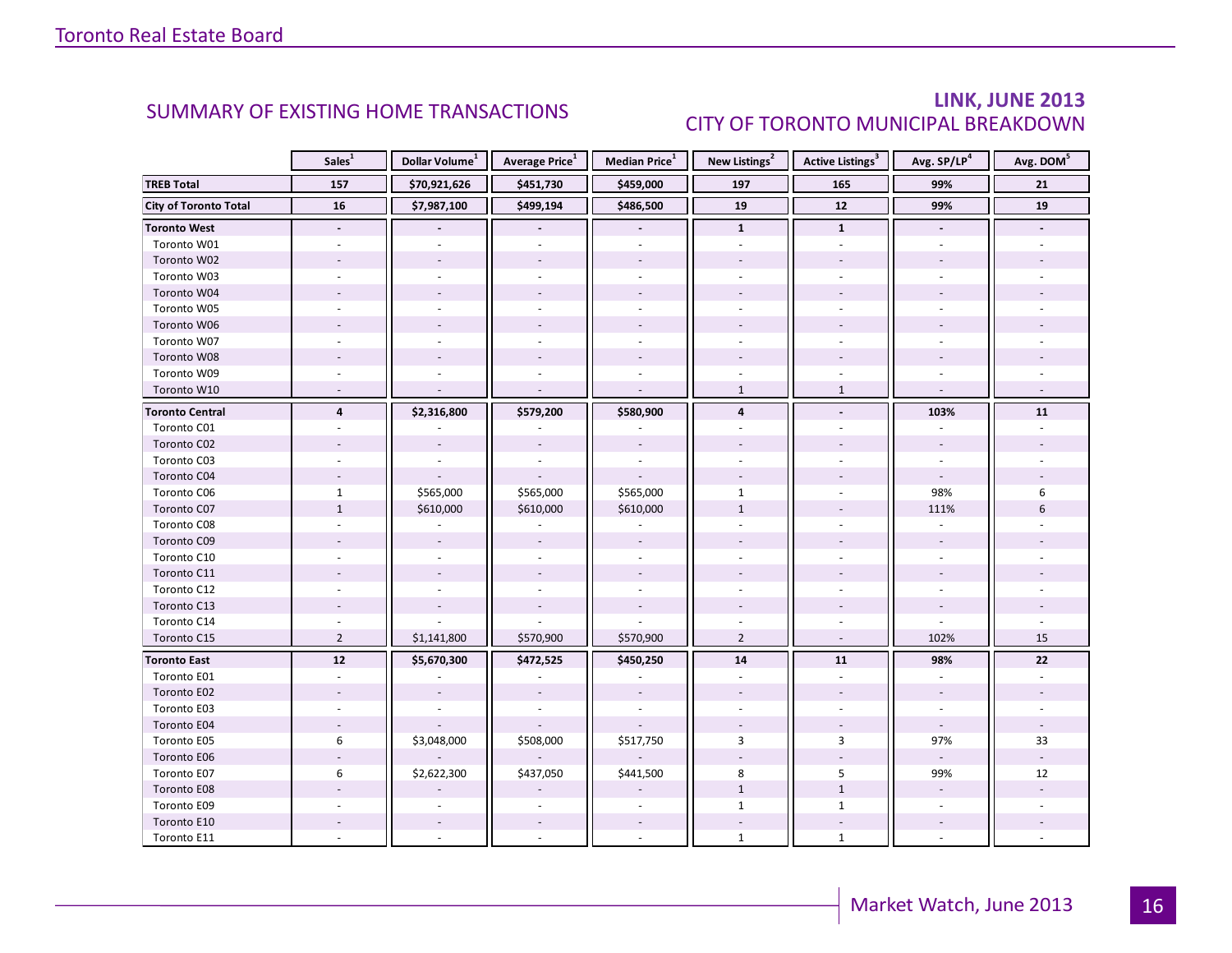#### SUMMARY OF EXISTING HOME TRANSACTIONS **ATTACHED/ROW/TOWNHOUSE, JUNE 2013** ALL TREB AREAS

|                                  | Sales <sup>1</sup> | Dollar Volume <sup>1</sup> | Average Price <sup>1</sup> | Median Price <sup>1</sup> | New Listings <sup>2</sup> | Active Listings <sup>3</sup> | Avg. SP/LP <sup>4</sup> | Avg. DOM <sup>5</sup> |
|----------------------------------|--------------------|----------------------------|----------------------------|---------------------------|---------------------------|------------------------------|-------------------------|-----------------------|
| <b>TREB Total</b>                | 694                | \$307,554,628              | \$443,162                  | \$415,500                 | 1,023                     | 1,078                        | 99%                     | 20                    |
| <b>Halton Region</b>             | 125                | \$56,415,493               | \$451,324                  | \$400,000                 | 142                       | 157                          | 99%                     | 21                    |
| Burlington                       | 11                 | \$4,303,100                | \$391,191                  | \$398,000                 | 15                        | 22                           | 99%                     | 22                    |
| <b>Halton Hills</b>              | $\boldsymbol{6}$   | \$2,174,000                | \$362,333                  | \$368,250                 | 5                         | 10                           | 100%                    | 26                    |
| Milton                           | 57                 | \$21,499,632               | \$377,187                  | \$379,999                 | 67                        | 69                           | 99%                     | 17                    |
| Oakville                         | 51                 | \$28,438,761               | \$557,623                  | \$462,000                 | 55                        | 56                           | 98%                     | 25                    |
| <b>Peel Region</b>               | 125                | \$48,488,389               | \$387,907                  | \$378,000                 | 229                       | 262                          | 99%                     | 22                    |
| Brampton                         | 78                 | \$27,707,101               | \$355,219                  | \$358,250                 | 137                       | 170                          | 98%                     | 23                    |
| Caledon                          | $\overline{4}$     | \$1,435,000                | \$358,750                  | \$361,500                 | 10                        | 15                           | 97%                     | 12                    |
| Mississauga                      | 43                 | \$19,346,288               | \$449,914                  | \$448,900                 | 82                        | 77                           | 99%                     | 20                    |
| <b>City of Toronto</b>           | 115                | \$64,735,766               | \$562,920                  | \$545,000                 | 166                       | 168                          | 101%                    | 19                    |
| TURN PAGE FOR CITY OF TORONTO    |                    |                            |                            |                           |                           |                              |                         |                       |
| <b>TABLES OR CLICK HERE:</b>     |                    |                            |                            |                           |                           |                              |                         |                       |
| <b>York Region</b>               | 216                | \$105,144,390              | \$486,780                  | \$476,139                 | 331                       | 367                          | 99%                     | 19                    |
| Aurora                           | 9                  | \$3,794,777                | \$421,642                  | \$433,500                 | 20                        | 22                           | 99%                     | 13                    |
| E. Gwillimbury                   | $\overline{2}$     | \$876,000                  | \$438,000                  | \$438,000                 | $\overline{2}$            | $\mathbf{1}$                 | 100%                    | 10                    |
| Georgina                         | $\overline{7}$     | \$2,075,300                | \$296,471                  | \$305,000                 | $\overline{2}$            | $\overline{2}$               | 99%                     | 10                    |
| King                             | $\overline{2}$     | \$1,349,999                | \$675,000                  | \$675,000                 | $\overline{4}$            | $\overline{7}$               | 99%                     | 19                    |
| Markham                          | 48                 | \$24,318,075               | \$506,627                  | \$486,000                 | 95                        | 119                          | 99%                     | 20                    |
| Newmarket                        | 21                 | \$8,755,700                | \$416,938                  | \$400,000                 | 23                        | 15                           | 100%                    | 16                    |
| <b>Richmond Hill</b>             | 58                 | \$30,427,148               | \$524,606                  | \$523,000                 | 95                        | 111                          | 99%                     | 24                    |
| Vaughan                          | 52                 | \$26,753,400               | \$514,488                  | \$500,750                 | 73                        | 78                           | 99%                     | 19                    |
| Whitchurch-Stouffville           | 17                 | \$6,793,991                | \$399,647                  | \$403,000                 | 17                        | 12                           | 99%                     | 17                    |
| <b>Durham Region</b>             | 92                 | \$27,068,490               | \$294,223                  | \$289,245                 | 127                       | 96                           | 99%                     | 15                    |
| Ajax                             | 24                 | \$7,518,900                | \$313,288                  | \$319,500                 | 38                        | 30                           | 99%                     | 17                    |
| <b>Brock</b>                     |                    |                            |                            |                           |                           |                              |                         |                       |
| Clarington                       | 19                 | \$4,789,190                | \$252,063                  | \$250,000                 | 19                        | 15                           | 100%                    | 12                    |
| Oshawa                           | $\overline{9}$     | \$2,413,000                | \$268,111                  | \$280,000                 | 12                        | $\overline{7}$               | 100%                    | 12                    |
| Pickering                        | 6                  | \$1,901,500                | \$316,917                  | \$309,250                 | 12                        | 10                           | 98%                     | 22                    |
| Scugog                           |                    |                            |                            |                           |                           |                              |                         |                       |
| Uxbridge                         | $\overline{3}$     | \$1,057,000                | \$352,333                  | \$350,000                 | $\overline{2}$            | $\overline{2}$               | 99%                     | 30                    |
| Whitby                           | 31                 | \$9,388,900                | \$302,868                  | \$299,000                 | 44                        | 32                           | 99%                     | 15                    |
| <b>Dufferin County</b>           | $\boldsymbol{6}$   | \$1,731,000                | \$288,500                  | \$289,000                 | 8                         | 10                           | 98%                     | 30                    |
| Orangeville                      | 6                  | \$1,731,000                | \$288,500                  | \$289,000                 | 8                         | 10                           | 98%                     | 30                    |
| <b>Simcoe County</b>             | 15                 | \$3,971,100                | \$264,740                  | \$252,000                 | 20                        | 18                           | 98%                     | 22                    |
| Adjala-Tosorontio                |                    |                            |                            |                           |                           |                              |                         |                       |
| <b>Bradford West Gwillimbury</b> | $\overline{4}$     | \$1,387,700                | \$346,925                  | \$365,500                 |                           | $\mathbf{1}$                 | 98%                     | 44                    |
| Essa                             | $\overline{2}$     | \$430,000                  | \$215,000                  | \$215,000                 | $\overline{7}$            | 8                            | 98%                     | 19                    |
| Innisfil                         | $\overline{3}$     | \$630,500                  | \$210,167                  | \$210,000                 | $\overline{3}$            | $\mathbf{1}$                 | 99%                     | 12                    |
| New Tecumseth                    | 6                  | \$1,522,900                | \$253,817                  | \$255,500                 | 10                        | 8                            | 99%                     | 14                    |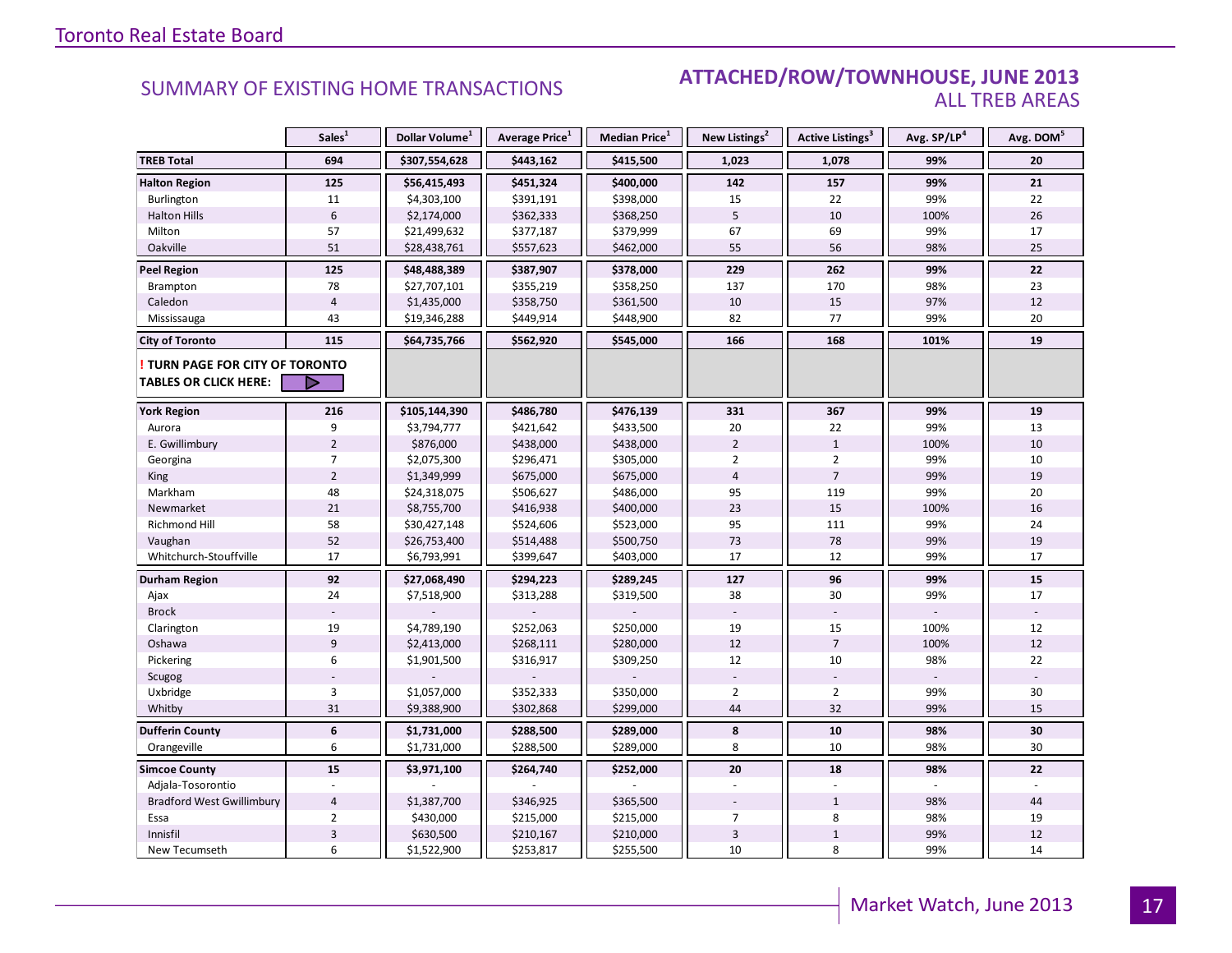#### ICE ILINE 2012 CITY OF TORONTO MUNICIPAL BREAKDOWN SUMMARY OF EXISTING HOME TRANSACTIONS **ATTACHED/ROW/TOWNHOUSE, JUNE 2013**

<span id="page-17-0"></span>

|                              | Sales <sup>1</sup> | Dollar Volume <sup>1</sup> | Average Price <sup>1</sup> | Median Price <sup>1</sup> | New Listings <sup>2</sup> | Active Listings <sup>3</sup> | Avg. SP/LP <sup>4</sup>  | Avg. DOM <sup>5</sup> |
|------------------------------|--------------------|----------------------------|----------------------------|---------------------------|---------------------------|------------------------------|--------------------------|-----------------------|
| <b>TREB Total</b>            | 694                | \$307,554,628              | \$443,162                  | \$415,500                 | 1,023                     | 1,078                        | 99%                      | 20                    |
| <b>City of Toronto Total</b> | 115                | \$64,735,766               | \$562,920                  | \$545,000                 | 166                       | 168                          | 101%                     | 19                    |
| <b>Toronto West</b>          | 29                 | \$15,883,500               | \$547,707                  | \$571,000                 | 48                        | 40                           | 101%                     | 19                    |
| Toronto W01                  | $\mathbf{1}$       | \$483,000                  | \$483,000                  | \$483,000                 | $\mathbf{1}$              |                              | 98%                      | 21                    |
| Toronto W02                  | $\overline{4}$     | \$2,663,900                | \$665,975                  | \$645,000                 | 5                         | $\mathbf{1}$                 | 111%                     | 8                     |
| Toronto W03                  | $\mathbf{1}$       | \$299,500                  | \$299,500                  | \$299,500                 | $\overline{4}$            | $\overline{4}$               | 100%                     | 64                    |
| Toronto W04                  | $\overline{3}$     | \$1,217,500                | \$405,833                  | \$400,000                 | $\overline{4}$            | 5                            | 98%                      | 27                    |
| Toronto W05                  | 3                  | \$1,259,500                | \$419,833                  | \$422,000                 | $\overline{2}$            | 5                            | 99%                      | 30                    |
| Toronto W06                  | 5                  | \$2,967,700                | \$593,540                  | \$630,000                 | 18                        | 13                           | 98%                      | 17                    |
| Toronto W07                  | 6                  | \$3,890,400                | \$648,400                  | \$629,000                 | 6                         | 5                            | 99%                      | 18                    |
| Toronto W08                  | $\overline{3}$     | \$1,836,000                | \$612,000                  | \$613,000                 | 5                         | 5                            | 99%                      | $6\overline{6}$       |
| Toronto W09                  |                    |                            |                            |                           | $\mathbf{1}$              | $\mathbf{1}$                 |                          |                       |
| Toronto W10                  | $\overline{3}$     | \$1,266,000                | \$422,000                  | \$425,000                 | $\overline{2}$            | $\mathbf{1}$                 | 98%                      | 16                    |
| <b>Toronto Central</b>       | 36                 | \$25,423,754               | \$706,215                  | \$656,500                 | 53                        | 67                           | 100%                     | 19                    |
| Toronto C01                  | 19                 | \$12,476,500               | \$656,658                  | \$650,000                 | 18                        | 18                           | 101%                     | 15                    |
| Toronto C02                  | $\mathbf{1}$       | \$965,000                  | \$965,000                  | \$965,000                 | 14                        | 13                           | 101%                     | $\mathbf{1}$          |
| Toronto C03                  |                    |                            |                            |                           |                           | $\overline{2}$               |                          |                       |
| Toronto C04                  | $\mathbf{1}$       | \$1,300,000                | \$1,300,000                | \$1,300,000               | 5                         | 9                            | 96%                      | 82                    |
| Toronto C06                  |                    |                            |                            |                           | $\mathbf{1}$              | $\mathbf{1}$                 |                          |                       |
| Toronto C07                  | $\mathbf{1}$       | \$621,500                  | \$621,500                  | \$621,500                 |                           | $\mathbf{1}$                 | 99%                      | 8                     |
| Toronto C08                  | 6                  | \$4,740,054                | \$790,009                  | \$826,500                 | $\overline{7}$            | 9                            | 99%                      | 34                    |
| Toronto C09                  |                    |                            |                            |                           | $\mathbf{1}$              | $\overline{2}$               |                          |                       |
| Toronto C10                  |                    |                            |                            |                           |                           |                              |                          |                       |
| Toronto C11                  | $\mathbf{1}$       | \$559,900                  | \$559,900                  | \$559,900                 |                           | $\mathbf{1}$                 | 100%                     | 14                    |
| Toronto C12                  |                    |                            |                            |                           |                           | $\mathbf{1}$                 |                          |                       |
| Toronto C13                  | $\overline{4}$     | \$2,318,800                | \$579,700                  | \$571,900                 | $\mathbf{1}$              | $\mathbf{1}$                 | 103%                     | 9                     |
| Toronto C14                  | 3                  | \$2,442,000                | \$814,000                  | \$862,000                 | 5                         | 9                            | 98%                      | 19                    |
| Toronto C15                  |                    |                            | $\overline{\phantom{a}}$   | $\overline{\phantom{a}}$  | $\mathbf{1}$              |                              | $\overline{\phantom{a}}$ |                       |
| <b>Toronto East</b>          | 50                 | \$23,428,512               | \$468,570                  | \$433,000                 | 65                        | 61                           | 101%                     | 18                    |
| Toronto E01                  | 8                  | \$5,091,724                | \$636,466                  | \$650,000                 | 11                        | 8                            | 102%                     | 20                    |
| Toronto E02                  | 5                  | \$3,065,000                | \$613,000                  | \$550,000                 | $6\,$                     | 5                            | 108%                     | 13                    |
| Toronto E03                  | 3                  | \$1,212,000                | \$404,000                  | \$410,000                 | 5                         | 5                            | 100%                     | 19                    |
| Toronto E04                  | $\overline{4}$     | \$1,863,000                | \$465,750                  | \$465,000                 | $\overline{9}$            | 10                           | 98%                      | 33                    |
| Toronto E05                  |                    |                            |                            |                           | $\mathbf{1}$              | $\mathbf{1}$                 |                          |                       |
| Toronto E06                  |                    |                            |                            |                           | $\mathbf{1}$              | $\mathbf{1}$                 |                          |                       |
| Toronto E07                  | 4                  | \$1,656,388                | \$414,097                  | \$416,250                 | 5                         | $\overline{4}$               | 99%                      | 13                    |
| Toronto E08                  | $\overline{3}$     | \$1,366,000                | \$455,333                  | \$408,000                 | $\overline{4}$            | $\overline{4}$               | 99%                      | 25                    |
| Toronto E09                  | $\overline{2}$     | \$792,000                  | \$396,000                  | \$396,000                 | 3                         | 4                            | 100%                     | 8                     |
| Toronto E10                  | $10\,$             | \$4,037,900                | \$403,790                  | \$404,000                 | 12                        | 14                           | 100%                     | 20                    |
| Toronto E11                  | 11                 | \$4,344,500                | \$394,955                  | \$400,000                 | 8                         | 5                            | 100%                     | 13                    |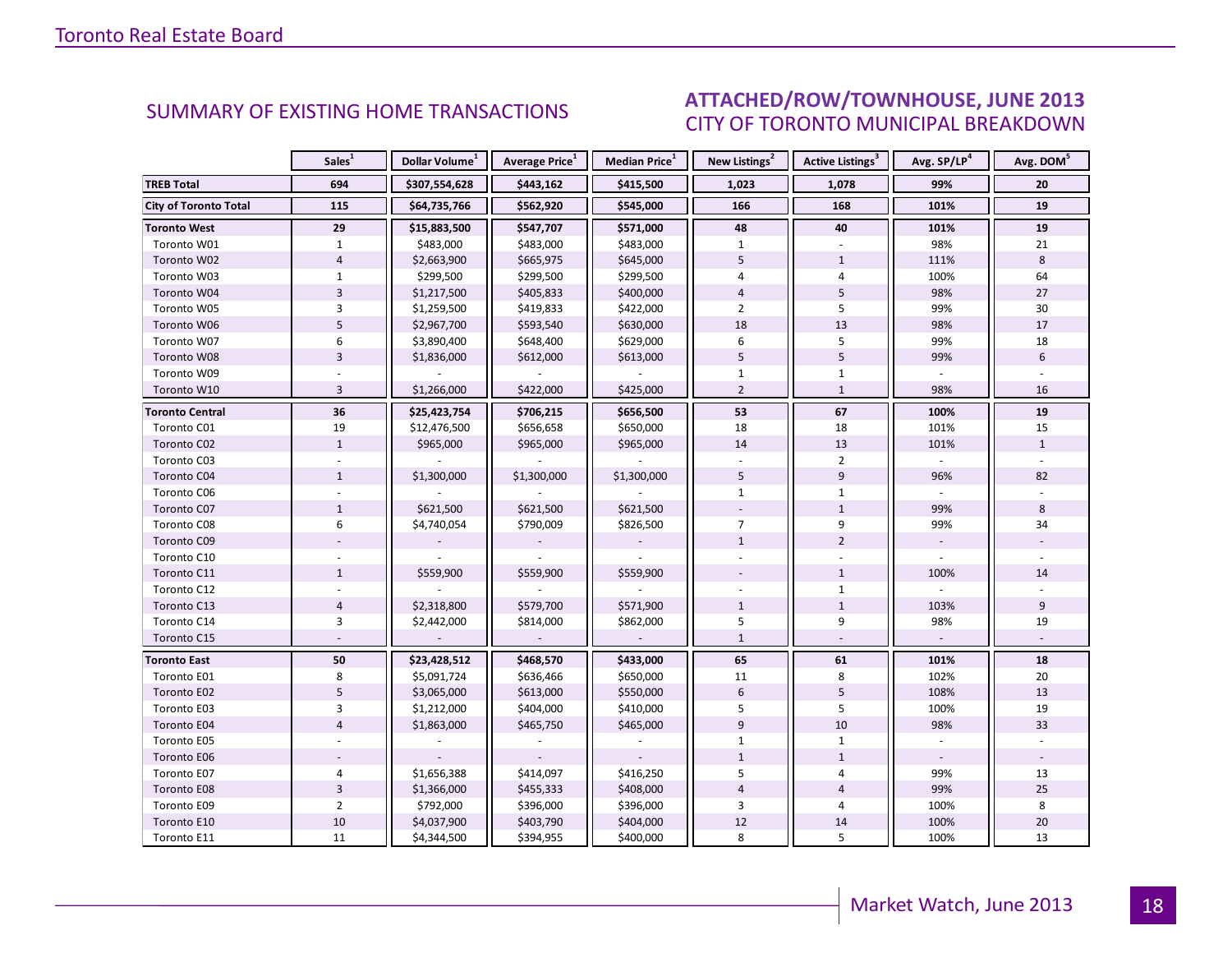#### CO-OP APARTMENT, JUNE 2013 ALL TREB AREAS

|                                  | Sales $\overline{1}$ | Dollar Volume <sup>1</sup> | Average Price <sup>1</sup> | Median Price $^1$        | New Listings <sup>2</sup> | <b>Active Listings<sup>3</sup></b> | Avg. SP/LP <sup>4</sup>  | Avg. DOM <sup>5</sup>       |
|----------------------------------|----------------------|----------------------------|----------------------------|--------------------------|---------------------------|------------------------------------|--------------------------|-----------------------------|
| <b>TREB Total</b>                | 11                   | \$2,680,500                | \$243,682                  | \$163,000                | 21                        | 28                                 | 97%                      | 57                          |
| <b>Halton Region</b>             | $\blacksquare$       |                            |                            |                          | $\mathbf{1}$              | $\mathbf{1}$                       | $\blacksquare$           |                             |
| Burlington                       |                      |                            |                            |                          | $\mathbf{1}$              | $\mathbf{1}$                       |                          |                             |
| <b>Halton Hills</b>              | $\overline{a}$       | $\overline{a}$             | $\overline{a}$             |                          | ÷                         | $\sim$                             |                          |                             |
| Milton                           | $\sim$               | $\sim$                     | $\overline{\phantom{a}}$   | $\omega$                 | ÷,                        | $\sim$                             | $\sim$                   |                             |
| Oakville                         | $\sim$               | $\overline{\phantom{a}}$   | $\overline{a}$             | $\sim$                   | $\overline{\phantom{a}}$  | $\overline{\phantom{a}}$           |                          |                             |
| <b>Peel Region</b>               | $\overline{a}$       | $\overline{a}$             | $\overline{a}$             | $\blacksquare$           | $\mathbf{1}$              | $\mathbf{1}$                       |                          |                             |
| Brampton                         | $\sim$               | $\overline{a}$             | L.                         | $\overline{a}$           | ٠                         | $\overline{a}$                     | ÷                        |                             |
| Caledon                          |                      |                            |                            |                          |                           |                                    |                          |                             |
| Mississauga                      | $\overline{a}$       |                            |                            |                          | $\mathbf{1}$              | $\mathbf{1}$                       |                          |                             |
| <b>City of Toronto</b>           | 11                   | \$2,680,500                | \$243,682                  | \$163,000                | 18                        | 25                                 | 97%                      | 57                          |
| TURN PAGE FOR CITY OF TORONTO    |                      |                            |                            |                          |                           |                                    |                          |                             |
| <b>TABLES OR CLICK HERE:</b>     | ▷                    |                            |                            |                          |                           |                                    |                          |                             |
|                                  |                      |                            |                            |                          |                           |                                    |                          |                             |
| <b>York Region</b>               | $\blacksquare$       | $\overline{\phantom{a}}$   | $\overline{\phantom{a}}$   | $\overline{\phantom{a}}$ | $\mathbf{1}$              | $\mathbf{1}$                       | $\blacksquare$           |                             |
| Aurora                           | ÷,                   | ÷.                         | ÷.                         | $\sim$                   | $\sim$                    | $\sim$                             |                          |                             |
| E. Gwillimbury                   |                      |                            |                            |                          |                           |                                    |                          |                             |
| Georgina                         | ÷.                   | $\overline{a}$             |                            |                          |                           |                                    |                          |                             |
| King                             |                      |                            |                            |                          |                           |                                    |                          |                             |
| Markham                          | $\overline{a}$       | $\overline{a}$             | $\overline{a}$             | $\overline{a}$           | ÷.                        | $\overline{a}$                     | $\sim$                   |                             |
| Newmarket                        |                      |                            |                            |                          | ÷,                        |                                    |                          |                             |
| Richmond Hill                    | $\sim$               |                            |                            |                          | $\mathbf{1}$              | $\mathbf{1}$                       |                          |                             |
| Vaughan                          | $\sim$               | $\overline{a}$             | $\overline{a}$             | $\sim$                   | $\overline{a}$            | $\sim$                             |                          |                             |
| Whitchurch-Stouffville           | ÷,                   | $\bar{a}$                  | L.                         | $\sim$                   | $\sim$                    | $\sim$                             | $\overline{\phantom{a}}$ |                             |
| <b>Durham Region</b>             | $\overline{a}$       | $\blacksquare$             | $\overline{a}$             | $\blacksquare$           | $\blacksquare$            | $\overline{a}$                     | $\blacksquare$           |                             |
| Ajax                             | ÷.                   | ÷.                         | ÷.                         | $\sim$                   | ÷                         | ÷.                                 |                          |                             |
| <b>Brock</b>                     |                      |                            |                            |                          |                           |                                    |                          |                             |
| Clarington                       | $\sim$               | $\overline{\phantom{a}}$   | ÷,                         | $\overline{\phantom{a}}$ |                           | $\sim$                             |                          |                             |
| Oshawa                           |                      |                            |                            |                          |                           |                                    |                          |                             |
| Pickering                        |                      |                            |                            |                          |                           |                                    |                          |                             |
| Scugog                           |                      | $\overline{a}$             | ÷.                         | $\overline{a}$           |                           |                                    |                          |                             |
| Uxbridge                         | ÷,                   | $\sim$                     | ä,                         | $\omega$                 | ä,                        | $\sim$                             | $\overline{\phantom{a}}$ |                             |
| Whitby                           | $\sim$               | $\sim$                     | $\overline{\phantom{a}}$   | $\sim$                   | $\overline{\phantom{a}}$  | $\sim$                             | $\overline{\phantom{a}}$ | ÷,                          |
| <b>Dufferin County</b>           | $\blacksquare$       | $\blacksquare$             | $\overline{\phantom{a}}$   | $\overline{\phantom{a}}$ | $\overline{\phantom{a}}$  | $\blacksquare$                     | $\blacksquare$           | $\blacksquare$              |
| Orangeville                      | $\mathcal{L}$        | $\omega$                   | $\overline{a}$             | $\mathcal{L}$            | ÷.                        | $\sim$                             | $\sim$                   | $\mathcal{L}_{\mathcal{A}}$ |
| <b>Simcoe County</b>             | $\blacksquare$       | $\blacksquare$             | $\blacksquare$             | $\blacksquare$           | $\sim$                    | $\overline{\phantom{a}}$           | $\overline{\phantom{a}}$ | $\overline{a}$              |
| Adjala-Tosorontio                | ÷,                   | $\bar{a}$                  | ÷,                         | ÷,                       | ÷,                        | $\overline{\phantom{a}}$           | $\sim$                   |                             |
| <b>Bradford West Gwillimbury</b> |                      |                            |                            |                          |                           |                                    |                          |                             |
| Essa                             |                      |                            |                            |                          |                           |                                    |                          |                             |
| Innisfil                         |                      |                            |                            |                          |                           |                                    |                          |                             |
| New Tecumseth                    | ÷.                   | $\overline{a}$             | ÷.                         | $\sim$                   | ٠                         | $\sim$                             |                          |                             |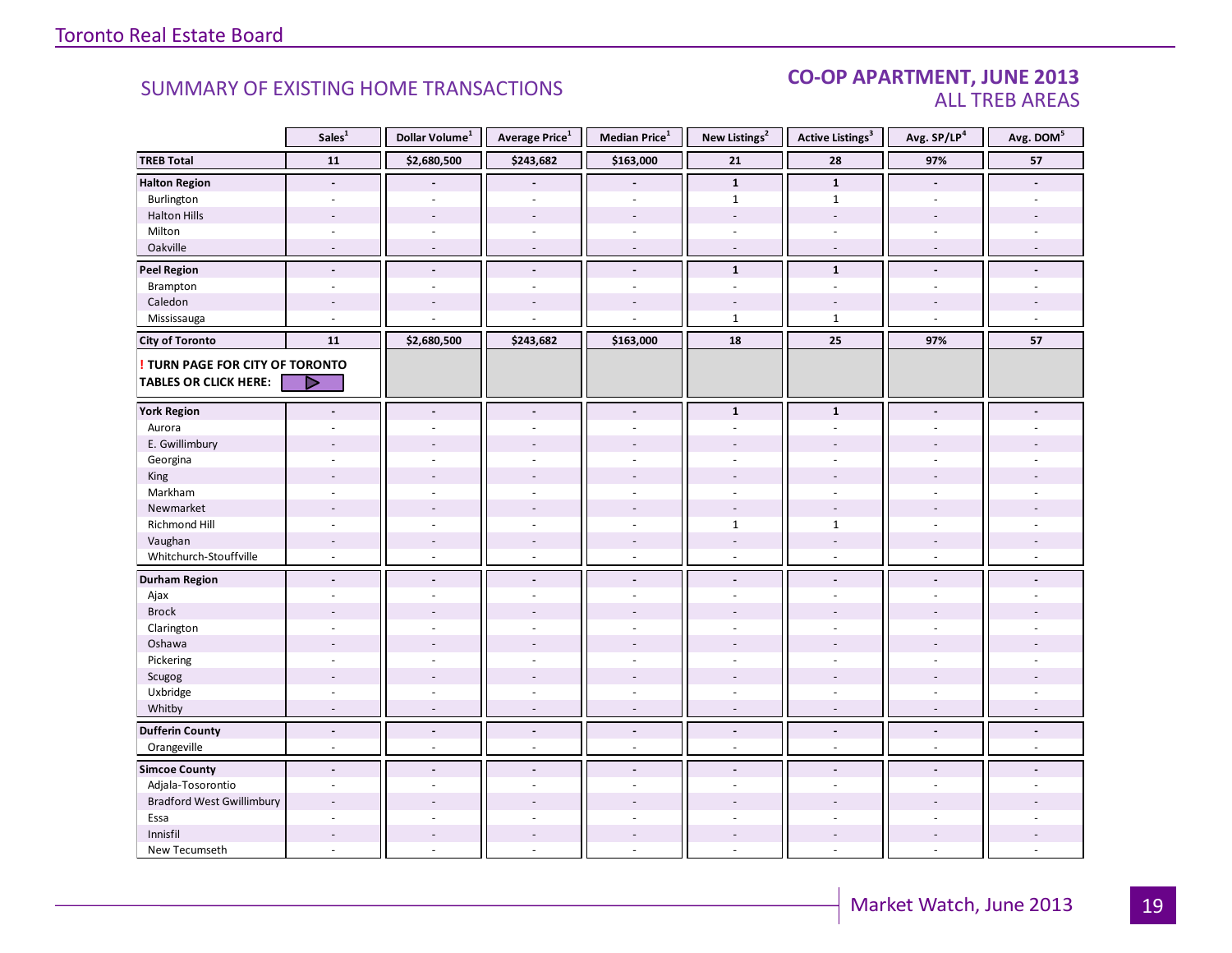### CO-OP APARTMENT, JUNE 2013 CITY OF TORONTO MUNICIPAL BREAKDOWN

<span id="page-19-0"></span>

|                              | Sales <sup>1</sup> | Dollar Volume <sup>1</sup> | <b>Average Price</b> <sup>1</sup> | Median Price <sup>1</sup> | New Listings <sup>2</sup> | Active Listings <sup>3</sup> | Avg. SP/LP <sup>4</sup>  | Avg. DOM <sup>5</sup> |
|------------------------------|--------------------|----------------------------|-----------------------------------|---------------------------|---------------------------|------------------------------|--------------------------|-----------------------|
| <b>TREB Total</b>            | 11                 | \$2,680,500                | \$243,682                         | \$163,000                 | 21                        | 28                           | 97%                      | 57                    |
| <b>City of Toronto Total</b> | 11                 | \$2,680,500                | \$243,682                         | \$163,000                 | 18                        | 25                           | 97%                      | 57                    |
| Toronto West                 | $\overline{4}$     | \$485,000                  | \$121,250                         | \$117,500                 | 6                         | $\overline{7}$               | 99%                      | 88                    |
| Toronto W01                  |                    |                            |                                   |                           |                           |                              |                          |                       |
| Toronto W02                  |                    |                            | $\overline{a}$                    |                           |                           |                              |                          |                       |
| Toronto W03                  | $\sim$             | ÷.                         | $\overline{a}$                    | $\overline{a}$            |                           | $\overline{a}$               | $\sim$                   |                       |
| Toronto W04                  |                    |                            |                                   |                           |                           |                              |                          |                       |
| Toronto W05                  | 3                  | \$322,000                  | \$107,333                         | \$95,000                  | $\mathbf{1}$              |                              | 98%                      | 77                    |
| Toronto W06                  | $\overline{a}$     |                            |                                   |                           | $\overline{3}$            | $\overline{4}$               | $\mathcal{L}$            |                       |
| Toronto W07                  | $\blacksquare$     | $\sim$                     | $\omega$                          | ÷.                        | $\mathbf{1}$              | $\mathbf{1}$                 | $\omega$                 | $\sim$                |
| Toronto W08                  | $\mathbf{1}$       | \$163,000                  | \$163,000                         | \$163,000                 |                           |                              | 102%                     | 120                   |
| Toronto W09                  |                    |                            |                                   |                           | $\mathbf{1}$              | $\overline{2}$               |                          |                       |
| Toronto W10                  | $\mathcal{L}$      | $\mathcal{L}$              | $\sim$                            | $\mathcal{L}$             | $\sim$                    | $\mathcal{L}$                | $\mathbf{r}$             | $\sim$                |
| <b>Toronto Central</b>       | $\overline{7}$     | \$2,195,500                | \$313,643                         | \$361,500                 | 11                        | 15                           | 97%                      | 40                    |
| Toronto C01                  | $\mathbf{1}$       | \$470,000                  | \$470,000                         | \$470,000                 | 4                         | 3                            | 98%                      | $\mathbf{1}$          |
| Toronto C02                  | $\overline{2}$     | \$743,500                  | \$371,750                         | \$371,750                 | $\blacksquare$            |                              | 94%                      | 49                    |
| Toronto C03                  | $\mathbf{1}$       | \$120,000                  | \$120,000                         | \$120,000                 | $\mathbf{r}$              | $\overline{a}$               | 93%                      | 69                    |
| Toronto C04                  | $\mathbf{1}$       | \$100,000                  | \$100,000                         | \$100,000                 | $\mathbf{1}$              | $\mathbf{1}$                 | 87%                      | 71                    |
| Toronto C06                  |                    |                            |                                   |                           |                           |                              |                          |                       |
| Toronto C07                  |                    |                            |                                   |                           | $\mathbf{1}$              | $\overline{2}$               | $\overline{\phantom{a}}$ |                       |
| Toronto C08                  | $\mathbf{1}$       | \$259,000                  | \$259,000                         | \$259,000                 |                           |                              | 100%                     | 33                    |
| Toronto C09                  | $\mathbf{1}$       | \$503,000                  | \$503,000                         | \$503,000                 | 5                         | 9                            | 104%                     | $\overline{7}$        |
| Toronto C10                  |                    |                            |                                   |                           |                           |                              |                          |                       |
| Toronto C11                  |                    |                            |                                   |                           |                           |                              |                          |                       |
| Toronto C12                  |                    |                            |                                   |                           |                           |                              |                          |                       |
| Toronto C13                  |                    |                            |                                   |                           |                           |                              |                          |                       |
| Toronto C14                  |                    |                            |                                   |                           |                           |                              |                          |                       |
| Toronto C15                  | $\sim$             |                            | $\overline{\phantom{a}}$          | $\sim$                    | $\sim$                    | $\overline{a}$               |                          |                       |
| <b>Toronto East</b>          |                    |                            |                                   | $\blacksquare$            | $\mathbf{1}$              | $\overline{\mathbf{3}}$      |                          |                       |
| Toronto E01                  |                    |                            |                                   |                           |                           |                              |                          |                       |
| Toronto E02                  |                    |                            |                                   |                           |                           | $\mathbf{1}$                 |                          |                       |
| Toronto E03                  |                    |                            |                                   |                           |                           |                              |                          |                       |
| Toronto E04                  |                    |                            |                                   |                           |                           | $\mathbf{1}$                 |                          |                       |
| Toronto E05                  |                    |                            |                                   |                           |                           |                              |                          |                       |
| Toronto E06                  |                    |                            |                                   |                           |                           |                              |                          |                       |
| Toronto E07                  |                    |                            |                                   |                           |                           |                              |                          |                       |
| Toronto E08                  |                    |                            |                                   |                           |                           |                              |                          |                       |
| Toronto E09                  |                    |                            |                                   |                           |                           |                              |                          |                       |
| Toronto E10                  |                    |                            |                                   |                           | $\mathbf{1}$              | $\mathbf{1}$                 |                          |                       |
| Toronto E11                  |                    |                            |                                   |                           |                           |                              |                          |                       |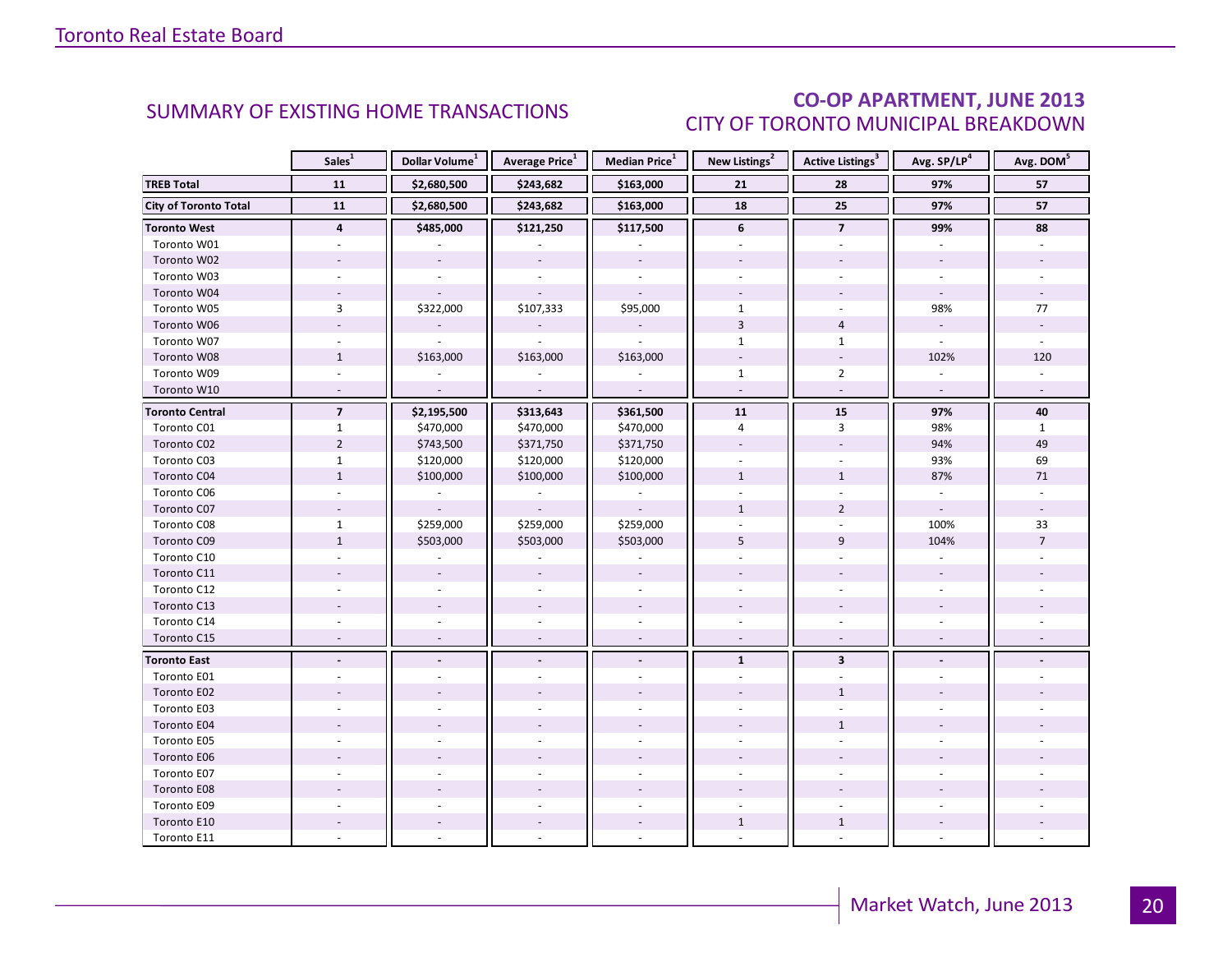#### DETACHED CONDOMINIUM, JUNE 2013 ALL TREB AREAS

|                                  | Sales <sup>1</sup>       | Dollar Volume <sup>1</sup> | Average Price <sup>1</sup> | <b>Median Price</b> <sup>1</sup> | New Listings <sup>2</sup> | <b>Active Listings<sup>3</sup></b> | Avg. SP/LP <sup>4</sup>  | Avg. DOM <sup>5</sup>    |
|----------------------------------|--------------------------|----------------------------|----------------------------|----------------------------------|---------------------------|------------------------------------|--------------------------|--------------------------|
| <b>TREB Total</b>                | 11                       | \$4,847,500                | \$440,682                  | \$417,000                        | 21                        | 39                                 | 99%                      | 51                       |
| <b>Halton Region</b>             | $\mathbf{1}$             | \$394,000                  | \$394,000                  | \$394,000                        | $\overline{a}$            | $\overline{\phantom{a}}$           | 99%                      | $12$                     |
| Burlington                       | $\mathbf{1}$             | \$394,000                  | \$394,000                  | \$394,000                        | ÷.                        |                                    | 99%                      | 12                       |
| <b>Halton Hills</b>              |                          |                            |                            |                                  |                           |                                    | $\sim$                   |                          |
| Milton                           |                          |                            |                            | $\overline{\phantom{a}}$         | $\overline{\phantom{a}}$  |                                    |                          |                          |
| Oakville                         | $\sim$                   | $\sim$                     | $\overline{a}$             | $\sim$                           | $\sim$                    | $\sim$                             | $\sim$                   | $\overline{a}$           |
| <b>Peel Region</b>               | $\overline{\mathbf{4}}$  | \$2,258,000                | \$564,500                  | \$545,500                        | 9                         | $\overline{4}$                     | 100%                     | 14                       |
| Brampton                         | $\overline{2}$           | \$1,091,000                | \$545,500                  | \$545,500                        | $\overline{4}$            | $\mathbf{1}$                       | 101%                     | $\overline{7}$           |
| Caledon                          |                          |                            |                            |                                  | $\mathbf{1}$              | $\mathbf 1$                        | $\overline{\phantom{a}}$ |                          |
| Mississauga                      | $\overline{2}$           | \$1,167,000                | \$583,500                  | \$583,500                        | 4                         | $\overline{2}$                     | 99%                      | 22                       |
| <b>City of Toronto</b>           |                          | $\overline{\phantom{a}}$   | $\overline{\phantom{a}}$   |                                  | $\mathbf{1}$              | $\overline{4}$                     | $\blacksquare$           | $\overline{a}$           |
| TURN PAGE FOR CITY OF TORONTO    |                          |                            |                            |                                  |                           |                                    |                          |                          |
| <b>TABLES OR CLICK HERE:</b>     |                          |                            |                            |                                  |                           |                                    |                          |                          |
| <b>York Region</b>               |                          |                            | $\overline{a}$             | $\blacksquare$                   | $\mathbf{1}$              | $\mathbf{1}$                       |                          |                          |
| Aurora                           |                          |                            |                            |                                  |                           |                                    |                          |                          |
| E. Gwillimbury                   |                          |                            |                            |                                  |                           |                                    |                          |                          |
| Georgina                         |                          |                            |                            |                                  |                           |                                    |                          |                          |
| King                             |                          |                            |                            |                                  |                           |                                    |                          |                          |
| Markham                          | ÷,                       |                            |                            | $\overline{a}$                   | $\mathbf{1}$              | $\mathbf{1}$                       |                          |                          |
| Newmarket                        |                          |                            |                            |                                  |                           |                                    |                          |                          |
| Richmond Hill                    |                          |                            |                            |                                  |                           |                                    |                          |                          |
| Vaughan                          | $\overline{\phantom{a}}$ |                            | $\overline{a}$             | $\overline{a}$                   |                           |                                    |                          |                          |
| Whitchurch-Stouffville           | $\sim$                   |                            | L.                         | ÷,                               | $\overline{a}$            | $\overline{a}$                     | $\sim$                   |                          |
| <b>Durham Region</b>             | $\overline{2}$           | \$490,000                  | \$245,000                  | \$245,000                        | $\mathbf{1}$              | $\mathbf{1}$                       | 99%                      | 22                       |
| Ajax                             | $\overline{2}$           | \$490,000                  | \$245,000                  | \$245,000                        | $\mathbf{1}$              | $\overline{a}$                     | 99%                      | 22                       |
| <b>Brock</b>                     |                          |                            |                            |                                  |                           |                                    |                          |                          |
| Clarington                       | $\overline{a}$           |                            | ÷,                         | ÷.                               | $\overline{a}$            | $\overline{a}$                     |                          |                          |
| Oshawa                           |                          |                            |                            |                                  |                           |                                    |                          |                          |
| Pickering                        |                          |                            |                            | $\overline{a}$                   | ÷.                        | $\mathbf{1}$                       |                          |                          |
| Scugog                           |                          |                            | $\overline{a}$             | $\overline{a}$                   |                           | $\overline{\phantom{a}}$           |                          |                          |
| Uxbridge                         | ä,                       |                            | ä,                         | $\bar{a}$                        | ä,                        | ÷,                                 |                          |                          |
| Whitby                           | $\overline{\phantom{a}}$ |                            | $\overline{\phantom{a}}$   | $\sim$                           | $\overline{\phantom{a}}$  | $\sim$                             |                          |                          |
| <b>Dufferin County</b>           | $\blacksquare$           | $\blacksquare$             | $\blacksquare$             | $\blacksquare$                   | $\blacksquare$            | $\overline{\phantom{a}}$           | $\blacksquare$           | ÷.                       |
| Orangeville                      | $\overline{\phantom{a}}$ |                            | ÷.                         | $\overline{\phantom{a}}$         | ÷.                        | $\overline{\phantom{a}}$           | $\omega$                 | $\overline{\phantom{a}}$ |
| <b>Simcoe County</b>             | $\overline{\mathbf{4}}$  | \$1,705,500                | \$426,375                  | \$429,500                        | $\mathbf{9}$              | 29                                 | 98%                      | 112                      |
| Adjala-Tosorontio                | $\sim$                   |                            |                            | ÷.                               | ÷                         | $\sim$                             | $\sim$                   | ÷                        |
| <b>Bradford West Gwillimbury</b> |                          |                            |                            |                                  |                           |                                    |                          |                          |
| Essa                             |                          |                            |                            |                                  |                           |                                    |                          |                          |
| Innisfil                         |                          |                            |                            |                                  |                           |                                    |                          |                          |
| New Tecumseth                    | $\overline{4}$           | \$1,705,500                | \$426,375                  | \$429,500                        | 9                         | 29                                 | 98%                      | 112                      |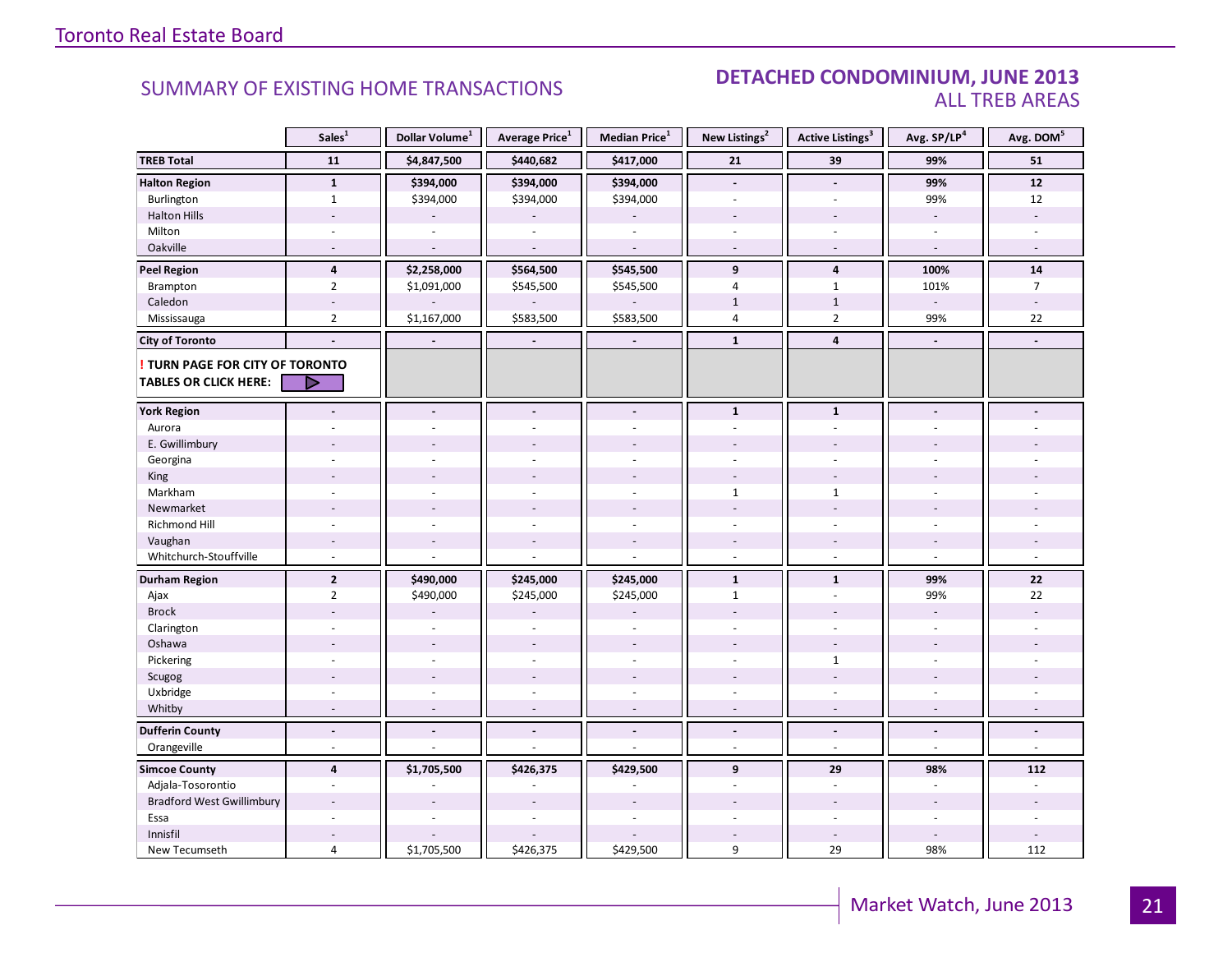### DETACHED CONDOMINIUM, JUNE 2013 CITY OF TORONTO MUNICIPAL BREAKDOWN

<span id="page-21-0"></span>

|                        | Sales <sup>1</sup>       | Dollar Volume <sup>1</sup> | Average Price <sup>1</sup> | Median Price <sup>1</sup> | New Listings <sup>2</sup> | <b>Active Listings</b> <sup>3</sup> | Avg. SP/LP <sup>4</sup> | Avg. DOM <sup>5</sup> |
|------------------------|--------------------------|----------------------------|----------------------------|---------------------------|---------------------------|-------------------------------------|-------------------------|-----------------------|
| <b>TREB Total</b>      | ${\bf 11}$               | \$4,847,500                | \$440,682                  | \$417,000                 | 21                        | 39                                  | 99%                     | ${\bf 51}$            |
| City of Toronto Total  |                          |                            |                            |                           | $\mathbf 1$               | $\overline{\mathbf{4}}$             |                         |                       |
| <b>Toronto West</b>    | $\blacksquare$           |                            | $\blacksquare$             | $\blacksquare$            |                           | $\mathbf{1}$                        | $\blacksquare$          |                       |
| Toronto W01            |                          |                            |                            |                           |                           |                                     |                         |                       |
| Toronto W02            |                          |                            |                            |                           |                           |                                     |                         |                       |
| Toronto W03            |                          |                            |                            | $\overline{\phantom{a}}$  |                           |                                     |                         |                       |
| Toronto W04            |                          |                            |                            |                           |                           |                                     |                         |                       |
| Toronto W05            |                          |                            |                            |                           |                           |                                     |                         |                       |
| Toronto W06            |                          |                            |                            |                           |                           |                                     |                         |                       |
| Toronto W07            | $\overline{a}$           |                            | ÷.                         | $\sim$                    | $\sim$                    | ÷                                   |                         |                       |
| Toronto W08            |                          |                            |                            |                           |                           |                                     |                         |                       |
| Toronto W09            |                          |                            |                            |                           |                           |                                     |                         |                       |
| Toronto W10            | ÷,                       | $\overline{a}$             | $\overline{\phantom{a}}$   | $\overline{\phantom{a}}$  | $\overline{\phantom{a}}$  | $\mathbf{1}$                        | $\overline{a}$          |                       |
| <b>Toronto Central</b> | $\overline{a}$           |                            | $\overline{a}$             | $\blacksquare$            | $\mathbf{1}$              | $\overline{2}$                      |                         |                       |
| Toronto C01            |                          |                            |                            |                           |                           |                                     |                         |                       |
| Toronto C02            |                          |                            |                            |                           |                           |                                     |                         |                       |
| Toronto C03            |                          |                            |                            | $\sim$                    |                           |                                     |                         |                       |
| Toronto C04            |                          |                            |                            |                           |                           |                                     |                         |                       |
| Toronto C06            |                          |                            |                            |                           |                           |                                     |                         |                       |
| Toronto C07            |                          |                            |                            |                           |                           | $\mathbf{1}$                        |                         |                       |
| Toronto C08            |                          |                            |                            |                           |                           |                                     |                         |                       |
| Toronto C09            |                          |                            |                            |                           | $\mathbf{1}$              | $\mathbf 1$                         |                         |                       |
| Toronto C10            |                          |                            |                            |                           |                           |                                     |                         |                       |
| Toronto C11            |                          |                            |                            |                           |                           |                                     |                         |                       |
| Toronto C12            |                          |                            |                            | $\bar{a}$                 |                           |                                     |                         |                       |
| Toronto C13            |                          |                            |                            |                           |                           |                                     |                         |                       |
| Toronto C14            |                          |                            |                            |                           |                           |                                     |                         |                       |
| Toronto C15            | $\overline{\phantom{a}}$ | $\sim$                     | $\sim$                     | $\overline{\phantom{a}}$  | $\overline{\phantom{a}}$  | $\overline{\phantom{a}}$            | $\sim$                  |                       |
| <b>Toronto East</b>    | $\blacksquare$           | $\overline{\phantom{a}}$   | $\blacksquare$             | $\blacksquare$            |                           | $\mathbf{1}$                        |                         |                       |
| Toronto E01            |                          |                            |                            |                           |                           |                                     |                         |                       |
| Toronto E02            |                          |                            |                            |                           |                           |                                     |                         |                       |
| Toronto E03            |                          |                            |                            |                           |                           |                                     |                         |                       |
| Toronto E04            |                          |                            |                            |                           |                           |                                     |                         |                       |
| Toronto E05            |                          |                            |                            | $\overline{a}$            |                           |                                     |                         |                       |
| Toronto E06            |                          |                            |                            |                           |                           |                                     |                         |                       |
| Toronto E07            |                          |                            |                            |                           |                           |                                     |                         |                       |
| Toronto E08            |                          |                            |                            |                           |                           |                                     |                         |                       |
| Toronto E09            |                          |                            |                            |                           |                           |                                     |                         |                       |
| Toronto E10            |                          |                            |                            | $\sim$                    |                           | $\mathbf{1}$                        |                         |                       |
| Toronto E11            |                          |                            |                            |                           |                           |                                     |                         |                       |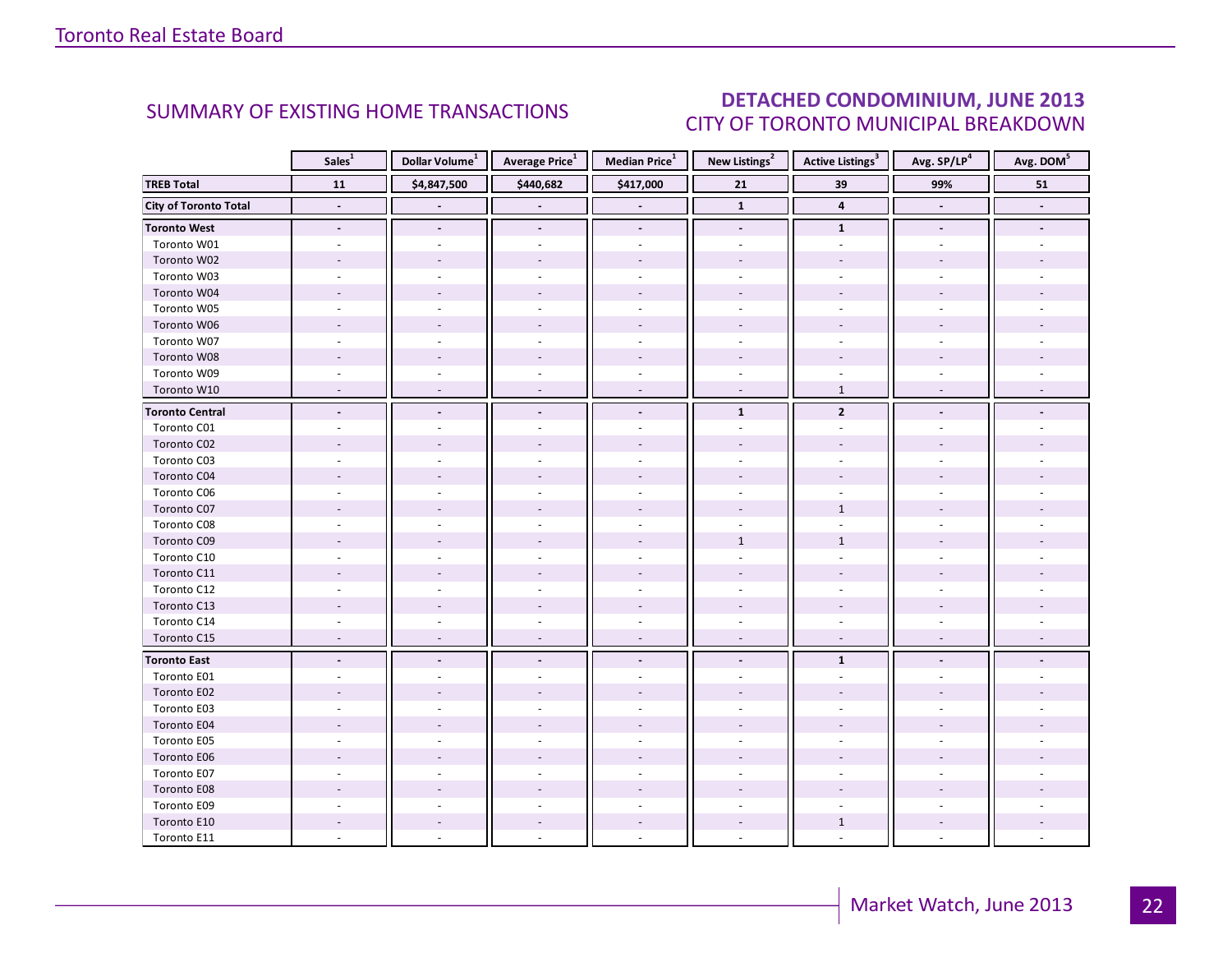#### **Industrial Leasing CO-OWNERSHIP APARTMENT, JUNE 2013**<br>ALL TREB AREAS ALL TREB AREAS

|                                  | Sales <sup>1</sup>       | Dollar Volume <sup>1</sup> | Average Price <sup>1</sup> | <b>Median Price</b> <sup>1</sup> | New Listings <sup>2</sup> | <b>Active Listings<sup>3</sup></b> | Avg. SP/LP <sup>4</sup>  | Avg. DOM <sup>5</sup>    |
|----------------------------------|--------------------------|----------------------------|----------------------------|----------------------------------|---------------------------|------------------------------------|--------------------------|--------------------------|
| <b>TREB Total</b>                | 13                       | \$3,387,700                | \$260,592                  | \$250,000                        | 19                        | 27                                 | 97%                      | 60                       |
| <b>Halton Region</b>             | $\blacksquare$           |                            |                            |                                  | $\blacksquare$            | $\overline{a}$                     | $\blacksquare$           |                          |
| Burlington                       |                          |                            |                            |                                  |                           |                                    |                          |                          |
| <b>Halton Hills</b>              | $\overline{a}$           |                            | $\overline{a}$             |                                  |                           |                                    |                          |                          |
| Milton                           | ÷,                       | ÷.                         | ä,                         | $\omega$                         | ÷.                        | $\sim$                             |                          |                          |
| Oakville                         | $\sim$                   | $\overline{\phantom{a}}$   | $\overline{a}$             | $\sim$                           | $\overline{\phantom{a}}$  | $\sim$                             |                          |                          |
| <b>Peel Region</b>               | $\blacksquare$           | $\blacksquare$             | $\blacksquare$             | $\blacksquare$                   | $\blacksquare$            | $\overline{a}$                     |                          |                          |
| Brampton                         | ÷,                       | $\overline{a}$             | L                          | $\overline{a}$                   | ä,                        | ä,                                 |                          |                          |
| Caledon                          |                          |                            |                            |                                  |                           |                                    |                          |                          |
| Mississauga                      |                          |                            |                            |                                  |                           |                                    |                          |                          |
| <b>City of Toronto</b>           | 13                       | \$3,387,700                | \$260,592                  | \$250,000                        | 19                        | $27$                               | 97%                      | 60                       |
| TURN PAGE FOR CITY OF TORONTO    |                          |                            |                            |                                  |                           |                                    |                          |                          |
| <b>TABLES OR CLICK HERE:</b>     | D                        |                            |                            |                                  |                           |                                    |                          |                          |
|                                  |                          |                            |                            |                                  |                           |                                    |                          |                          |
| <b>York Region</b>               | $\blacksquare$           | $\blacksquare$             | $\blacksquare$             | $\blacksquare$                   | $\blacksquare$            | $\overline{\phantom{a}}$           | $\blacksquare$           |                          |
| Aurora                           |                          |                            |                            |                                  | $\overline{\phantom{a}}$  |                                    |                          |                          |
| E. Gwillimbury                   |                          |                            |                            |                                  |                           |                                    |                          |                          |
| Georgina                         |                          |                            |                            |                                  |                           |                                    |                          |                          |
| King                             |                          |                            |                            |                                  |                           |                                    |                          |                          |
| Markham                          | ÷.                       | $\overline{a}$             | $\overline{a}$             | $\overline{a}$                   | ÷                         | ÷                                  | $\sim$                   |                          |
| Newmarket                        |                          |                            |                            |                                  |                           |                                    |                          |                          |
| Richmond Hill                    | $\overline{a}$           |                            |                            |                                  |                           |                                    |                          |                          |
| Vaughan                          | $\overline{\phantom{a}}$ |                            | $\overline{\phantom{a}}$   | $\overline{\phantom{a}}$         | $\overline{\phantom{a}}$  |                                    |                          |                          |
| Whitchurch-Stouffville           | $\sim$                   | $\sim$                     | ä,                         | $\omega$                         | $\sim$                    | $\sim$                             | $\sim$                   |                          |
| <b>Durham Region</b>             | $\blacksquare$           | $\overline{\phantom{a}}$   | $\frac{1}{2}$              | $\overline{\phantom{a}}$         | $\overline{\phantom{a}}$  | $\overline{a}$                     |                          |                          |
| Ajax                             | $\sim$                   |                            | ä,                         | $\overline{\phantom{a}}$         | ÷                         |                                    |                          |                          |
| <b>Brock</b>                     |                          |                            |                            |                                  |                           |                                    |                          |                          |
| Clarington                       | ÷.                       |                            | ä,                         | ÷.                               | ÷                         | ä,                                 |                          |                          |
| Oshawa                           | $\overline{a}$           |                            |                            |                                  |                           |                                    |                          |                          |
| Pickering                        | ÷.                       |                            |                            |                                  | ÷                         | ä,                                 |                          |                          |
| Scugog                           | $\overline{a}$           |                            | $\overline{a}$             | $\overline{a}$                   |                           |                                    |                          |                          |
| Uxbridge                         | $\sim$                   |                            | $\overline{\phantom{a}}$   | $\omega$                         | ÷.                        | ä,                                 | $\sim$                   |                          |
| Whitby                           | $\sim$                   | $\overline{\phantom{a}}$   | ÷,                         | $\omega$                         | $\overline{\phantom{a}}$  | $\overline{\phantom{a}}$           | $\overline{\phantom{a}}$ | $\overline{a}$           |
| <b>Dufferin County</b>           | $\overline{\phantom{a}}$ | $\overline{\phantom{a}}$   | $\frac{1}{2}$              | $\overline{\phantom{a}}$         | $\overline{\phantom{a}}$  | $\overline{\phantom{a}}$           | $\overline{\phantom{a}}$ | $\overline{\phantom{a}}$ |
| Orangeville                      | $\overline{\phantom{a}}$ | $\bar{a}$                  | ä,                         | $\overline{\phantom{a}}$         | $\overline{\phantom{a}}$  | $\overline{\phantom{a}}$           | $\omega$                 | $\omega$                 |
| <b>Simcoe County</b>             | $\overline{a}$           | $\blacksquare$             | ۵                          | $\overline{\phantom{a}}$         | $\blacksquare$            | $\overline{a}$                     |                          |                          |
| Adjala-Tosorontio                | $\sim$                   | ÷.                         | ÷                          | $\sim$                           | ÷                         | $\sim$                             | $\sim$                   |                          |
| <b>Bradford West Gwillimbury</b> | $\sim$                   |                            |                            |                                  |                           |                                    |                          |                          |
| Essa                             |                          |                            |                            |                                  |                           |                                    |                          |                          |
| Innisfil                         | $\overline{a}$           | $\overline{a}$             | $\overline{a}$             | $\sim$                           | $\overline{\phantom{a}}$  | $\overline{a}$                     |                          |                          |
| New Tecumseth                    | ÷,                       |                            | L,                         | ÷,                               | $\overline{\phantom{a}}$  | ÷.                                 |                          |                          |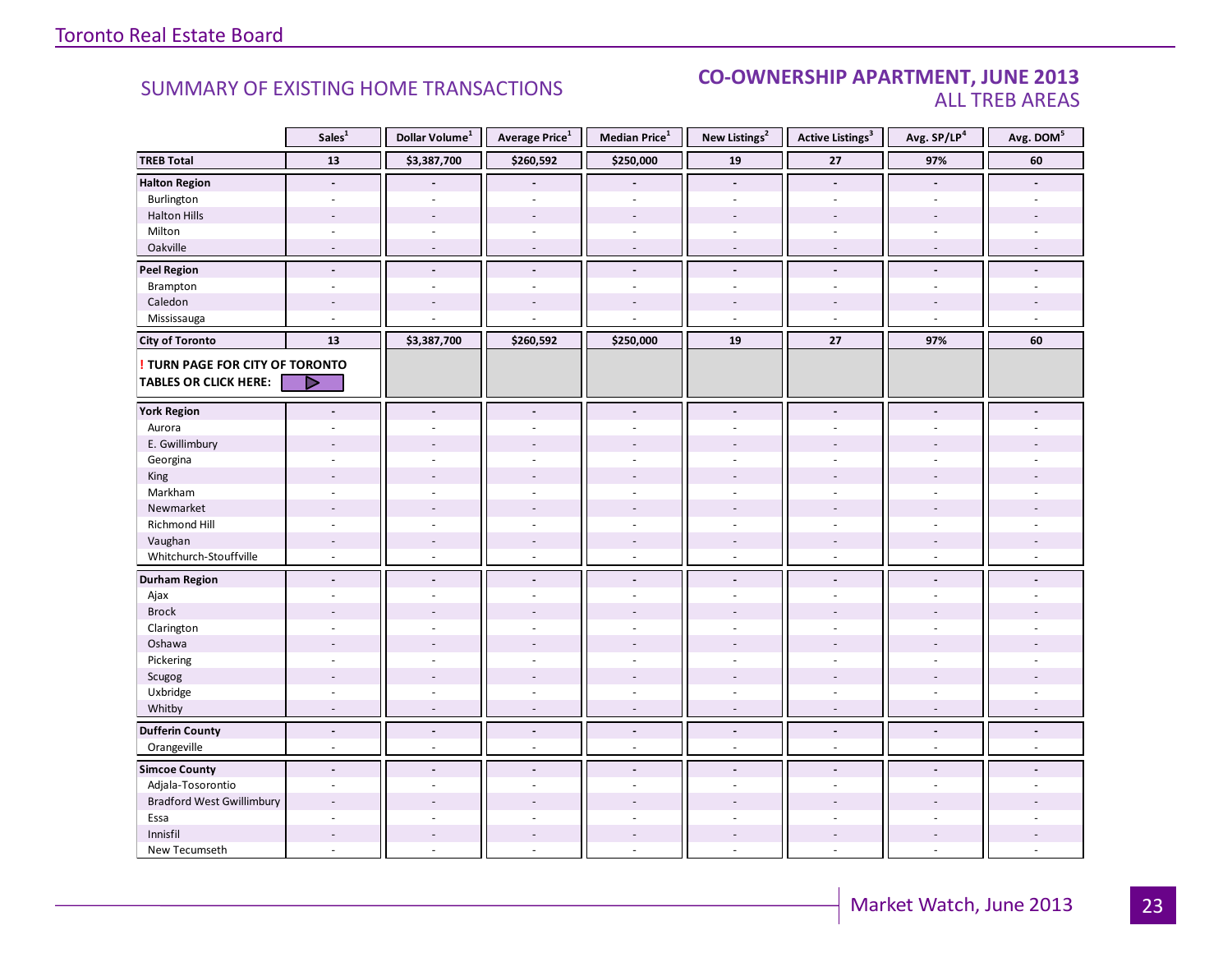#### $INT$  ILINE 2012 CITY OF TORONTO MUNICIPAL BREAKDOWN SUMMARY OF EXISTING HOME TRANSACTIONS **CO-OWNERSHIP APARTMENT, JUNE 2013**

<span id="page-23-0"></span>

|                              | Sales <sup>1</sup>       | Dollar Volume <sup>1</sup> | Average Price <sup>1</sup> | Median Price <sup>1</sup> | New Listings <sup>2</sup> | Active Listings <sup>3</sup> | Avg. SP/LP <sup>4</sup> | Avg. DOM <sup>5</sup> |
|------------------------------|--------------------------|----------------------------|----------------------------|---------------------------|---------------------------|------------------------------|-------------------------|-----------------------|
| <b>TREB Total</b>            | 13                       | \$3,387,700                | \$260,592                  | \$250,000                 | 19                        | 27                           | 97%                     | 60                    |
| <b>City of Toronto Total</b> | 13                       | \$3,387,700                | \$260,592                  | \$250,000                 | 19                        | 27                           | 97%                     | 60                    |
| <b>Toronto West</b>          | $\mathbf{1}$             | \$435,000                  | \$435,000                  | \$435,000                 | $\mathbf{1}$              | $\mathbf{2}$                 | 97%                     | 28                    |
| Toronto W01                  |                          |                            |                            |                           |                           |                              |                         |                       |
| Toronto W02                  | $\mathbf{1}$             | \$435,000                  | \$435,000                  | \$435,000                 | $\overline{\phantom{a}}$  |                              | 97%                     | 28                    |
| Toronto W03                  | $\omega$                 |                            |                            |                           |                           |                              |                         |                       |
| Toronto W04                  |                          |                            |                            |                           |                           |                              |                         |                       |
| Toronto W05                  |                          |                            |                            |                           | $\mathbf{1}$              | $\overline{2}$               |                         |                       |
| Toronto W06                  |                          | $\overline{\phantom{a}}$   | $\sim$                     | $\overline{\phantom{a}}$  |                           |                              |                         |                       |
| Toronto W07                  | $\sim$                   |                            |                            | $\sim$                    | ÷.                        | ÷                            |                         |                       |
| Toronto W08                  |                          |                            |                            |                           |                           |                              |                         |                       |
| Toronto W09                  |                          |                            |                            |                           |                           |                              |                         |                       |
| Toronto W10                  | $\overline{\phantom{a}}$ |                            |                            |                           | $\sim$                    | $\overline{\phantom{a}}$     |                         |                       |
| <b>Toronto Central</b>       | ${\bf 12}$               | \$2,952,700                | \$246,058                  | \$250,000                 | 18                        | 25                           | 97%                     | 62                    |
| Toronto C01                  |                          |                            |                            |                           | $\mathbf{1}$              | $\mathbf{1}$                 |                         |                       |
| Toronto C02                  | $\mathbf{1}$             | \$250,000                  | \$250,000                  | \$250,000                 | 5                         | $\,8\,$                      | 97%                     | 20                    |
| Toronto C03                  | $\mathbf{1}$             | \$305,000                  | \$305,000                  | \$305,000                 | $\mathbf{1}$              | $\mathbf{1}$                 | 97%                     | 35                    |
| Toronto C04                  | $\overline{3}$           | \$784,800                  | \$261,600                  | \$279,900                 | $\overline{3}$            | $\overline{4}$               | 99%                     | 37                    |
| Toronto C06                  |                          |                            |                            |                           |                           |                              |                         |                       |
| Toronto C07                  | $\mathbf{1}$             | \$190,000                  | \$190,000                  | \$190,000                 |                           |                              | 90%                     | 211                   |
| Toronto C08                  | $\overline{2}$           | \$484,000                  | \$242,000                  | \$242,000                 | $\overline{2}$            | $\mathbf{1}$                 | 98%                     | 22                    |
| Toronto C09                  |                          |                            |                            |                           |                           |                              |                         |                       |
| Toronto C10                  | $\mathbf{1}$             | \$292,000                  | \$292,000                  | \$292,000                 | 4                         | $\overline{3}$               | 97%                     | 19                    |
| Toronto C11                  |                          |                            |                            |                           |                           |                              | $\sim$                  |                       |
| Toronto C12                  |                          |                            |                            |                           |                           |                              |                         |                       |
| Toronto C13                  | $\mathbf{1}$             | \$220,900                  | \$220,900                  | \$220,900                 | $\mathbf{1}$              | $\mathbf{1}$                 | 100%                    | 168                   |
| Toronto C14                  | $\mathbf{1}$             | \$176,000                  | \$176,000                  | \$176,000                 | $\mathbf{1}$              | 6                            | 98%                     | 91                    |
| Toronto C15                  | $\mathbf{1}$             | \$250,000                  | \$250,000                  | \$250,000                 | $\sim$                    | $\overline{\phantom{a}}$     | 96%                     | 49                    |
| <b>Toronto East</b>          | $\overline{\phantom{a}}$ |                            |                            |                           | $\blacksquare$            | $\blacksquare$               |                         |                       |
| Toronto E01                  |                          |                            |                            |                           |                           |                              |                         |                       |
| Toronto E02                  |                          |                            |                            |                           |                           |                              |                         |                       |
| Toronto E03                  |                          |                            |                            |                           |                           |                              |                         |                       |
| Toronto E04                  |                          |                            |                            |                           |                           |                              |                         |                       |
| Toronto E05                  |                          |                            |                            |                           |                           |                              |                         |                       |
| Toronto E06                  |                          |                            |                            |                           |                           |                              |                         |                       |
| Toronto E07                  |                          |                            |                            |                           |                           |                              |                         |                       |
| Toronto E08                  |                          |                            |                            |                           |                           |                              |                         |                       |
| Toronto E09                  |                          |                            |                            |                           |                           |                              |                         |                       |
| Toronto E10                  |                          |                            | $\overline{\phantom{a}}$   | $\overline{\phantom{a}}$  |                           |                              |                         |                       |
| Toronto E11                  |                          |                            |                            |                           |                           |                              |                         |                       |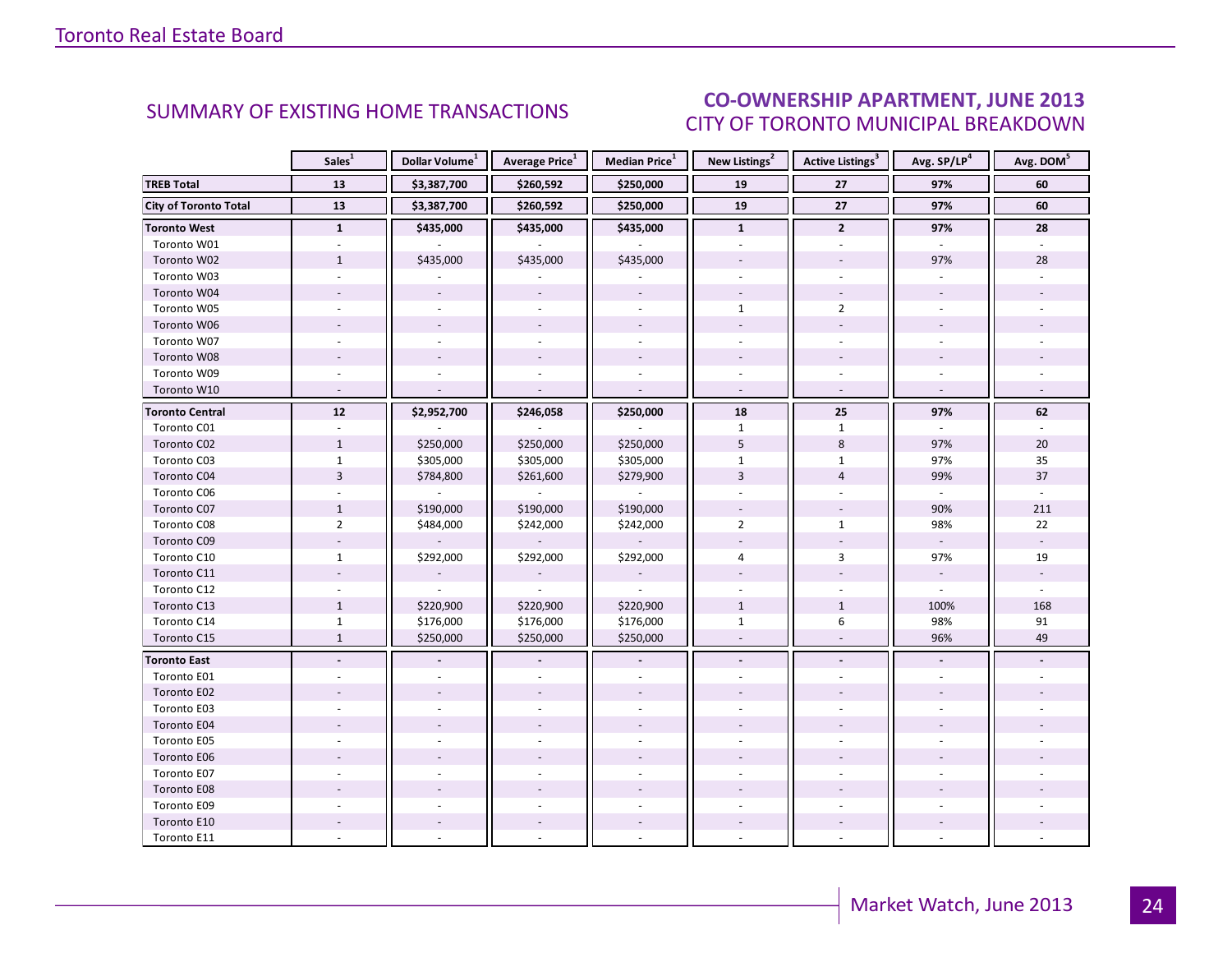[CLICK HERE FOR MORE BACKGROUND INFORMATION ON THE MLS® HPI](http://www.torontorealestateboard.com/market_news/home_price_index/index.htm)

#### FOCUS ON THE MLS® HOME PRICE INDEX **INDEX AND BENCHMARK PRICE, JUNE 2013**<br>Elick here for more background information on the mls® hpi ALL TREB AREAS

|                                                               |       | Composite        |               |       | <b>Single-Family Detached</b> |               |        | <b>Single-Family Attached</b> |                |                          | Townhouse        |               |                | Apartment                |                |
|---------------------------------------------------------------|-------|------------------|---------------|-------|-------------------------------|---------------|--------|-------------------------------|----------------|--------------------------|------------------|---------------|----------------|--------------------------|----------------|
|                                                               | Index | <b>Benchmark</b> | Yr./Yr. % Chg | Index | <b>Benchmark</b>              | Yr./Yr. % Chg | Index  | <b>Benchmark</b>              | Yr./Yr. % Chg. | Index                    | <b>Benchmark</b> | Yr./Yr. % Chg | Index          | <b>Benchmark</b>         | Yr./Yr. % Chg. |
| <b>TREB Total</b>                                             | 155.8 | \$475,300        | 2.91%         | 156.3 | \$581,200                     | 3.37%         | 161.2  | \$455,400                     | 3.73%          | 152.7                    | \$334,400        | 3.39%         | 148.9          | \$299,000                | 0.81%          |
| <b>Halton Region</b>                                          | 164.2 | \$538,600        | 4.39%         | 162.2 | \$601,500                     | 4.58%         | 163.6  | \$424,600                     | 3.94%          | 163.5                    | \$323,600        | 2.57%         | $\mathcal{L}$  |                          |                |
| Burlington                                                    | 173.1 | \$498,900        | 4.85%         | 171.8 | \$587,200                     | 5.01%         | 166.4  | \$396,600                     | 4.07%          | 172.9                    | \$347,200        | 3.84%         | $\sim$         | $\overline{\phantom{a}}$ |                |
| <b>Halton Hills</b>                                           | 153.5 | \$446,900        | 1.52%         | 152.6 | \$488,200                     | 1.26%         | 159.1  | \$391,800                     | 2.38%          | 157.8                    | \$284,500        | 0.90%         | $\sim$         |                          |                |
| Milton                                                        | 154.1 | \$432,200        | 2.26%         | 145.6 | \$507,200                     | 1.46%         | 156.9  | \$391,700                     | 2.48%          |                          |                  |               | ÷              |                          |                |
| Oakville                                                      | 172.8 | \$637,500        | 6.27%         | 171.8 | \$712,000                     | 6.71%         | 174.2  | \$471,500                     | 6.41%          | 162.8                    | \$359,600        | 2.78%         | $\sim$         |                          |                |
| <b>Peel Region</b>                                            | 150.9 | \$412,800        | 3.50%         | 151.9 | \$514,200                     | 3.19%         | 153.2  | \$390,900                     | 3.51%          | 155.7                    | \$322,200        | 4.85%         | 138.0          | \$237,500                | 2.45%          |
| Brampton                                                      | 144.7 | \$369,100        | 3.80%         | 145.5 | \$425,200                     | 3.34%         | 146.5  | \$345,100                     | 3.68%          | 141.7                    | \$263,200        | 7.92%         | 122.7          | \$192,000                | 3.28%          |
| Caledon                                                       | 145.6 | \$518,800        | 2.90%         | 146.5 | \$537,700                     | 2.38%         | 155.3  | \$384,000                     | 5.00%          | $\sim$                   |                  |               | $\sim$         |                          |                |
| Mississauga                                                   | 156.0 | \$436,000        | 3.45%         | 160.4 | \$597,600                     | 3.22%         | 160.7  | \$439,200                     | 3.41%          | 159.9                    | \$343,400        | 4.03%         | 140.7          | \$246,400                | 2.63%          |
| <b>City of Toronto</b>                                        | 159.3 | \$522,100        | 1.79%         | 162.7 | \$705,300                     | 2.13%         | 170.4  | \$565,100                     | 3.59%          | 155.7                    | \$376,500        | 1.17%         | 151.6          | \$313,000                | 0.53%          |
| TURN PAGE FOR CITY OF TORONTO<br><b>TABLES OR CLICK HERE:</b> | Þ     |                  |               |       |                               |               |        |                               |                |                          |                  |               |                |                          |                |
| York Region                                                   | 163.6 | \$561,400        | 3.35%         | 164.7 | \$647,000                     | 3.85%         | 166.7  | \$482,900                     | 3.54%          | 153.8                    | \$392,000        | 4.63%         | 149.0          | \$323,700                | $-0.53%$       |
| Aurora                                                        | 155.9 | \$502,000        | 5.55%         | 154.7 | \$574,700                     | 6.18%         | 158.9  | \$411,300                     | 4.88%          | 142.1                    | \$359,900        | 5.18%         | 146.0          | \$303,400                | 1.67%          |
| E. Gwillimbury                                                | 147.6 | \$477,200        | 10.07%        | 148.3 | \$487,100                     | 10.75%        | 153.9  | \$325,800                     | 7.17%          | $\overline{\phantom{a}}$ |                  |               | $\sim$         |                          |                |
| Georgina                                                      | 155.0 | \$321,700        | 11.35%        | 158.9 | \$327,300                     | 10.58%        | 156.6  | \$308,600                     | 11.70%         | $\omega$                 |                  |               | $\sim$         | $\overline{\phantom{a}}$ |                |
| King                                                          | 154.5 | \$655,000        | 1.78%         | 155.8 | \$657,400                     | 2.03%         | $\sim$ |                               |                | $\sim$                   |                  |               | $\sim$         |                          |                |
| Markham                                                       | 167.7 | \$577,700        | 1.82%         | 171.5 | \$705,300                     | 2.51%         | 170.0  | \$506,300                     | 2.84%          | 157.9                    | \$392,300        | 5.34%         | 151.0          | \$349,200                | $-4.73%$       |
| Newmarket                                                     | 149.0 | \$439,400        | 4.49%         | 146.6 | \$493,500                     | 4.64%         | 154.8  | \$364,800                     | 4.45%          | 159.2                    | \$321,400        | 5.29%         | 149.8          | \$252,300                | $-0.47%$       |
| Richmond Hill                                                 | 171.5 | \$621,000        | 3.13%         | 180.0 | \$762,600                     | 3.87%         | 177.4  | \$537,400                     | 3.99%          | 144.6                    | \$408,900        | 1.90%         | 147.0          | \$306,200                | $-1.61%$       |
| Vaughan                                                       | 162.1 | \$585,900        | 3.71%         | 158.6 | \$660,000                     | 3.39%         | 165.8  | \$504,700                     | 4.08%          | 157.3                    | \$429,800        | 5.57%         | 148.5          | \$329,500                | 5.62%          |
| Whitchurch-Stouffville                                        | 161.4 | \$608,500        | 5.08%         | 161.3 | \$619,000                     | 5.77%         | 145.7  | \$400,200                     | 1.25%          |                          |                  | $\sim$        |                | $\sim$                   | $\sim$         |
| <b>Durham Region</b>                                          | 138.0 | \$324,700        | 5.67%         | 137.7 | \$359,100                     | 5.68%         | 142.6  | \$285,600                     | 6.10%          | 127.5                    | \$209,600        | 4.85%         | 127.7          | \$228,500                | 3.65%          |
| Ajax                                                          | 142.5 | \$352,100        | 4.93%         | 143.6 | \$384,600                     | 4.51%         | 149.3  | \$321,100                     | 5.14%          | 129.1                    | \$235,900        | 6.34%         | 124.2          | \$210,900                | 3.67%          |
| <b>Brock</b>                                                  | 127.4 | \$241,500        | 3.92%         | 127.9 | \$243,100                     | 3.90%         | 131.8  | \$210,000                     | 0.08%          | $\sim$                   |                  |               | $\sim$         |                          |                |
| Clarington                                                    | 137.0 | \$289,900        | 8.64%         | 134.5 | \$323,200                     | 9.62%         | 141.3  | \$269,800                     | 8.69%          | 146.3                    | \$261,900        | 2.16%         | 126.6          | \$179,200                | 2.93%          |
| Oshawa                                                        | 133.0 | \$254,500        | 7.09%         | 132.3 | \$281,700                     | 7.30%         | 137.5  | \$230,300                     | 7.17%          | 114.1                    | \$152,700        | 2.61%         | 131.5          | \$157,400                | $-0.75%$       |
| Pickering                                                     | 141.8 | \$383,600        | 4.19%         | 143.0 | \$447,300                     | 3.10%         | 146.6  | \$341,700                     | 3.82%          | 134.7                    | \$243,000        | 4.50%         | 129.3          | \$253,200                | 7.66%          |
| Scugog                                                        | 137.8 | \$357,600        | 5.76%         | 141.7 | \$364,900                     | 5.75%         | 123.0  | \$257,400                     | 2.16%          | $\overline{\phantom{a}}$ |                  |               | $\sim$         |                          |                |
| Uxbridge                                                      | 134.8 | \$412,200        | 5.07%         | 136.2 | \$421,900                     | 4.85%         | 130.5  | \$320,200                     | 4.23%          |                          |                  |               |                |                          |                |
| Whitby                                                        | 139.1 | \$362,900        | 4.43%         | 139.2 | \$399,900                     | 5.06%         | 140.6  | \$310,200                     | 6.03%          | 133.8                    | \$245,300        | 10.21%        | 128.1          | \$249,900                | $-1.00%$       |
| <b>Dufferin County</b>                                        | 146.2 | \$335,100        | 2.96%         | 149.8 | \$341,300                     | 2.25%         | 146.8  | \$275,200                     | 1.45%          | $\sim$                   |                  |               | $\sim$         | $\blacksquare$           |                |
| Orangeville                                                   | 146.2 | \$335,100        | 2.96%         | 149.8 | \$341,300                     | 2.25%         | 146.8  | \$275,200                     | 1.45%          | ×.                       |                  | ÷.            |                | $\sim$                   |                |
| <b>Simcoe County</b>                                          | 143.1 | \$304,100        | 5.38%         | 140.1 | \$309,000                     | 5.34%         | 146.5  | \$281,300                     | 4.05%          | $\blacksquare$           |                  |               | $\blacksquare$ |                          |                |
| Adjala-Tosorontio                                             | 126.5 | \$398,400        | $-2.54%$      | 126.5 | \$398,900                     | $-2.39%$      | $\sim$ |                               |                | $\overline{\phantom{a}}$ |                  | ä,            | ÷              | $\sim$                   |                |
| <b>Bradford West Gwillimbury</b>                              | 155.0 | \$385,200        | 3.96%         | 139.8 | \$428,200                     | 4.10%         | 160.0  | \$332,600                     | 3.49%          | $\bar{\phantom{a}}$      |                  |               |                |                          |                |
| Essa                                                          | 140.2 | \$317,900        | 3.62%         | 136.9 | \$338,600                     | 2.09%         | 142.8  | \$243,300                     | 4.01%          | ÷.                       |                  |               | $\sim$         |                          |                |
| Innisfil                                                      | 145.0 | \$268,600        | 6.77%         | 146.3 | \$271,600                     | 7.18%         | 146.0  | \$227,100                     | 3.69%          | $\sim$                   |                  |               | $\sim$         |                          |                |
| New Tecumseth                                                 | 129.9 | \$300,000        | 3.84%         | 127.1 | \$327,400                     | 3.17%         | 135.0  | \$258,200                     | 4.49%          |                          |                  |               |                |                          |                |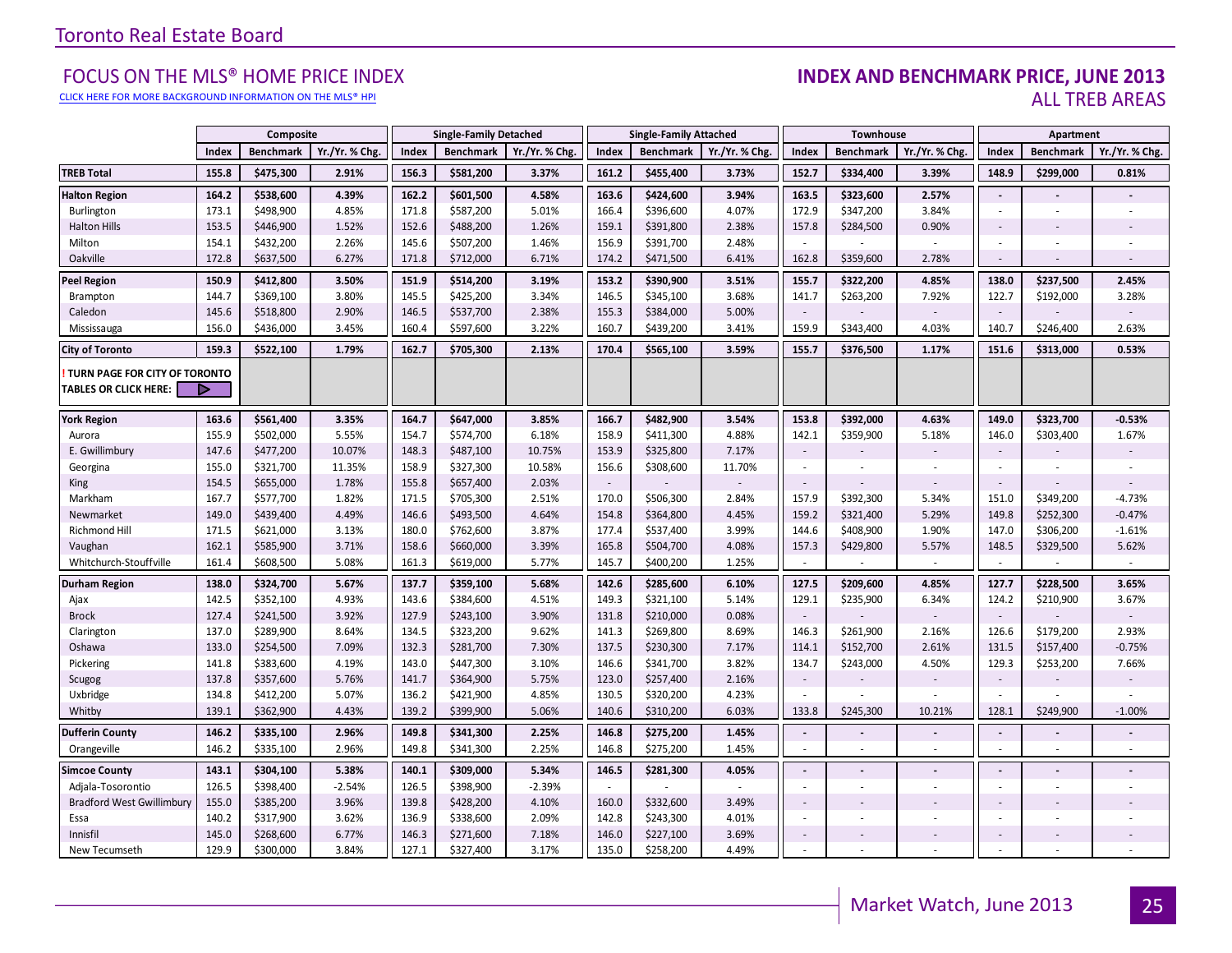[CLICK HERE FOR MORE BACKGROUND INFORMATION ON THE MLS® HPI](http://www.torontorealestateboard.com/market_news/home_price_index/index.htm)

# FOCUS ON THE MLS® HOME PRICE INDEX<br>**INDEX AND BENCHMARK PRICE, JUNE 2013** CITY OF TORONTO

|                        |       | Composite        |                |       | <b>Single-Family Detached</b> |                | <b>Single-Family Attached</b> |                  | Townhouse      |                          |                  | Apartment      |       |                  |                |
|------------------------|-------|------------------|----------------|-------|-------------------------------|----------------|-------------------------------|------------------|----------------|--------------------------|------------------|----------------|-------|------------------|----------------|
|                        | Index | <b>Benchmark</b> | Yr./Yr. % Chg. | Index | Benchmark                     | Yr./Yr. % Chg. | Index                         | <b>Benchmark</b> | Yr./Yr. % Chg. | Index                    | <b>Benchmark</b> | Yr./Yr. % Chg. | Index | <b>Benchmark</b> | Yr./Yr. % Chg. |
| <b>TREB Total</b>      | 155.8 | \$475,300        | 2.91%          | 156.3 | \$581,200                     | 3.37%          | 161.2                         | \$455,400        | 3.73%          | 152.7                    | \$334,400        | 3.39%          | 148.9 | \$299,000        | 0.81%          |
| <b>City of Toronto</b> | 159.3 | \$522,100        | 1.79%          | 162.7 | \$705,300                     | 2.13%          | 170.4                         | \$565,100        | 3.59%          | 155.7                    | \$376,500        | 1.17%          | 151.6 | \$313,000        | 0.53%          |
| Toronto W01            | 165.3 | \$674,600        | 1.41%          | 163.2 | \$841,200                     | 2.58%          | 174.4                         | \$672,900        | 4.24%          | 215.4                    | \$443,500        | 2.62%          | 145.7 | \$340,000        | $-0.95%$       |
| Toronto W02            | 183.3 | \$661,200        | 4.33%          | 181.5 | \$745,000                     | 2.72%          | 205.1                         | \$628,300        | 4.86%          | 143.1                    | \$394,600        | 5.76%          | 124.2 | \$516,200        | 7.63%          |
| Toronto W03            | 162.4 | \$419,500        | 5.18%          | 165.2 | \$449,300                     | 6.51%          | 169.1                         | \$433,200        | 6.82%          |                          |                  |                | 121.7 | \$225,700        | $-8.70%$       |
| Toronto W04            | 143.0 | \$374,400        | 4.53%          | 150.5 | \$474,900                     | 4.51%          | 145.0                         | \$422,200        | 4.69%          | 143.6                    | \$349,400        | 3.31%          | 125.8 | \$185,300        | 3.11%          |
| Toronto W05            | 139.2 | \$331,400        | 4.19%          | 148.2 | \$494,100                     | 4.66%          | 139.1                         | \$406,800        | 3.73%          | 128.0                    | \$210,700        | $-0.23%$       | 130.7 | \$171,700        | 6.96%          |
| Toronto W06            | 150.3 | \$436,300        | 1.76%          | 173.4 | \$550,400                     | 4.58%          | 156.9                         | \$475,700        | 2.75%          | 160.1                    | \$471,700        | 3.02%          | 128.1 | \$316,900        | $-1.76%$       |
| Toronto W07            | 155.8 | \$664,000        | 4.14%          | 163.3 | \$705,800                     | 3.03%          | 158.7                         | \$650,700        | 3.93%          | 123.8                    | \$455,100        | $-2.75%$       | 101.5 | \$411,600        | $-3.61%$       |
| Toronto W08            | 141.0 | \$573,600        | 0.43%          | 153.4 | \$802,400                     | 1.25%          | 163.0                         | \$612,300        | 4.35%          | 137.3                    | \$335,600        | 1.40%          | 125.5 | \$252,600        | $-1.88%$       |
| Toronto W09            | 142.0 | \$364,900        | 5.65%          | 158.2 | \$591,900                     | 3.47%          | 144.0                         | \$407,600        | 5.42%          | 144.9                    | \$367,600        | 0.21%          | 117.0 | \$150,000        | 10.07%         |
| Toronto W10            | 138.0 | \$320,300        | 3.76%          | 149.0 | \$438,400                     | 4.27%          | 148.0                         | \$402,100        | 4.67%          | 115.7                    | \$208,400        | 2.84%          | 125.4 | \$191,500        | 2.53%          |
| Toronto C01            | 179.1 | \$444,200        | $-0.78%$       | 193.9 | \$684,500                     | 2.43%          | 199.1                         | \$690,800        | 5.85%          | 171.3                    | \$514,100        | $-2.50%$       | 175.8 | \$365,900        | $-1.73%$       |
| Toronto C02            | 169.9 | \$806,700        | 0.12%          | 158.7 | \$1,257,900                   | 1.08%          | 181.3                         | \$954,000        | 4.68%          | 176.4                    | \$824,900        | $-1.95%$       | 163.4 | \$455,700        | $-3.26%$       |
| Toronto C03            | 173.5 | \$893,000        | 6.25%          | 168.5 | \$1,015,500                   | 5.31%          | 180.1                         | \$666,700        | 8.10%          | $\overline{\phantom{a}}$ |                  |                | 180.3 | \$476,300        | 6.00%          |
| Toronto C04            | 158.4 | \$981,400        | 1.73%          | 162.8 | \$1,138,100                   | 3.10%          | 164.4                         | \$786,000        | 5.25%          | 150.1                    | \$560,800        | $-0.27%$       | 138.3 | \$328,800        | $-5.98%$       |
| Toronto C06            | 167.5 | \$662,800        | 3.78%          | 170.9 | \$731,500                     | 3.39%          | 155.0                         | \$570,000        | 0.52%          | 137.4                    | \$374,900        | 1.18%          | 164.2 | \$363,100        | 5.39%          |
| Toronto C07            | 157.6 | \$541,300        | 2.14%          | 175.8 | \$804,800                     | 2.09%          | 158.7                         | \$564,000        | $-0.44%$       | 131.6                    | \$386,300        | 2.17%          | 146.9 | \$346,000        | 1.31%          |
| Toronto C08            | 165.5 | \$426,100        | $-1.08%$       | 160.7 | \$499,400                     | $-0.37%$       | 166.5                         | \$689,200        | 2.71%          | 181.8                    | \$551,300        | 6.13%          | 165.1 | \$364,200        | $-1.96%$       |
| Toronto C09            | 130.5 | \$969,100        | $-4.74%$       | 125.6 | \$1,577,700                   | $-1.41%$       | 144.3                         | \$1,174,200      | $-0.48%$       | 160.6                    | \$829,000        | $-5.47%$       | 130.9 | \$433,700        | $-8.53%$       |
| Toronto C10            | 181.1 | \$706,400        | 4.92%          | 164.5 | \$1,009,500                   | 2.88%          | 172.6                         | \$852,500        | 2.68%          | 225.3                    | \$516,700        | 0.85%          | 184.8 | \$442,800        | 6.70%          |
| Toronto C11            | 144.7 | \$518,500        | 7.11%          | 155.2 | \$1,039,100                   | 0.00%          | 174.6                         | \$766,100        | 5.82%          | 114.8                    | \$183,100        | $-0.43%$       | 133.4 | \$189,900        | 13.15%         |
| Toronto C12            | 152.1 | \$1,303,500      | 0.20%          | 145.1 | \$1,559,400                   | $-0.41%$       | 169.1                         | \$730,700        | 5.89%          | 149.1                    | \$505,100        | 1.84%          | 174.8 | \$549,800        | 2.28%          |
| Toronto C13            | 152.0 | \$560,800        | 3.12%          | 160.5 | \$860,000                     | 1.71%          | 148.9                         | \$477,700        | $-3.31%$       | 142.6                    | \$406,100        | $-13.52%$      | 144.6 | \$286,100        | 6.64%          |
| Toronto C14            | 166.5 | \$565,800        | 0.24%          | 183.6 | \$996,100                     | 1.49%          | 181.4                         | \$884,900        | $-1.63%$       | 203.1                    | \$686,300        | 4.21%          | 157.5 | \$396,100        | $-0.51%$       |
| Toronto C15            | 155.3 | \$519,200        | 0.52%          | 174.2 | \$816,600                     | $-0.46%$       | 162.0                         | \$528,700        | $-0.61%$       | 165.0                    | \$406,500        | $-1.20%$       | 133.0 | \$310,800        | 2.62%          |
| Toronto E01            | 183.7 | \$570,500        | 2.06%          | 177.6 | \$598,300                     | $-1.44%$       | 187.7                         | \$588,900        | 4.39%          | 211.7                    | \$428,100        | 15.62%         | 178.3 | \$422,900        | $-4.40%$       |
| Toronto E02            | 170.8 | \$635,300        | 1.73%          | 161.5 | \$711,300                     | $-0.62%$       | 178.1                         | \$594,000        | 2.53%          | 170.4                    | \$569,600        | 4.73%          | 166.7 | \$441,100        | $-0.95%$       |
| Toronto E03            | 157.9 | \$486,400        | $-2.05%$       | 158.4 | \$532,100                     | $-4.58%$       | 162.7                         | \$529,800        | 5.51%          |                          |                  |                | 130.0 | \$194,500        | $-7.60%$       |
| Toronto E04            | 155.7 | \$390,900        | 2.64%          | 160.9 | \$475,100                     | 1.58%          | 159.0                         | \$385,800        | 2.78%          | 157.6                    | \$340,600        | 1.35%          | 152.7 | \$231,300        | 6.41%          |
| Toronto E05            | 150.7 | \$403,000        | 4.44%          | 165.7 | \$585,100                     | 4.02%          | 163.9                         | \$451,700        | 4.46%          | 151.2                    | \$328,700        | 5.22%          | 133.8 | \$262,900        | 4.04%          |
| Toronto E06            | 170.1 | \$480,700        | 1.25%          | 170.9 | \$488,400                     | 1.18%          | 176.0                         | \$416,300        | 3.47%          |                          |                  |                | 152.4 | \$336,000        | $-0.13%$       |
| Toronto E07            | 157.9 | \$389,300        | 4.71%          | 167.7 | \$548,900                     | 5.54%          | 162.7                         | \$425,300        | 2.52%          | 159.6                    | \$345,100        | 4.38%          | 143.4 | \$245,500        | 9.05%          |
| Toronto E08            | 150.7 | \$369,300        | 2.17%          | 162.6 | \$507,600                     | 0.81%          | 154.2                         | \$394,700        | 0.85%          | 151.9                    | \$307,500        | 2.01%          | 124.4 | \$198,600        | 3.41%          |
| Toronto E09            | 147.4 | \$355,900        | 4.39%          | 156.6 | \$445,700                     | 3.43%          | 149.0                         | \$365,700        | 1.57%          | 138.7                    | \$255,600        | 5.56%          | 138.3 | \$259,400        | 5.25%          |
| Toronto E10            | 153.9 | \$435,700        | 2.67%          | 156.0 | \$499,400                     | 1.50%          | 156.4                         | \$406,800        | 0.77%          | 151.3                    | \$265,000        | 9.16%          | 118.3 | \$190,700        | 23.23%         |
| Toronto E11            | 141.5 | \$312,000        | 1.22%          | 160.2 | \$444,900                     | 4.91%          | 153.2                         | \$347,600        | 5.15%          | 113.2                    | \$222,400        | $-2.25%$       | 110.9 | \$165,500        | $-9.02%$       |